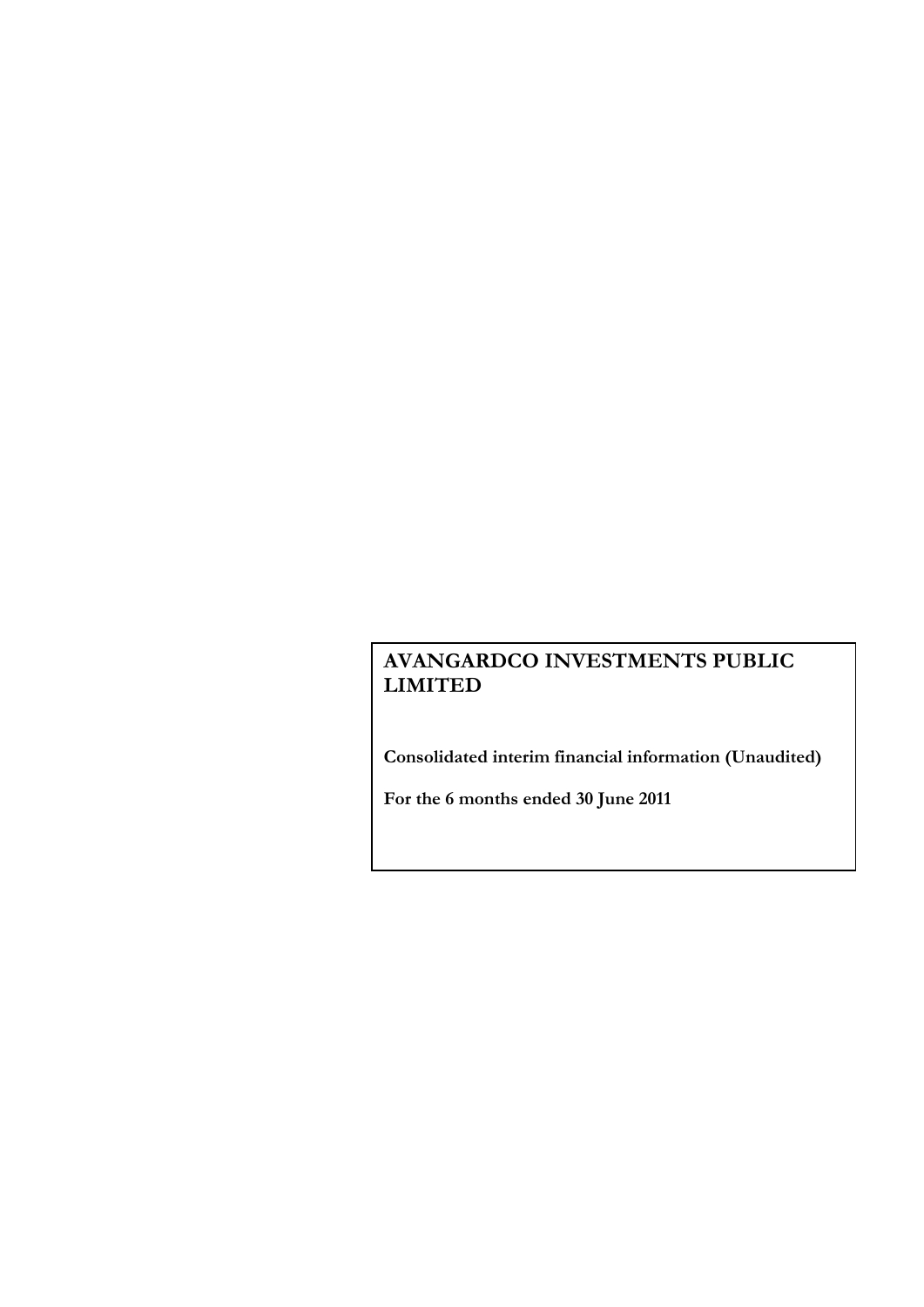| Declaration of the Members of the Board of Directors and the person responsible for the preparation of the |  |
|------------------------------------------------------------------------------------------------------------|--|
|                                                                                                            |  |
|                                                                                                            |  |
|                                                                                                            |  |
|                                                                                                            |  |
|                                                                                                            |  |
|                                                                                                            |  |
|                                                                                                            |  |
|                                                                                                            |  |
|                                                                                                            |  |
|                                                                                                            |  |
|                                                                                                            |  |
|                                                                                                            |  |
|                                                                                                            |  |
|                                                                                                            |  |
|                                                                                                            |  |
|                                                                                                            |  |
|                                                                                                            |  |
|                                                                                                            |  |
|                                                                                                            |  |
|                                                                                                            |  |
|                                                                                                            |  |
|                                                                                                            |  |
|                                                                                                            |  |
|                                                                                                            |  |
|                                                                                                            |  |
|                                                                                                            |  |
|                                                                                                            |  |
|                                                                                                            |  |
|                                                                                                            |  |
|                                                                                                            |  |
|                                                                                                            |  |
|                                                                                                            |  |
|                                                                                                            |  |
|                                                                                                            |  |
|                                                                                                            |  |
|                                                                                                            |  |
|                                                                                                            |  |
|                                                                                                            |  |
|                                                                                                            |  |
|                                                                                                            |  |
|                                                                                                            |  |
|                                                                                                            |  |
|                                                                                                            |  |
|                                                                                                            |  |
|                                                                                                            |  |
|                                                                                                            |  |
|                                                                                                            |  |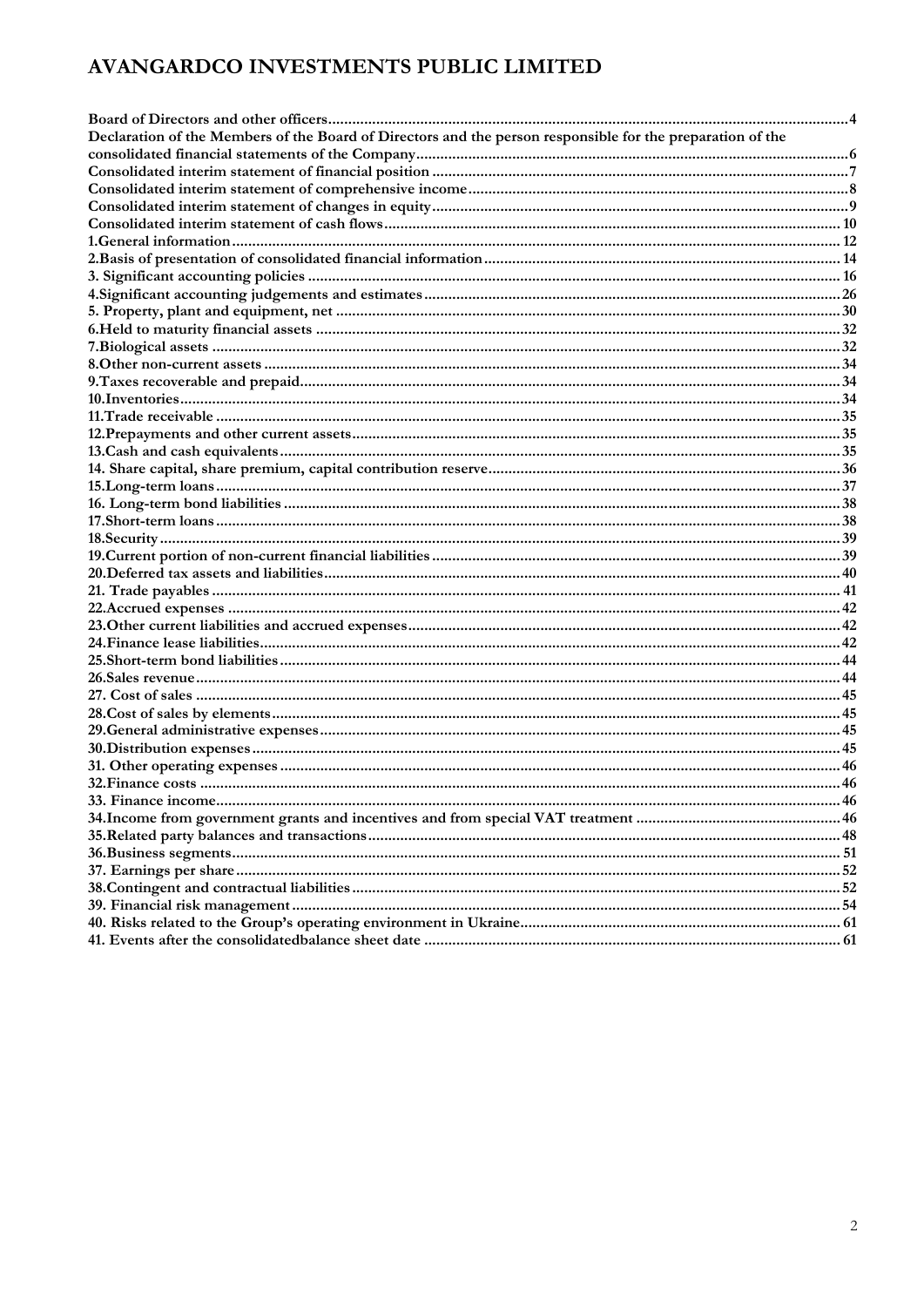

**KPMG Limited Chartered Accountants** 14 Esperidon Street 1087 Nicosia, Cyprus P.O.Box 21121 1502 Nicosia, Cyprus

Telephone +357 22 209000 Fax +357 22 678200 E-mail nicosia@kpmg.com.cy Internet www.kpmg.com.cy

# REVIEW REPORT TO THE MEMBERS

#### OF

# **AVANGARDCO INVESTMENTS PUBLIC LIMITED**

We have reviewed the accompanying consolidated statement of financial position of Avangardco Investments Public Limited (the "Company") at 30 June 2011, and the consolidated statements of comprehensive income, changes in equity and cash flows for the period 1 January 2011 to 30 June These consolidated financial statements are the responsibility of the Company's management. Our responsibility is to issue a report on these consolidated financial statements based on our review.

We conducted our review in accordance with the International Standard on Review Engagements 2400. This Standard requires that we plan and perform the review to obtain moderate assurance as to whether the financial statements are free of material misstatement. A review is limited primarily to inquiries of company personnel and analytical procedures applied to financial data and this provides less assurance than an audit. We have not performed an audit and accordingly, we do not express an audit opinion.

Based on our review, nothing has come to our attention that causes us to believe that the accompanying consolidated financial statements do not give a true and fair view in accordance with International Financial Reporting Standards as adopted by the European Union.

Jostinito i

Chartered Accountants

Nicosia, 29 August 2011

#### Royer Marchare

**Board Members:**<br>  $\mathcal{R} = \mathcal{R} \cup \{0, 1\}$  of the people of the conduction of the conduction of A. A temperature of A. A Apartments<br>  $\mathcal{R} = \mathcal{R} \cup \{0, 1\}$  of the effects of a space A.A. Apartments<br>  $\mathcal{R} = \mathcal{R} \cup \{$ 

ktige i mitar viki verkende av andre den andre maden der den i verken<br>I med med avsende and den i minister vikingen verkende var maden verkende.<br>I film den en først fløfall 1997 var dynam.

#### Limassot

Panhos

states<br>Sidak 50161 - 9821 

lielander († 1942) 1. januari (†<br>1. juli - John Politika († 1939)

i<br>Katendari 1970 

**Larnaca**<br>21 Mesi Walio Wale

#### Paralimni / Ayia Napa

i Bucistové it is interested om<br>Teoresed – Edd 23 BDD89<br>Tap  $\langle \mathcal{B}^{\pm} \rangle$  .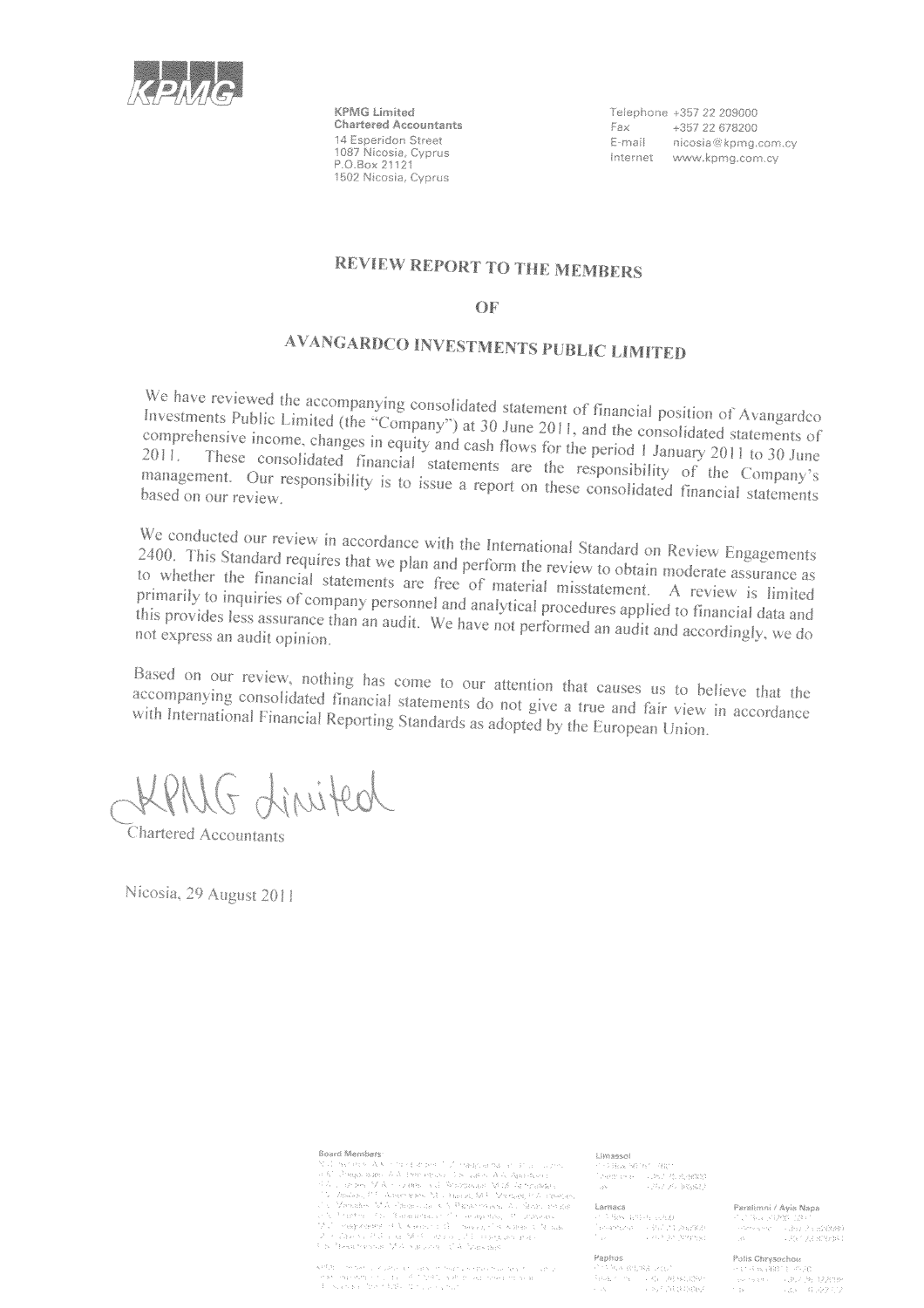# **Board of Directors and other officers**

## **BOARD OF DIRECTORS:**

Oleg Bakhmatyuk ( Non Executive Chairman) Oksana Prosolenko (Chief Markeing officer) Nataliya Vasylyuk (Chief Executive officer) Iryna Marchenko (Chief Financial officer) Michalis Mouamis (resigned 17 August 2011) Oleg Mikhael Pohotsky (appointed 17 August 2011)

### **COMPANY SECRETARY:**

Gliage Investments Limited 16-18 Zinas Kanther Agia Triada CY-3035 Limassol Cyprus

## **REGISTERED OFFICE:**

16-18 Zinas Kanther Street Agia Triada CY-3035 Limassol Cyprus

#### **LEGAL ADVISORS:**

Freshfields Bruckhaus Deringer LLP 65 Fleet Street London EC4Y 1HS United Kigdom

Avellum Partners LLC Leonardo Business Center 19-21 Bohdana Khmelnytskoho Str. 11th floor 01030 Kyiv Ukraine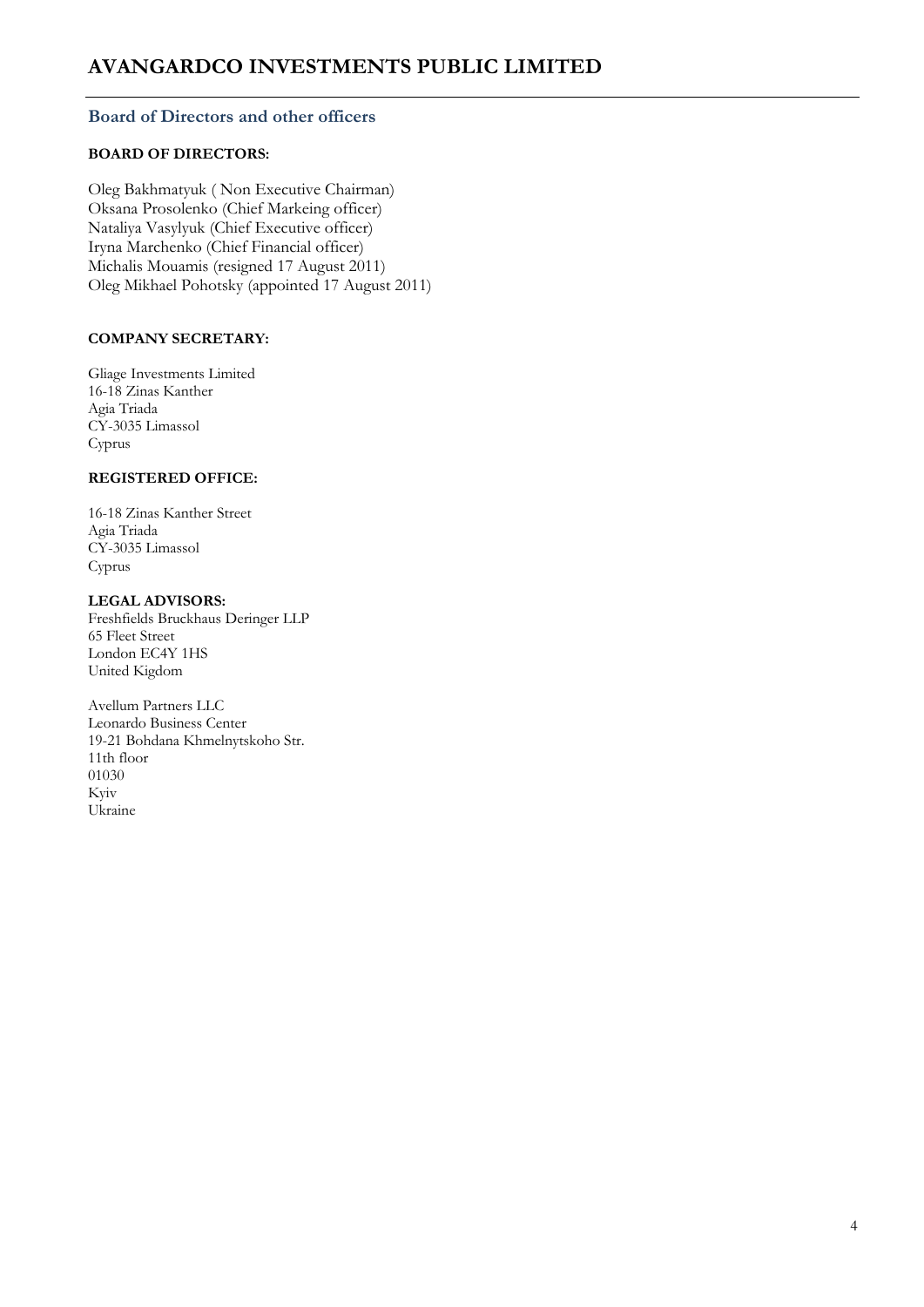# **AVANGARDCO INVESTMENTS PUBLIC LIMITED Board of Directors and other officers**

# **INDEPENDENT AUDITORS:**

Baker Tilly Klitou (resigned 29 August 2011) KPMG Limited (appointed 29 August 2011) 14, Esperidon Str.,  $1087$ Nicosia

# **BANKERS:**

TD Investments Limited 2-4 Arch.Makarios III Avenue Capital Center 9th floor 1505 Nicosia Cyprus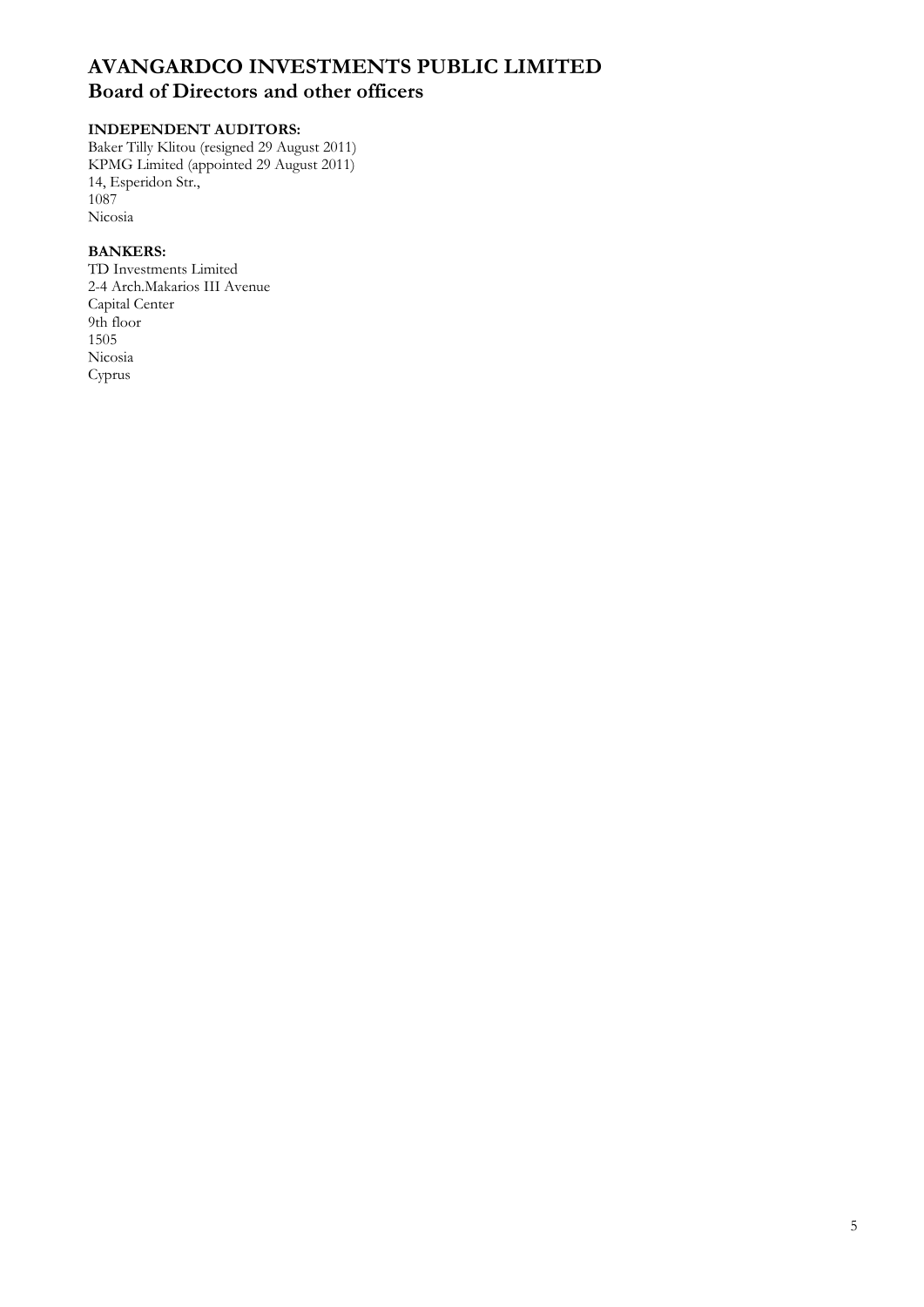Declaration of the Members of the Board of Directors and the person responsible for the preparation of the consolidated financial statements of the Company

We, the Members of the Board of Directors and the person responsible for the preparation of the consolidated financial<br>statements of Avangardco Investments Public Limited for the 6 months ended 30 June 2011, based on our o result of diligent and scrupulous work, declare that the elements written in the consolidated financial statements are true and complete.

| Board of Directors members: |  |
|-----------------------------|--|
| Oleg Bakhatyuk              |  |
| Oksana Prosolenko           |  |
| Nataliya Vasylyuk           |  |
| Iryna Marchenko             |  |
| Oleg Mikhael Pohotsky       |  |

Person responsible for the preparation of the consolidated financial statements for 6 months ended 30 June 2011:

| Nataliya Vasylyuk |  |
|-------------------|--|
| 29 August 2011    |  |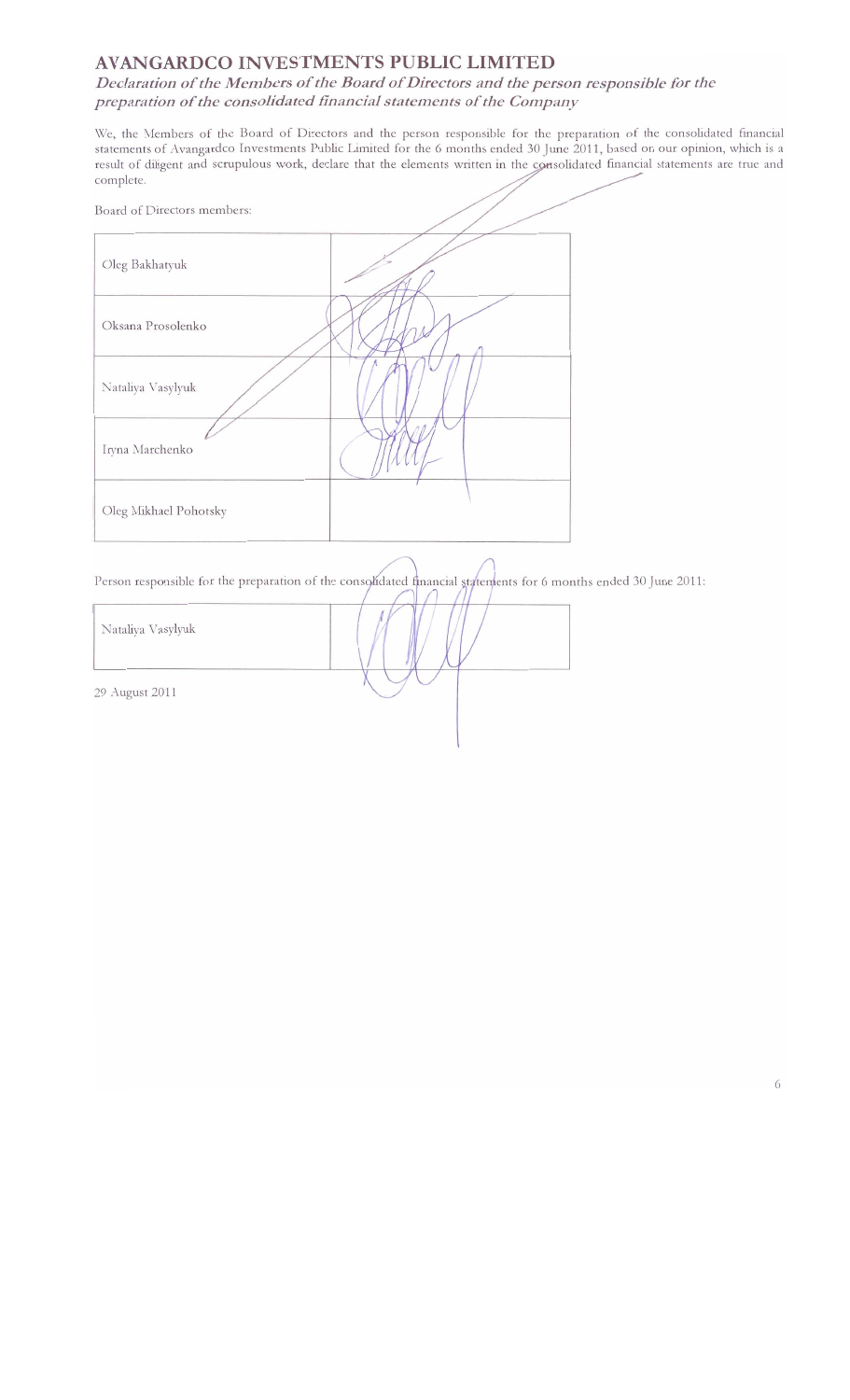Consolidated interim statement of financial position

AS AT 30 JUNE 2011

(in USD thousand, unless otherwise stated)

|                                                                                                                                                    | <b>Note</b>    | <i>s</i> <sup>0</sup> June<br>2011 | 31 December 2010 |
|----------------------------------------------------------------------------------------------------------------------------------------------------|----------------|------------------------------------|------------------|
| ASSETS                                                                                                                                             |                |                                    |                  |
| NON-CURRENT ASSETS:                                                                                                                                |                |                                    |                  |
| Property, plant and equipment                                                                                                                      | 5              | 405 773                            | 396 236          |
| Held-to-maturity financial assets                                                                                                                  | 6              |                                    | 295              |
| Non-current biological assets                                                                                                                      | 7              | 53 617                             | 59 078           |
| Deferred tax assets                                                                                                                                | 20             | 10                                 |                  |
| Other non-current assets                                                                                                                           | 8              | 85 097                             | 60 428           |
| Total non-current assets<br><b>CURRENT ASSETS:</b>                                                                                                 |                | 544 497                            | 516 037          |
| Inventories                                                                                                                                        | 10             | 185 039                            | 185 624          |
| Current biological assets                                                                                                                          | $\overline{7}$ | 56 077                             | 44 705           |
| Trade accounts receivable, net                                                                                                                     | 11             | 69 652                             | 54 678           |
| Prepaid income tax                                                                                                                                 | 20             | 1                                  | 7                |
| Prepayments and other current assets, net                                                                                                          | 12             | 71 674                             | 41 829           |
| Taxes recoverable and prepaid, net                                                                                                                 | $\overline{9}$ | 55 811                             | 53 084           |
| Cash and cash equivalents                                                                                                                          | 13             | 146 578                            | 183 065          |
| Total current assets                                                                                                                               |                | 584 832                            | 562 992          |
| <b>TOTAL ASSETS</b>                                                                                                                                |                | 1 129 329                          | 1079029          |
| <b>EQUITY AND LIABILITIES</b>                                                                                                                      |                |                                    |                  |
| EQUITY:                                                                                                                                            |                |                                    |                  |
| Share capital                                                                                                                                      | 14             | 836                                | 836              |
| Share premium                                                                                                                                      | 14             | 201 164                            | 201 164          |
| Reserve capital                                                                                                                                    | 14             | 115 858                            | 115 858          |
| Retained earnings                                                                                                                                  |                | 546 742                            | 482 328          |
| Effect of translation into presentation currency                                                                                                   |                | (65700)                            | (64587)          |
| Equity holders of the parent                                                                                                                       |                | 798 900                            | 735 599          |
| Non-controlling interest                                                                                                                           |                | 13 24 2                            | 10 620           |
| Total equity                                                                                                                                       |                | 812 142                            | 746 219          |
| NON-CURRENT LIABILITIES:                                                                                                                           |                |                                    |                  |
| Long-term loans                                                                                                                                    | 15             | 14 430                             | 30 999           |
| Long-term bond liabilities                                                                                                                         | 16             | 194 001                            | 193 471          |
| Deferred tax liabilities                                                                                                                           | 20             | 3 2 3 2                            | 1 1 1 0          |
| Deferred income (non-current portion)                                                                                                              | 34, c)         | 5 5 6 3                            | 5 6 7 6          |
| Long-term finance lease                                                                                                                            | 24             | 5 1 1 8                            | 6 3 7 2          |
| Total non-current liabilities                                                                                                                      |                | 222 344                            | 237 628          |
| <b>CURRENT LIABILITIES:</b>                                                                                                                        |                |                                    |                  |
| Short-term bond liabilities                                                                                                                        | 25             | 25 068                             | 25 1 20          |
| Current portion of non-current liabilities                                                                                                         | 19             | 22 650                             | 4319             |
| Short-term loans                                                                                                                                   | 17             | 1 2 9 5                            | 1 0 3 6          |
| Trade payables                                                                                                                                     | 21             | 18 880                             | 23 191           |
| Current income tax liabilities                                                                                                                     | 20             | 6                                  | 6                |
| Accrued expenses                                                                                                                                   | 22             | 2 1 9 0                            | 1 3 0 8          |
| Other current liabilities and accrued expenses                                                                                                     | 23             | 24 7 5 4                           | 40 202           |
| Total current liabilities                                                                                                                          |                | 94 843                             | 95 182           |
| <b>TOTAL LIABILITIES</b>                                                                                                                           |                | 317 187                            | 332 810          |
| TOTAL LIABILITIES AND EQUITY                                                                                                                       |                | 1 129 329                          | 1079029          |
| On 29 August 2011 the Board of Directors of Avangardeo Investments Public Limited authorized these effols bidaried financial statements for issue. |                |                                    |                  |
|                                                                                                                                                    |                |                                    |                  |
| Nataliya Vasylyuk                                                                                                                                  |                | Iryna Marchenko<br>Director        |                  |

The notes on pages 12 to 61 form an integral part of this consolidated financial information  $\overline{7}$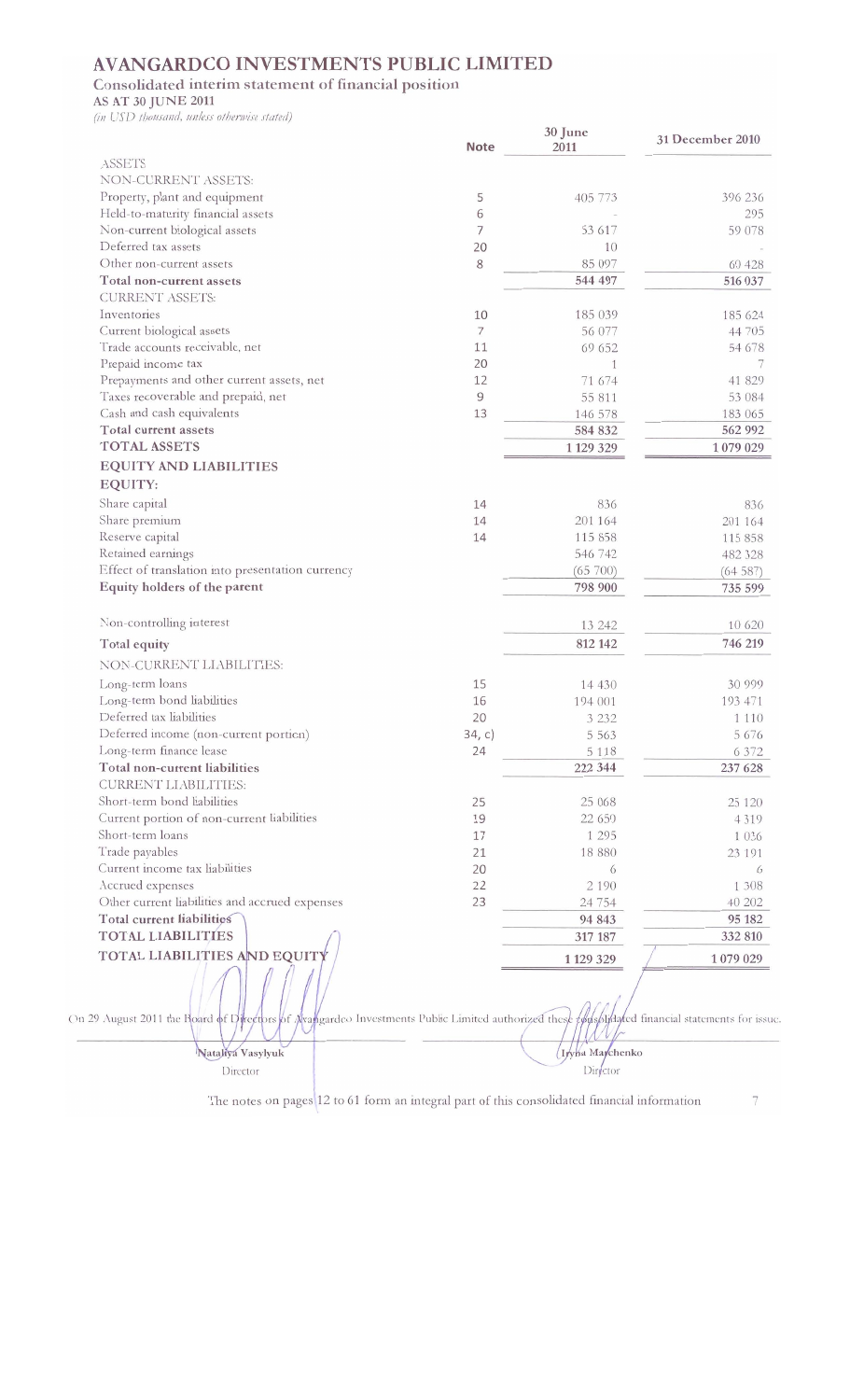# **Consolidated interim statement of comprehensive income**

**FOR THE 6 MONTHS ENDED 30 JUNE 2011** 

*(in USD thousand, unless otherw ise stated)*

|                                                            | <b>Note</b> | 6 months ended<br>30 June 2011 | 6 months ended<br>30 June 2010 |
|------------------------------------------------------------|-------------|--------------------------------|--------------------------------|
| Revenue                                                    | 26          | 223 940                        | 165 901                        |
| Income from revaluation of biological assets at fair value | 7           | 15 5 61                        | 14735                          |
| Cost of sales                                              | 27          | (155 238)                      | (125 275)                      |
| <b>GROSS PROFIT</b>                                        |             | 84 263                         | 55 361                         |
| General administrative expenses                            | 29          | (5011)                         | (2505)                         |
| Distribution expenses                                      | 30          | (3553)                         | (2436)                         |
| Income from government grants and incentives               | 34.1        | 159                            | 466                            |
| Income from special VAT treatment                          | 34.2        | 11 231                         | 9 0 6 0                        |
| Other operating income/expenses, net                       | 31          | (2992)                         | (2743)                         |
| <b>OPERATING PROFIT</b>                                    |             | 84 097                         | 57 203                         |
|                                                            |             |                                |                                |
| Financial income                                           | 33          | 829                            | 15 5 9 0                       |
| Financial expenses                                         | 32          | (15766)                        | (10511)                        |
| PROFIT BEFORE TAX                                          |             | 69 160                         | 62 282                         |
| Income tax expense                                         | 20          | (2124)                         | (339)                          |
| PROFIT FOR THE YEAR                                        |             | 67 036                         | 61 943                         |
| OTHER COMPREHENSIVE INCOME FOR THE YEAR:                   |             |                                |                                |
| Effect of translation into presentation currency           |             | (1113)                         | 3 9 3 5                        |
| TOTAL COMPREHENSIVE INCOME                                 |             | 65 923                         | 65 878                         |
| PROFIT FOR THE YEAR ATTRIBUTABLE TO                        |             |                                |                                |
| Owners of the parent                                       |             | 64 774                         | 60 580                         |
| Non-controlling interests                                  |             | 2 2 6 2                        | 1 3 6 3                        |
|                                                            |             | 67 036                         | 61 943                         |
| TOTAL COMPREHENSIVE INCOME ATTRIBUTABLE<br>TO:             |             |                                |                                |
| Owners of the parent                                       |             | 63 661                         | 64 515                         |
| Non-controlling interests                                  |             | 2 2 6 2                        | 1 3 6 3                        |
|                                                            |             | 65 923                         | 65 878                         |
| Average weighted number of shares, items                   |             | 6 387 185                      | 5 022 992                      |
| Earnings for the year per share, USD (basic and diluted)   |             | 10                             | 12                             |
| Total comprehensive income per one share, USD              |             | $10\,$                         | 13                             |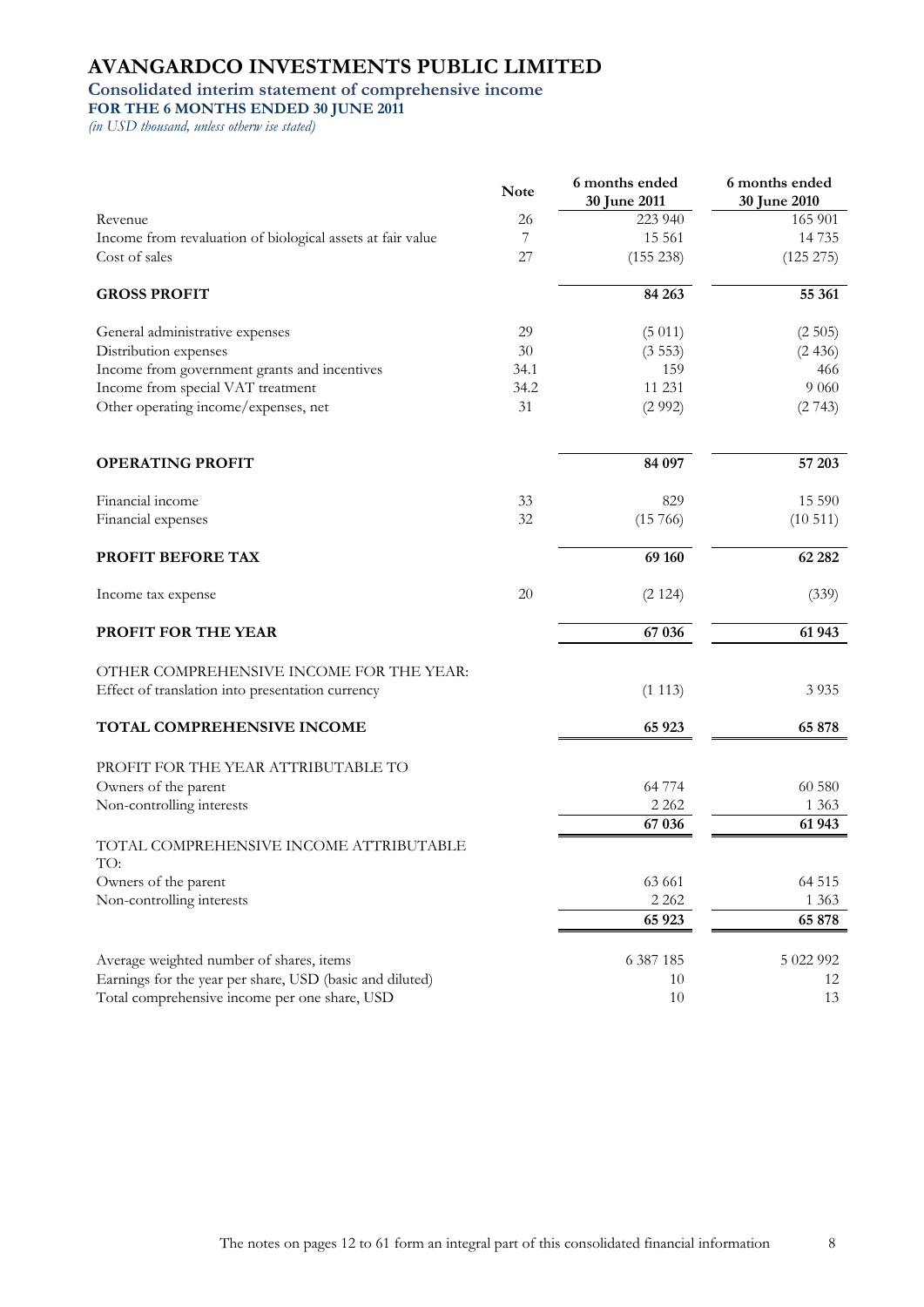# **Consolidated interim statement of changes in equity**

**FOR THE 6 MONTHS ENDED 30 JUNE 2011** 

 *(in USD thousand, unless otherwise stated)*

|                                                                                  | Attributable to owners of parent |                                          |                                |                             |                                               |                                  |                   |
|----------------------------------------------------------------------------------|----------------------------------|------------------------------------------|--------------------------------|-----------------------------|-----------------------------------------------|----------------------------------|-------------------|
|                                                                                  | <b>Share</b><br>capital          | Capital<br>contribution<br>reserve $(1)$ | <b>Share</b><br>premium<br>(2) | Retained<br>earnings<br>(3) | Foreign<br>currency<br>translation<br>reserve | Non-<br>controlling<br>interests | Total<br>equity   |
| As at 1 January 2010                                                             | 644                              | 115 858                                  |                                | 300 107                     | (64137)                                       | 8 0 8 3                          | 360 555           |
| Additional capital<br>contribution (Note 1,14)<br>Effect of acquisitions of      | 192                              |                                          | 201 164                        |                             |                                               |                                  | 201 356           |
| non-controlling interest                                                         |                                  |                                          |                                |                             |                                               |                                  |                   |
| Effect from translation<br>into presentation currency<br>Profit for the year     |                                  |                                          |                                | 60 581                      | 3 9 3 5                                       | 1 3 6 3                          | 3 9 3 5<br>61 944 |
| As at 30 June 2010                                                               | 836                              | 115 858                                  | 201 164                        | 360 688                     | (60 202)                                      | 9446                             | 627 790           |
| As at 1 January 2011                                                             | 836                              | 115 858                                  | 201 164                        | 482 328                     | (64587)                                       | 10 620                           | 746 219           |
| Effect of acquisitions of<br>non-controlling interest<br>Effect from translation |                                  |                                          |                                | (360)                       |                                               | 360                              |                   |
| into presentation currency                                                       |                                  |                                          |                                |                             | (1113)                                        |                                  | (1113)            |
| Profit for the year                                                              |                                  |                                          |                                | 64 774                      |                                               | 2262                             | 67 036            |
| As at 30 June 2011                                                               | 836                              | 115 858                                  | 201 164                        | 546 742                     | (65, 700)                                     | 13 24 2                          | 812 142           |

(1) The details of the capital contribution reserve are included in Note 1 and 14 of these consolidated financial information

- (2) In accordance with the Cyprus Companies Law, Cap. 113, Section 55 (2) the share premium, reserve can only be used by the Company in (a) paying up unissued shares of the Company to be issued to members of the Company as fully paid bonus shares; (b) writing off the expenses of, or the commission paid or discount allowed on, any issue of shares or debentures of the Company; and (c) providing for the premium payable on redemption of any redeemable preference shares or of any debentures of the Company.
- (3) Companies which do not distribute 70% of their profits after tax, as defined by the Special Contribution for the Defense of the Republic Law, during the two years after the end of the year of assessment to which the profits refer, will be deemed to have distributed this amount as dividend. Special contribution for defence at 15% will be payable on such deemed dividend to the extent that the shareholders (individuals and companies) at the end of the period of two years from the end of the year of assessment to which the profits refer, are Cyprus tax residents. The amount of this deemed dividend distribution is reduced by any actual dividend paid out of the profits of the relevant year at any time. This special contribution for defence is paid by the Company for the account of the shareholders.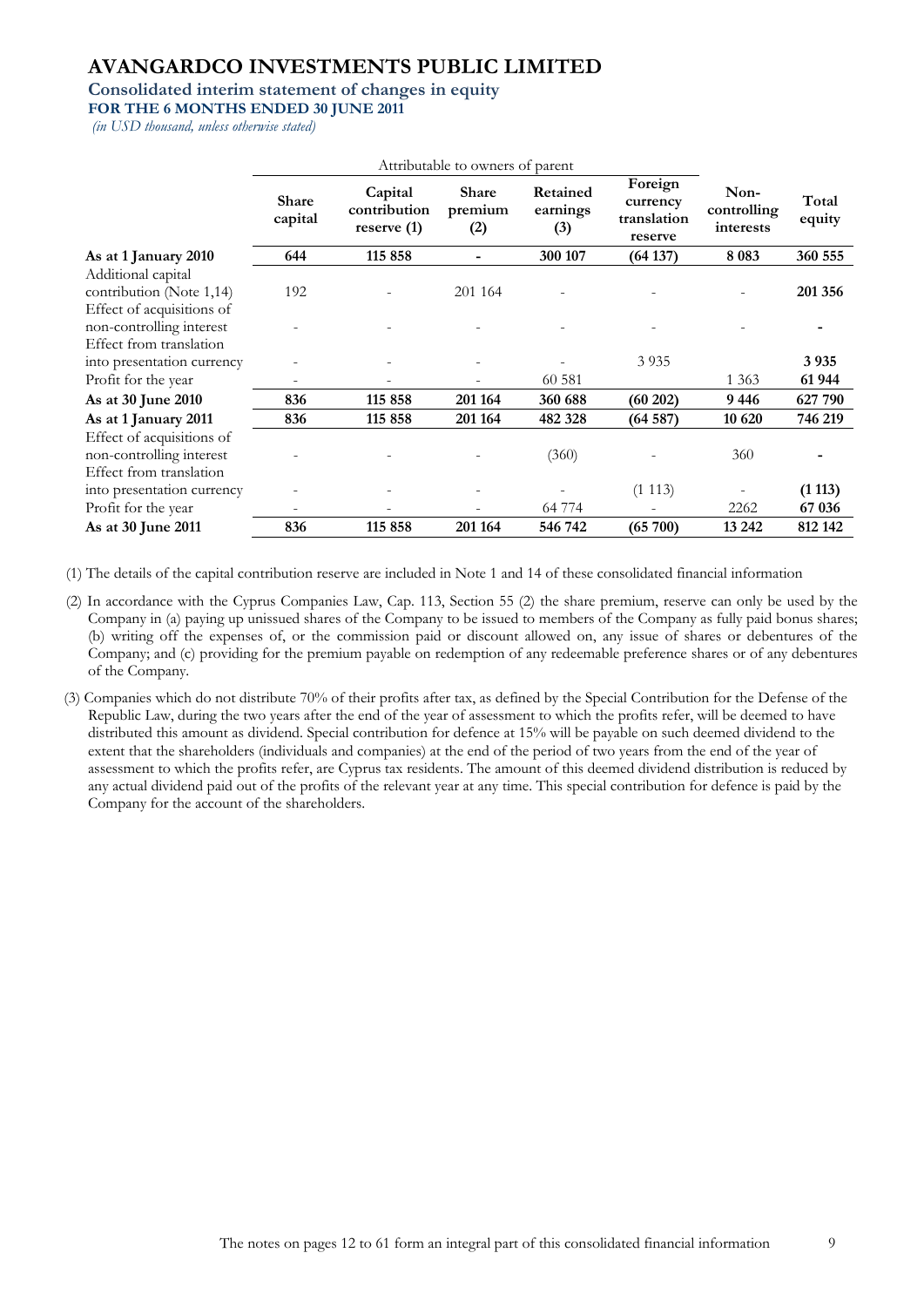## **Consolidated interim statement of cash flows**

# **FOR THE 6 MONTHS ENDED 30 JUNE 2011**

*(in USD thousand, unless otherwise stated)* 

|                                                                               | <b>Note</b> | 6 months ended<br>30 June 2011 | 6 months ended<br>30 June 2010 |
|-------------------------------------------------------------------------------|-------------|--------------------------------|--------------------------------|
| CASH FLOWS FROM OPERATING ACTIVITIES:                                         |             |                                |                                |
| Profit before income tax                                                      |             | 69 160                         | 62 282                         |
| Adjustments for:                                                              |             |                                |                                |
| Depreciation of property, plant and equipment                                 | 5           | 7 0 9 7                        | 6 2 9 5                        |
| Change in allowance for irrecoverable amounts                                 | 31          | 366                            | 114                            |
| Other provisions                                                              |             | 882                            | (317)                          |
| Loss on disposal of property, plant and equipment                             | 31          | 115                            | 19                             |
| Loss from disposal of current assets                                          | 31          | 15                             | 258                            |
| Effect of fair value adjustments on biological assets                         | 7           | (15 561)                       | (14735)                        |
| Gains realised from accounts payable written-off                              | 31          | (6)                            | (18)                           |
| Amortization of deferred income on government grants                          | 34          | (197)                          | (79)                           |
| Loss from VAT government bonds sale                                           |             | 32                             |                                |
| Discount on long-term bonds amortization                                      |             | 530                            |                                |
| Interest income                                                               |             |                                | (15 590)                       |
| Interest payable on loans                                                     |             | 15 089                         | 10 511                         |
| Operating profit before working capital changes                               |             | 77 522                         | 48 740                         |
| (Increase) in trade receivables                                               |             | (15134)                        | (41362)                        |
| (Increase)/decrease in prepayments and other current assets                   |             | (24815)                        | 8894                           |
| (Increase)/decrease in taxes recoverable and prepaid                          |             | (2727)                         | 4 2 0 8                        |
| Decrease/(increase) in inventories                                            |             | 570                            | (6717)                         |
| Increase/(decrease) in deferred income                                        |             | 38                             | (13)                           |
| (Increase) in other non-current assets                                        |             |                                | (13)                           |
| (Decrease)/increase in trade payables                                         |             | (4305)                         | 18 016                         |
| Decrease in biological assets                                                 |             | 9650                           | 4 5 8 5                        |
| (Decrease) in advances received and other current liabilities and<br>accruals |             | (10778)                        | (8575)                         |
| Cash generated from operations                                                |             | 30 021                         | 27 763                         |
| Interest paid                                                                 |             | (4046)                         | (9831)                         |
| Income tax paid                                                               |             | (3)                            | (1)                            |
| Net cash generated from operating activities                                  |             | 25 972                         | 17 932                         |
| CASH FLOWS FROMINVESTING ACTIVITIES:                                          |             |                                |                                |
| Purchases of property, plant and equipment                                    |             | (50916)                        | (20 819)                       |
| (Increase)/decrease in bank deposits                                          |             |                                | (101418)                       |
| VAT government bonds sale                                                     |             | 230                            |                                |
| Net cash used in investing activities                                         |             | (50686)                        | (122 237)                      |
|                                                                               |             |                                |                                |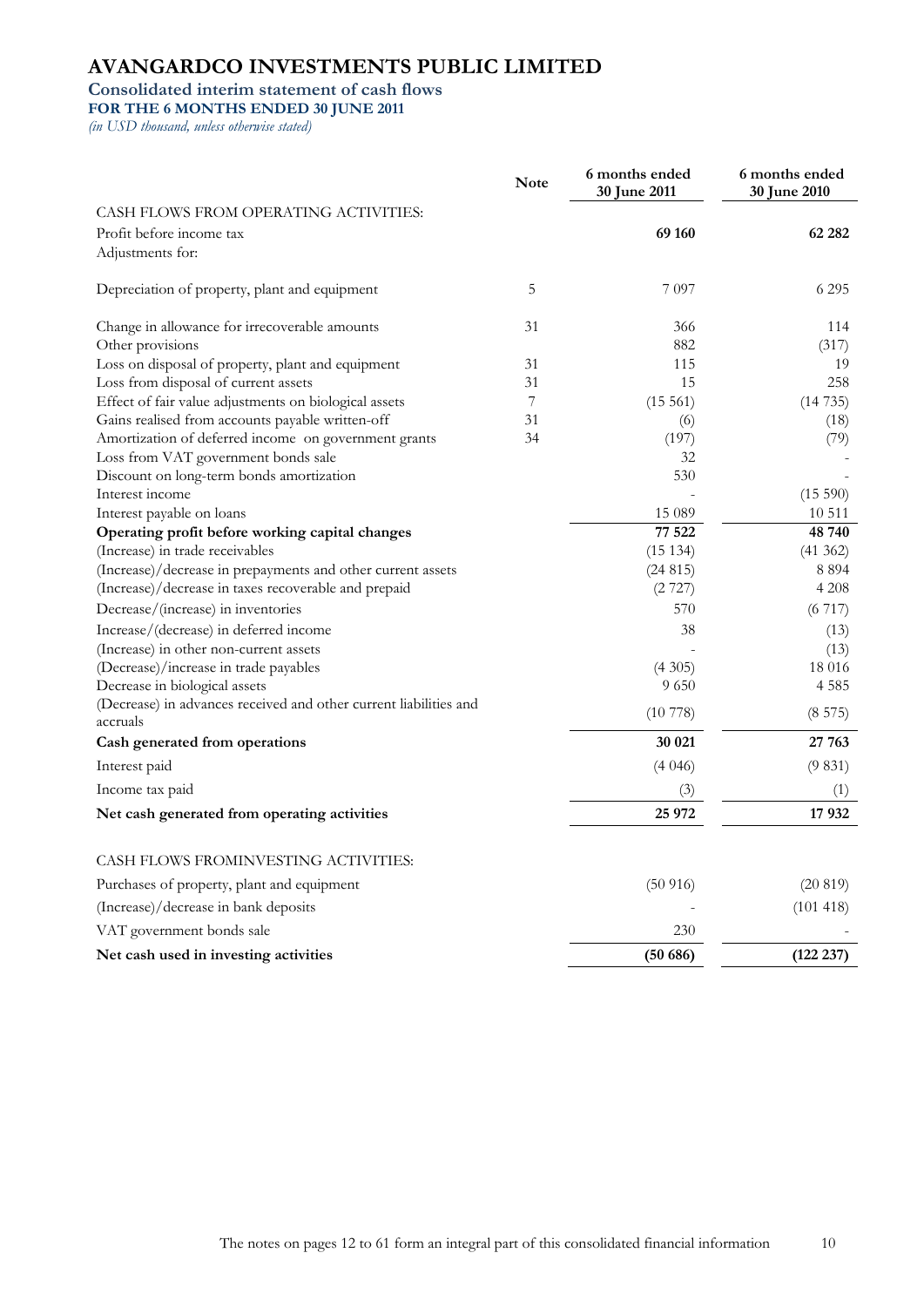**Consolidated interim statement of cash flows** 

**FOR THE 6 MONTHS ENDED 30 JUNE 2011** 

 *(in USD thousand, unless otherwise stated)* 

|                                                        | <b>Note</b> | 6 months ended<br>30 June 2011 | 6 months ended<br>30 June 2010 |
|--------------------------------------------------------|-------------|--------------------------------|--------------------------------|
| CASH FLOWS FROM FINANCING ACTIVITIES:                  |             |                                |                                |
| New loans received                                     |             | 38 540                         | 9 1 5 0                        |
| Repayment of loans                                     |             | (37 757)                       | (413)                          |
| Interest paid for bonds issued                         |             | (12538)                        | (1 621)                        |
| Proceeds from short-term bonds issued                  |             | (19)                           |                                |
| Repayment of short-term bonds issued                   | 14          |                                | 192                            |
| Increase in share capital – share premium              | 14          |                                | 201 164                        |
| Net cash generated from/(used in) financing activities |             | (11 774)                       | 208 472                        |
| Effect from translation into presentation currency     |             | $\mathbf{1}$                   | (270)                          |
| Net increase/(decrease) in cash                        |             | (36 487)                       | 103 897                        |
| Restricted cash                                        |             | (9 879)                        |                                |
| Cash at the beginning of the year                      |             | 183 065                        | 1 701                          |
| Cash at the end of the year                            |             | 136 699                        | 105 598                        |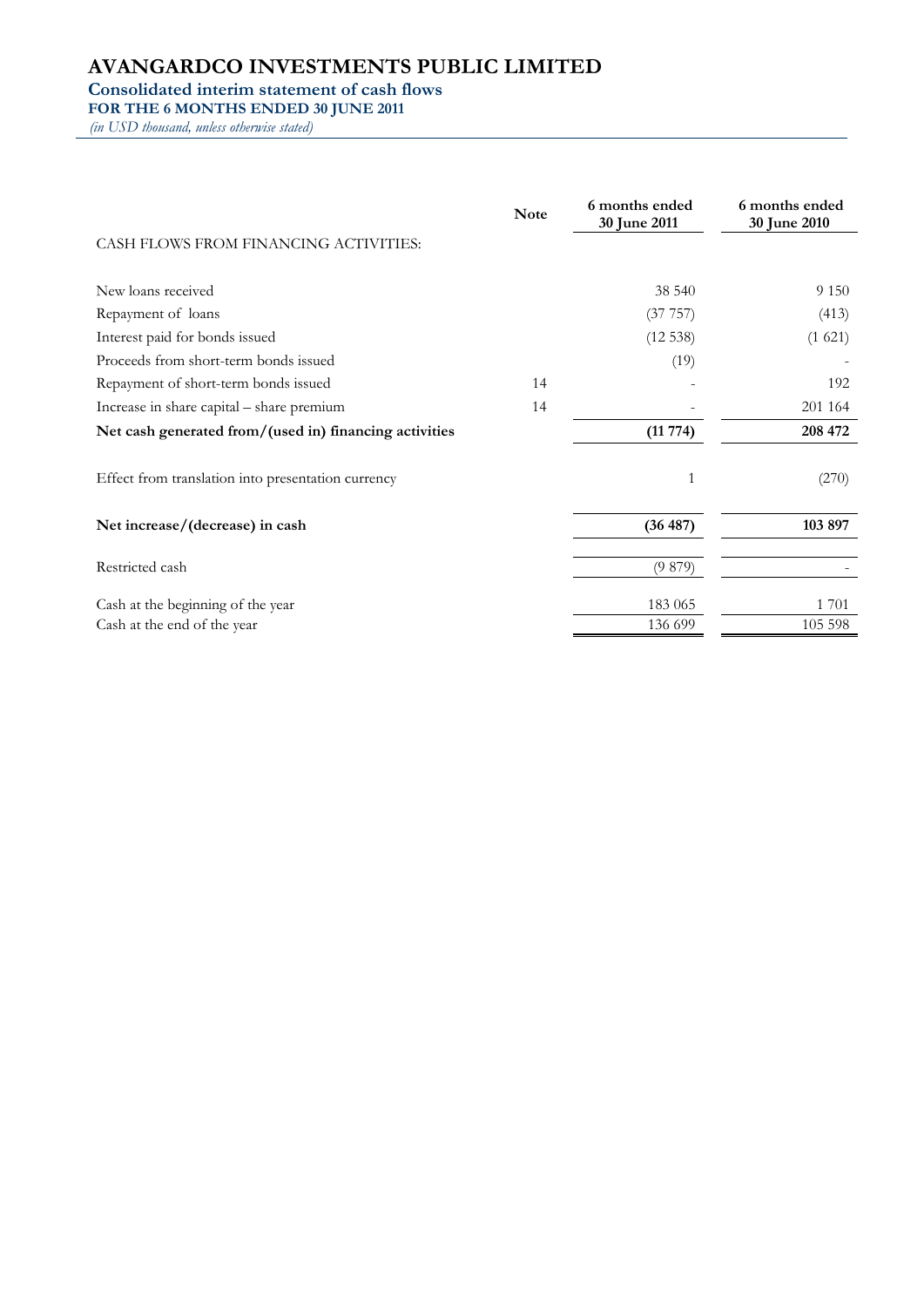#### **1.General information**

This consolidated financial information of AvangardCo Investments Public Limited ("the Parent company" hereinafter) and subsidiaries ("the Group" or "Avangard"hereinafter jointly) for the 6 months ended 30 June 2011 was approved by the Board of Directors on 29 August 2011.

The Company's registered office is 16-18 Zinas Kanther Street, Agia Triada,3035 Limassol, Cyprus.

The Company was listed at London Stock Exchange Main Market on 6 May 2010.

AvangardCo Investments Public Limited was incorporatedas a private limited companyon 23 October 2007 in accordance with the provisions of the Cyprus Companies Law, Cap 113 under the name of Ultrainvest Limited. On 8 July 2009 the Registrar of Companies in Cyprus issued a certificate to the effect that the Company was re-registered as a public limited company and changed its name to AvangardCo Investments Public Limited.

In 2009 the principal shareholder of AvangardCo Investments Public Limited reorganised the Group, as a result of which AvangardCo Investments Public Limited became the holding company of a agricultural group of agricultural enterprises, which in the past were under the common ownership and control of this shareholder. The restructuring was carried out by the transfer of direct interest in the Group's companies. The restructuring was undertaken to achieve legal consolidation of control over agricultural companies of the Group. The reorganisation did not affect the principal activities of the Group.

The history of "Avangard" began with the acquisition by the principal shareholder of the first poultry farm "Avangard" located in the Ivano-Frankivsk regionof Ukraine. Subsequently, to supply the poultry farm with growing birds, the subsidiary "Avangard-Agro" was established. In 2004 a concept of development of this business line was designed, as a result of which in 2005-2009 other major enterprises of agrarian industry in Ukraine joined the Group.

The Group's activities cover all the links of the value chain: from production of combined feed, maintenance and breeding of chickens to production and sale of eggs and egg products. As at 30 June 2011 the production facilities of the Group include 28 poultry facilities (consisting of 17 egg laying farms, 8 hen rearing farms and 3 breeding farms), 5 feed mills, and 1 plant for manufacture of egg products. This vertically-integrated structure of the Group allows it to provide approximately 70% of its own fodder. The Group's activities cover almost all the territory of Ukraine.

In order to build a vertically-integrated group, reduce business risk and receive additional profit due to synergistic effect, the Group acquired a hen breeding concern. This ensures breeding of the required number of high quality daily chickens and their timely delivery to factories.

The construction of new full cycle egg production facilities, fully automated, in compliance with European standards of quality is an integral part of the Group's growth strategy.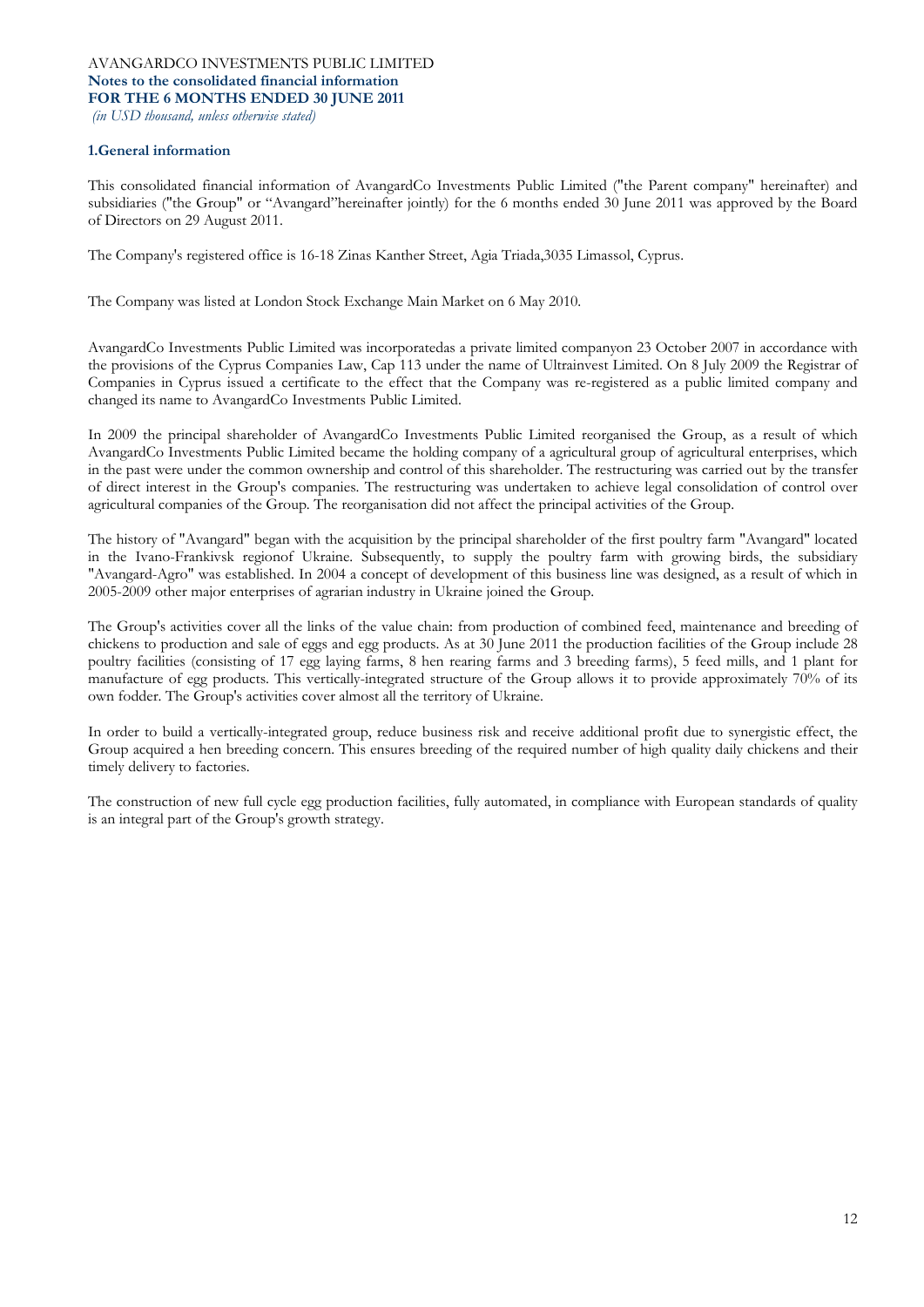# **1.General information (continued)**

The principal activities of the Group's subsidiaries all of which are incorporated in the Ukraine and the effective ownership percentages are as follows:

| Company name                                                                             | Principal Activity                                  | Country of<br>registration | Ownership<br>Interest, %<br>30 June<br>2011 | Ownership<br>Interest, %<br>31 December<br>2011 | Ownership<br>Interest,<br>% 30 June<br>2010 |
|------------------------------------------------------------------------------------------|-----------------------------------------------------|----------------------------|---------------------------------------------|-------------------------------------------------|---------------------------------------------|
| PJSC Avangard                                                                            |                                                     | Ukraine                    | 99%                                         | 99%                                             | 99%                                         |
| PJSC Chornobaivske                                                                       |                                                     | Ukraine                    | 93%                                         | 97%                                             | 97%                                         |
| PJSC Agrofirma Avis                                                                      |                                                     | Ukraine                    | 100%                                        | 100%                                            | $100\%$                                     |
| PJSC Kirovskiy                                                                           |                                                     | Ukraine                    | 100%                                        | 100%                                            | $100\%$                                     |
| PJSC Ptakhohospodarstvo Chervonyi Prapor                                                 |                                                     | Ukraine                    | 98%                                         | 98%                                             | 98%                                         |
| SC Ptakhofabryka Lozuvatska of Avangardco<br><b>Investments Public Limited</b>           |                                                     | Ukraine                    | 100%                                        | 100%                                            | $100\%$                                     |
| LLC Yuzhnaya - Holding                                                                   |                                                     | Ukraine                    | 100%                                        | 100%                                            | 100%                                        |
| LLC Makarivska Ptakhofabryka                                                             | Keeping of                                          | Ukraine                    | 100%                                        | 100%                                            | $100\%$                                     |
| LLC PF Volnovaska                                                                        | technical laying<br>hen, production                 | Ukraine                    | 100%                                        | 100%                                            | 100%                                        |
| PJSC Cross-PF Zorya                                                                      | and selling of eggs                                 | Ukraine                    | 89%                                         | 89%                                             | 89%                                         |
| PJSC Ptakhofabryka Pershe Travnya                                                        |                                                     | Ukraine                    | 93%                                         | 93%                                             | 93%                                         |
| PJSC Chernivetska Ptakhofabryka                                                          |                                                     | Ukraine                    | 98%                                         | 98%                                             | 98%                                         |
| ALLC Donetska Ptakhofabryka                                                              |                                                     | Ukraine                    | 100%                                        | 100%                                            | 100%                                        |
| LLC Areal-Snigurivka                                                                     |                                                     | Ukraine                    | 100%                                        | 100%                                            | 100%                                        |
| LLC Torgivenlniy Budynok Bohodukhivska<br>Ptakhofabryka                                  |                                                     | Ukraine                    | 100%                                        | 100%                                            | 100%                                        |
| PPB LLC Ptytsecompleks                                                                   |                                                     | Ukraine                    | 100%                                        | 100%                                            | 100%                                        |
| <b>PSPC</b> Interbusiness                                                                |                                                     | Ukraine                    | 100%                                        | 100%                                            | 100%                                        |
| SC Avangard-Agro of PJSC Avangard                                                        |                                                     | Ukraine                    | 99%                                         | 99%                                             | 99%                                         |
| SC Gorodenkivska Ptakhofabryka of PJSC<br>Avangard                                       |                                                     | Ukraine                    | 99%                                         | 99%                                             | $99\%$                                      |
| SC Rogatynska Ptakhofabryka of PJSC Avangard                                             |                                                     | Ukraine                    | 99%                                         | 99%                                             | $99\%$                                      |
| SC Ptakhohospodarstvo Donetske of ALLC<br>Donetska Ptakhofabryka                         |                                                     | Ukraine                    | 100%                                        | 100%                                            | 100%                                        |
| LLC Slovyany                                                                             | Incubation                                          | Ukraine                    | 90%                                         | 90%                                             | 90%                                         |
| SC Ptakhohospodarstvo Lozuvatske of Avangardco<br>Investments Public Limited             | (production and<br>saleof day-old                   | Ukraine                    | 100%                                        | 100%                                            | $100\%$                                     |
| SC Zorya of PJSC Cross-PF Zoraya                                                         | chick), farming of<br>young poultry for             | Ukraine                    | 89%                                         | 89%                                             | 89%                                         |
| SC Ptakhofabryka Chervonyi Prapor Poultry, of<br>PJSC Ptakhohospodarstvo ChervoniyPrapor | sale, and poultry                                   | Ukraine                    | 98%                                         | 98%                                             | 98%                                         |
| SC Ptakhohospodarstvo Yuzhnaya Holding of LLC<br>Yuzhnaya Holding                        |                                                     | Ukraine                    | $100\%$                                     | 100%                                            | 100%                                        |
| SC Ptakhogopodarstvo Volnovaske of LLC PF<br>Volnovaska                                  |                                                     | Ukraine                    | 100%                                        | 100%                                            | 100%                                        |
| SC Ptakhohospodarstvo Chornobaivske of PJSC<br>Chornobaivske                             |                                                     | Ukraine                    | 93%                                         | 97%                                             | 97%                                         |
| LLC Rohatyn-Korm                                                                         |                                                     | Ukraine                    | 99%                                         | 99%                                             | 99%                                         |
| PJSC Vuhlehirskyi Eksperementalnyi<br>Kombikormovyi Zavod                                | Production and                                      | Ukraine                    | 80%                                         | 80%                                             | 80%                                         |
| PJSC Volnovaskyi Kombinat Khliboproduktiv                                                | selling of animal<br>feed                           | Ukraine                    | 72%                                         | 72%                                             | 72%                                         |
| LLC Kamyanets-Podilsky KombikormoviyZavod                                                |                                                     | Ukraine                    | 100%                                        | 100%                                            | $100\%$                                     |
| LLC Pershe Travnya Kombikormoviy Zavod                                                   | Processing of eggs                                  | Ukraine                    | $93\%$                                      | 93%                                             | 93%                                         |
| LLC Imperovo Foods                                                                       | and selling of egg<br>products                      | Ukraine                    | 99%                                         | 100%                                            | 100%                                        |
| LLC Agrarnyi Holding Avangard                                                            | Rendering services<br>under guarantee<br>agreements | Ukraine                    | 100%                                        | 100%                                            | 100%                                        |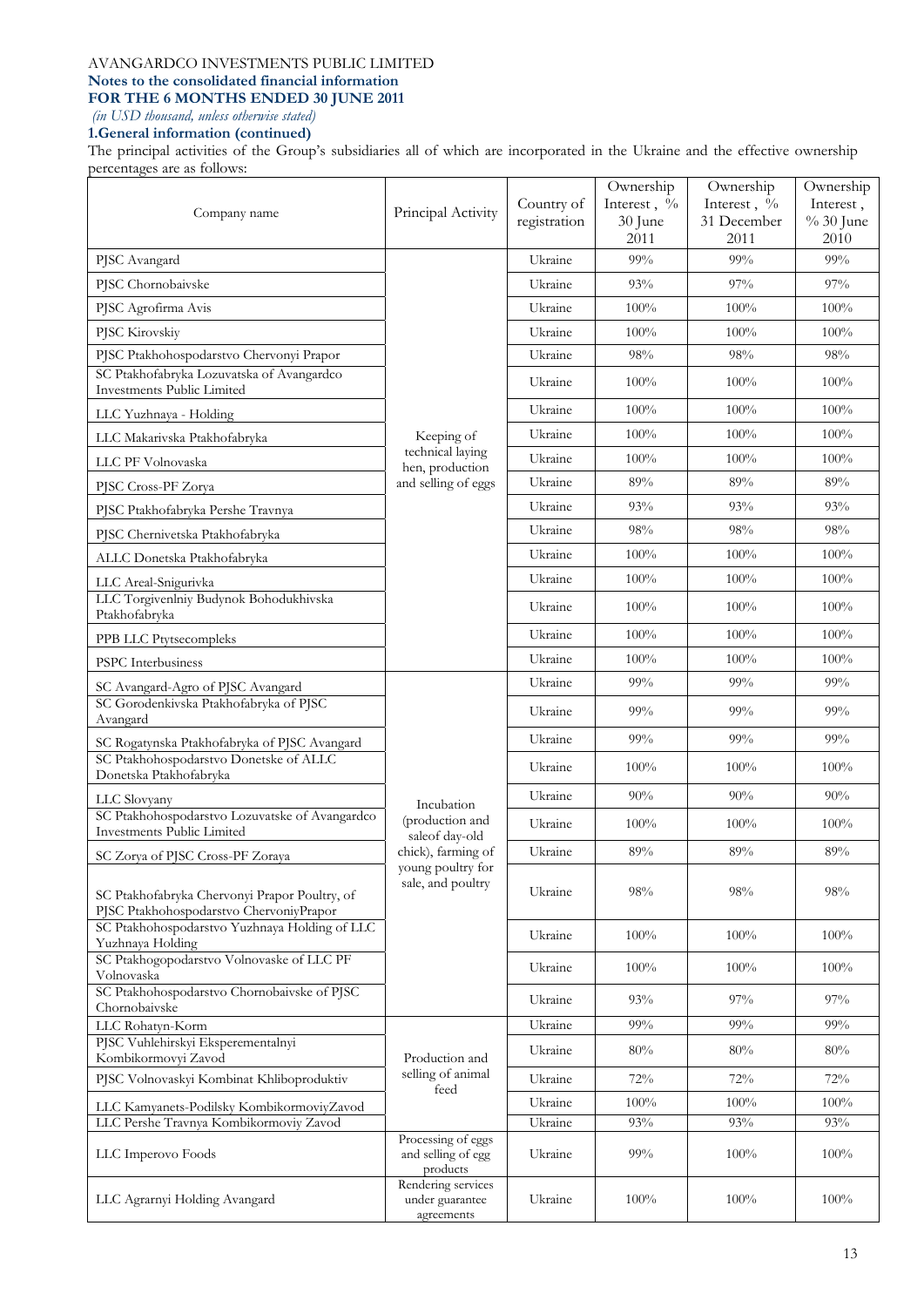*(in USD thousand, unless otherwise stated)*

#### **1.General information (continued)**

The parent company of the Group is AvangardCo Investments Public Limited, registered in Cyprus, with an issuedshare capital of 6 387 185 ordinary shares as at 30 June 2011 with nominal value of Euro 0,10 per share (Note 14).

The shares were distributed as follows:

|                                  | 30 June 2011        |                          | 31 December 2010    |                          |
|----------------------------------|---------------------|--------------------------|---------------------|--------------------------|
| Shareholder                      | Number of<br>shares | Ownership<br>interest, % | Number of<br>shares | Ownership<br>interest, % |
| Oleg Bakhmatyuk                  | 20 000              | $0.3\%$                  | 20 000              | $0.3\%$                  |
| Quickcom Limited                 | 1 074 684           | $16.8\%$                 | 1 074 684           | $16.8\%$                 |
| Omtron Limited                   | 1 848 575           | $28.9\%$                 | 1 848 575           | $28.9\%$                 |
| Tanchem Limited                  | 926 280             | $14.5\%$                 | 926 280             | $14.5\%$                 |
| Mobco Limited                    | 1 080 143           | $17.0\%$                 | 1 080 143           | $17.0\%$                 |
| <b>BNY</b> (Nominees)<br>Limited | 1 437 500           | 22.5%                    | 1 437 500           | $22.5\%$                 |
| Other                            | 3                   |                          | 3                   |                          |
|                                  | 6 387 185           | $100.0\%$                | 6 387 185           | $100.0\%$                |

As at 30 June 2011 and 31 December 2010 the interests in Quickcom Limited, Omtron Limited, Tanchem Limited, Mobco Limitedbeneficially owned by Oleg Bakhmatyuk ("the beneficial owner" hereinafter) were as follows:

|                  | Ownership interest<br>as at 30 June 2011, % | <b>Ownership interest</b><br>as at 31 December<br>$2010, \%$ |  |
|------------------|---------------------------------------------|--------------------------------------------------------------|--|
| Quickcom Limited | $100\%$                                     | $100\%$                                                      |  |
| Omtron Limited   | $100\%$                                     | $100\%$                                                      |  |
| Tanchem Limited  | $100\%$                                     | $100\%$                                                      |  |
| Mobco Limited    | $100\%$                                     | $100\%$                                                      |  |

#### **2.Basis of presentation of consolidated financial information**

#### **2.1Basis of preparation and accounting**

The consolidated interim financial information has been prepared in accordance with IAS 34 "Interim Financial Reporting".

This consolidated interim financial information was prepared in accordance with IFRS which became effective for years commencing on or after 30 June 2011.

#### **2.2 Functional and presentation currency**

The functional currency of all companies of the Group is the Ukrainian Hryvnia ("UAH"). The currency of Cyprus is the Euro, but the principle exposure of the parent undertaking is through its Ukrainian subsidiaries, and therefore the functional currency of the Company is also considered to be UAH. Transactions in currencies other than the functional currency of the Group are treated as transactions in foreign currencies. The Group's management used US dollar as the presentation currency in the consolidated financial information in compliance with IAS 21 "The effects of changes in foreign exchange rates".

#### **2.3 Going concern basis**

This consolidated interim financial information has been prepared under the going concern basis, which assumes the realisation of assets and settlement of liabilities in the course of ordinary economic activity.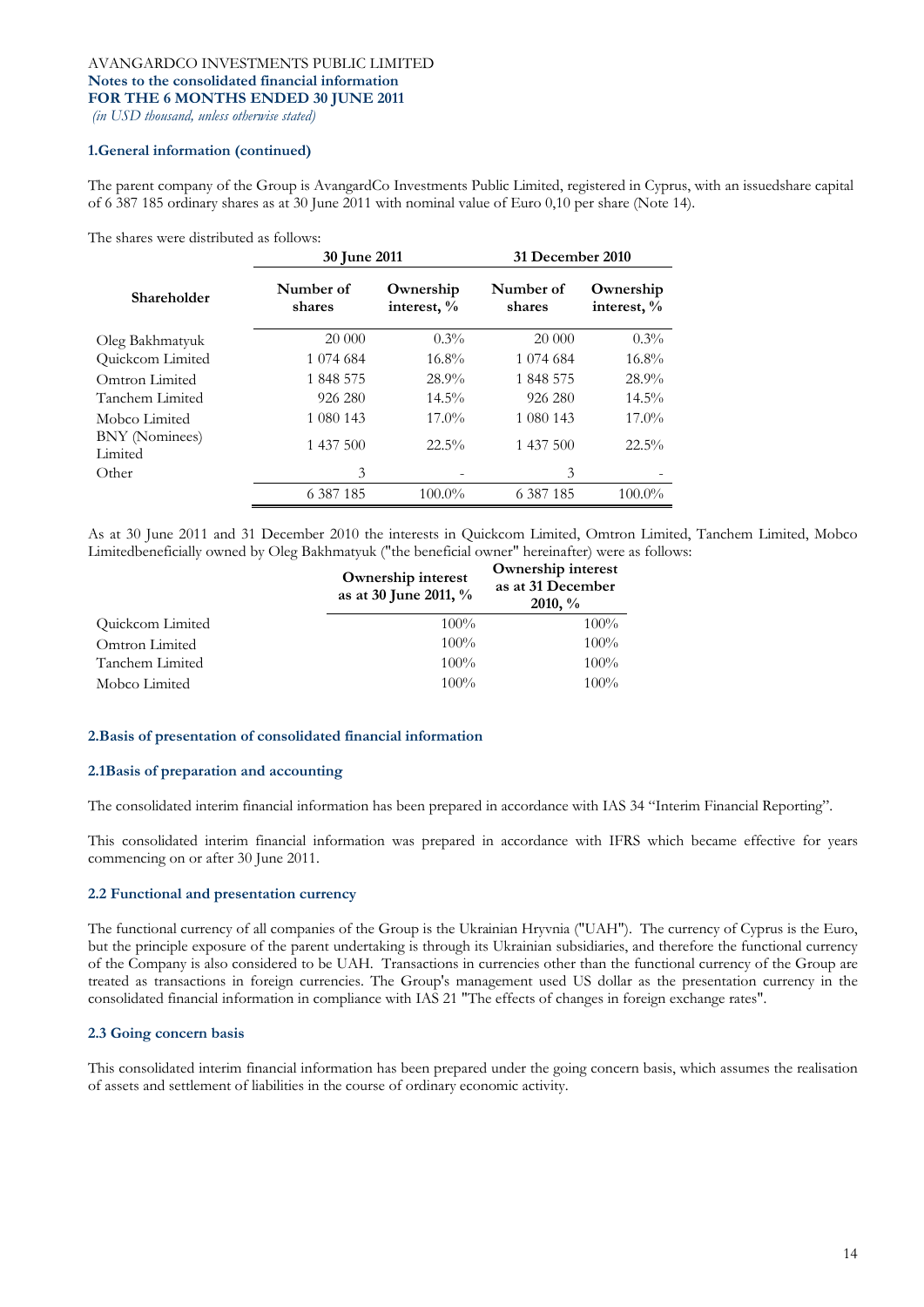#### **2.4 Standards and interpretations**

The accounting policies adopted in the preparation of the interim consolidated financial statements are consistent with those followed in the preparation of the Group's annual financial statements for the year ended 31 December 2010, except for the adoption of new standards and interpretations as of 1 January 2011, noted below:

IAS 24 *Related Party Transactions* (Amendment)

The IASB has issued an amendment to IAS 24 that clarifies the definitions of a related party. The new definitions emphasise a symmetrical view of related party relationships as well as clarifying in which circumstances persons and key management personnel affect related party relationships of an entity, secondly, the amendment introduces an exemption from the general related party disclosure requirements for transactions with a government and entities that are controlled, jointly controlled or significantly influenced by the same government as the reporting entity. The adoption of the amendment did not have any impact on the financial position or performance of the Group.

#### IAS 32 *Financial instruments: Presentation* (Amendment)

The amendment alters the definition of a financial liability in IAS 32 to enable entities to classify rights issues and certain options or warrants as equity instruments. The amendment is applicable if the rights are given pro rata to all of the existing owners of the same class of an entity's non-derivative equity instruments, to acquire a fixed number of the entity's own equity instruments for a fixed amount in any currency. The amendment has had no effect on the financial position or performance of the Group.

IFRIC 14 *Prepayments of a Minimum Funding Requirement* (Amendment)

The amendment removes an unintended consequence when an entity is subject to minimum funding requirements (MFR) and makes an early payment of contributions to cover such requirements. The amendment permits a prepayment of future service cost by the entity to be recognised as pension asset. The Group is not subject to minimum funding requirements in Euroland. The amendment to the interpretation therefore had no effect on the financial position or performance of the Group.

#### *Improvements to IFRSS* (issued *May 2010)*

In May 2010, the IASB issued its third omnibus of amendments to its standards, primarily with a view to removing inconsistencies and clarifying wording. There are separate transitional provisions for each standard. The adoption of the following amendments resulted in changes to accounting policies, but did not have any impact on the financial position or performance of the Group.

- IFRS 3 *Business combinations:* The measurement options available for non-controlling interest (NCD have been amended, only components of NCI that constitute a present ownership interest that entitles their holder to a proportionate share of the entity's net assets in the event of liguidation shall be measured at either fair value or at the present ownership instruments' proportionate share of the acguiree's identifiable net assets. All other components are to be measured at their acquisition date fair value.
- IFRS *7 Financial instruments -Disclosures:* The amendment was intended to simplify the disclosures provided by reducing the volume of disclosures around collateral held and improving disclosures by requiring qualitative information to put the quantitative information in context.
- IAS l *Presentation of Financial statements:* The amendment clarifies that an option to present an analysis of each component of other comprehensive income may be included either in the statement of changes in equity or in the notes to the financial statements.
- IAS 34 *interim Financial statements:* The amendment requires additional disclosures for fair values and changes in classification of financial assets, as well as changes to contingent assets and liabilities in interim condensed financial statements.

Other amendments resulting from improvements to IFRSS to the following standards did not have any impact on the accounting policies, financial position or performance of the Group:

- IFRS 3 *Business Combinations Clarification that contingent consideration arising from business combination prior to adoption of IFRS <sup>З</sup> (as revised in 2006) are accounted for in accordance with IFRS З (2005)*
- IFRS 3 *Business combinations* unreplaced and voluntarily replaced share-based payment awards and its accounting treatment within a business combination
- IAS 27 *consolidated and separate Financial statements* -applying the lAS27(as revised in 2008) transition requirements to consequentially amended standards
- **<sup>I</sup>**FRIC 13 Customer *Loyalty Programmes* in determining the fair value of award credits, an entity shall consider discounts and incentives that would otherwise be offered to customers not participating in the loyalty programme)

The Group has not early adopted any other standard, interpretation or amendment that has been issued but is not yet effective.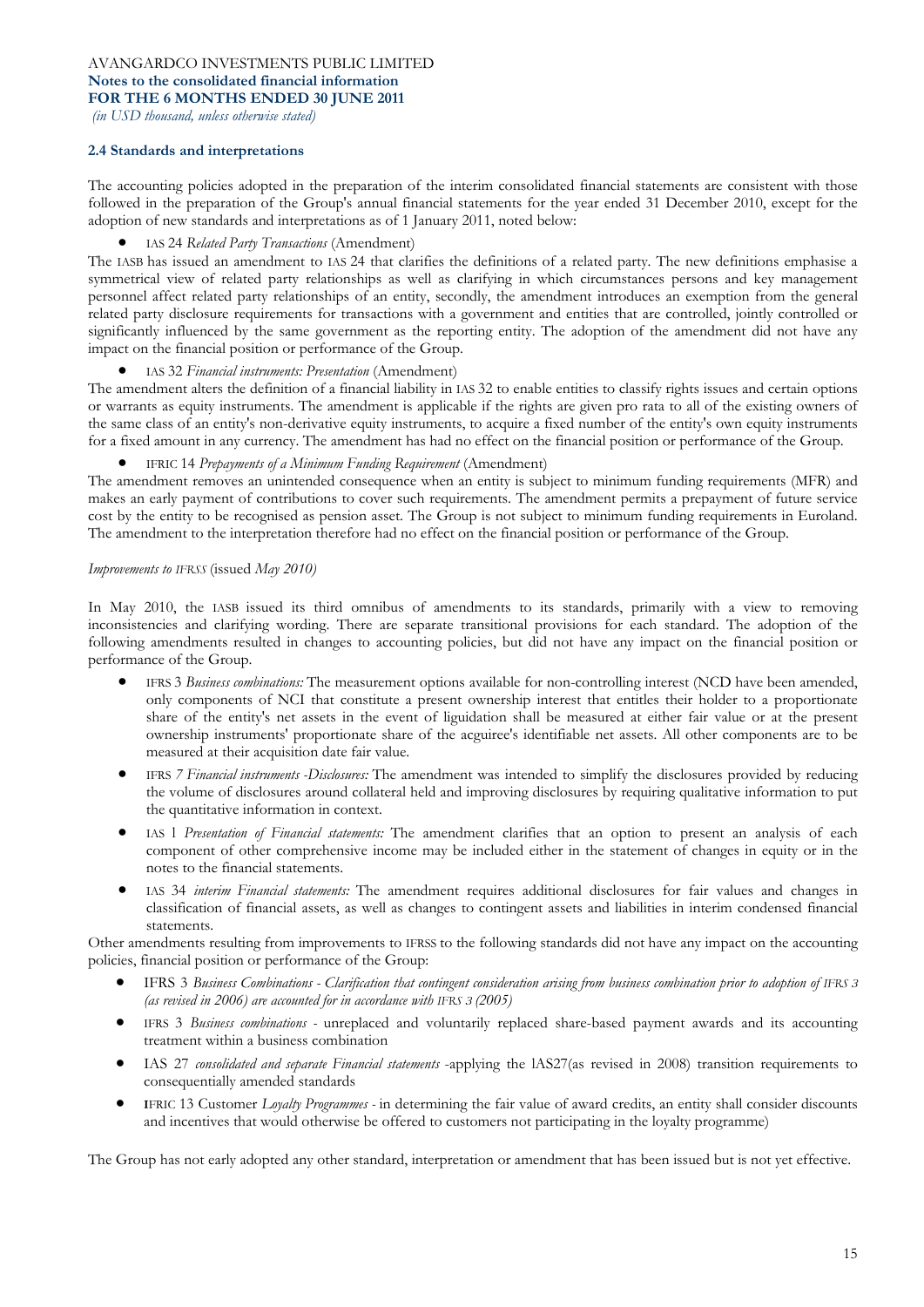#### **3. Significant accounting policies**

#### **3.1 Basis of consolidation**

The consolidated interim financial information comprise the consolidated financial information of the companies controlled by the Group ("Subsidiaries").

#### *Transactions under common control*

Consolidation of companies including organisations and entities under common control, requires that all the organisations and enterprises being consolidated are controlled by one and the same party or parties, both before consolidation and after it, and this control is not transitory.

#### *Subsidiaries*

Subsidiaries are all entities (including special purpose entities) over which the Group has the power to govern the financial and operating policies of an organisation in order to receive benefits from its activities, generally accompanying a shareholding of more than one half of the voting rights. The existence and effect of any potential voting rights currently or potentially exercisable or arising from potential conversion are taken into account when assessing control.

#### *Combinations of businesses under common control*

A business combination in which the combining entities are ultimately controlled by the same individual both before and after the combination and the control is not transitory is accounted using the pooling of interests accounting principles (otherwise known as "carry over accounting" or "predecessor accounting"). The principles of predecessor accounting are:

- The Group does not restate assets and liabilities to their fair values. Instead the Group incorporates the assets and liabilities at the amounts recorded in the books of the acquired company (the predecessor carrying values) adjusted only to achieve harmonisation of accounting policies.
- No goodwill arises in predecessor accounting. Predecessor accounting may lead to differences in consolidation, for example the consideration given may differ from the aggregate book value of the assets and liabilities (as of the date of the transaction) of the acquired entity. Such differences are included in equity in retained earnings.
- The consolidated financial information incorporate the acquired entity's results as if both entities (acquirer and acquiree) had always been combined from the date that common control was achieved, Consequently, the consolidated financial information reflect both entities' full year's results, even though the business combination may have occurred part of the way through the year. In addition, the corresponding amounts for the previous year also reflect the combined results of both entities, even though the transaction did not occur until the current year.

#### *Combinations of businesses not under common control*

The purchase method is applied to consolidation of subsidiaries being acquired. On acquisition, the identifiable assets and liabilities of the subsidiary are measured at fair value on the acquisition date, irrespective of the extent of any noncontrolling interest. The excess of the consideration paid over the fair value of assets and liabilities acquired is treated as goodwill. Any negative goodwill arising on a "bargain purchase" (where the consideration is less than the fair value of assets and liabilities acquired) is immediately recognised in profit and loss. Non-controlling interests are reflected proportionally to fair value of cost of recognised assets and liabilities.

If necessary, adjustments are entered into the financial information of subsidiaries to bring the accounting policy used into compliance with the accounting policy used by other companies of the Group.

#### *Transactions eliminated by consolidation*

Under both methods of accounting, all significant transactions and balances and unrealised gains between the Group's companies are eliminated. Accounting policies of subsidiaries have been changed where necessary to achieve consistentapplication of the accounting policies applied by the Group. Subsidiaries are deconsolidated from the date that control ceases.

#### *Non-controlling interests*

Non-controlling interests in subsidiaries as at the reporting period is the proportion of fair value of the relevant subsidiaries' identified assets and liabilities attributable to those non-controlling interest as at the date of acquisition, together with their share of changes in its equity after the date of acquisition. Equity attributable to shareholders of non-controlling interest is reported as a separate item in the consolidated statement of financial position.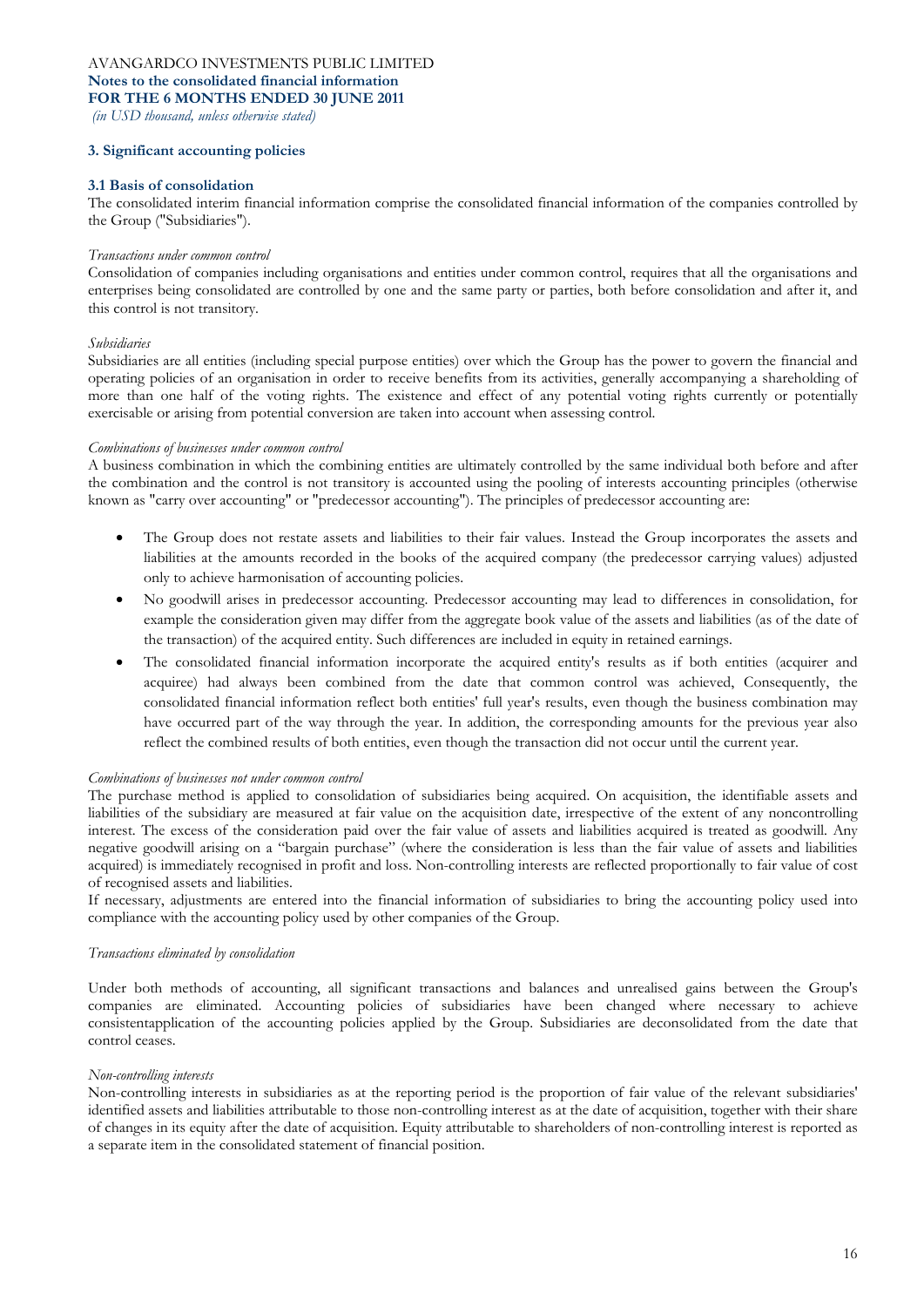*(in USD thousand, unless otherwise stated)*

#### **3.1 Basis of consolidation (continued)**

#### *Business combinations and goodwill*

Business combinations (other than those of businesses under common control) are accounted for using the purchase method. The cost of an acquisition is measured as the aggregate of the consideration transferred, measured at acquisition date fair value and the amount of any non-controlling interest in the acquiree. For each business combination, the acquirer measures the noncontrolling interest in the acquiree either at fair value or at the proportionate share of the acquiree's identifiable net assets. Acquisition costs incurred are expensed.

When the Group acquires a business, it assesses the financial assets and liabilities assumed for appropriate classification and designation in accordance with the contractual terms, economic circumstances and pertinent conditions as at the acquisition date. This includes the separation of embedded derivatives in host contracts by the acquiree.

If the business combination is achieved in stages, the acquisition date fair value of the acquirer's previously held equity interest in the acquiree is remeasured to fair value as at the acquisition date through profit and loss.

Any contingent consideration to be transferred by the acquirer will be recognised at fair value at the acquisition date. Subsequent changes to the fair value of the contingent consideration which is deemed to be an asset or liability, will be recognised in accordance with IAS 39 either in profit or loss or as change to othercomprehensive income. If the contingent consideration is classified as equity, it shall not be remeasured until it is finally settled within equity.

Goodwill is initially measured at cost being the excess of the consideration transferred over the Group's net identifiable assets acquired and liabilities assumed. If this consideration is lower than the fair value of the net assets of the subsidiary acquired, the difference is recognised in profit or loss.

After initial recognition, goodwill is measured at cost less any accumulated impairment losses. For the purpose of impairment testing, goodwill acquired in a business combination is, from the acquisition date, allocated to each of the Group's cash generating units that are expected to benefit from the combination, irrespective of whether other assets or liabilities of the acquiree are assigned to those units.

Where goodwill forms part of a cash-generating unit and part of the operation within that unit is disposed of, the goodwill associated with the operation disposed of is included in the carrying value of the operation when determining the gain or loss on disposal of the operation. Goodwill disposed of in this circumstance is measured based on the relative values of the operation disposed of and the portion of the cash-generating unit retained.

#### **3.2Foreign currency translation**

#### *(а) Transactions and balances*

Transactions in foreign currencies are initially recorded by the Group entities at their respective functional currency rates prevailing at the date of the transaction.

Monetary assets and liabilities are translated into the functional currency of each company included into the Group, at the rates ruling at the reporting dates. Foreign exchange gains and losses, arising from transactions in foreign currency, and also from translation of monetary assets and liabilities into the functional currency of each company included into the Group at the rate ruling at the end of the year, are recognised profitor loss.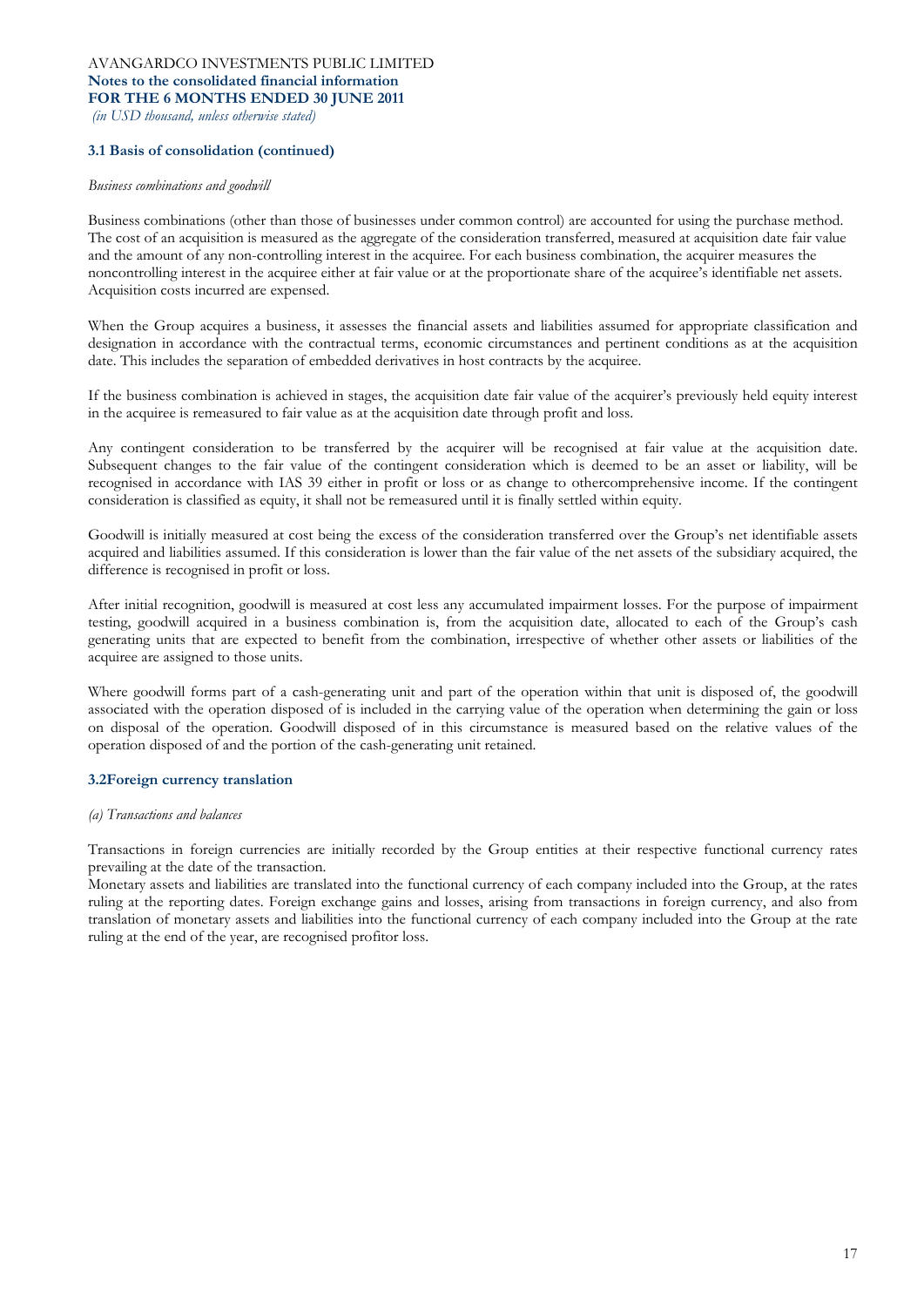*(in USD thousand, unless otherwise stated)*

#### **3.2Foreign currency translation (continued)**

The exchange rates used in preparation of these consolidated financial information, are presented as follows:

| Currency  | <b>30 June 2011</b> | Weighted average<br>for the 6 months<br>2011 | 31 December<br><b>2010</b> | Weighted average<br>for the 6 months<br>2010 | 30 June 2010 |
|-----------|---------------------|----------------------------------------------|----------------------------|----------------------------------------------|--------------|
| US dollar | 7.972               | 7.958                                        | 7.940                      | 7,955                                        | 7.907        |

The foreign currencies may be freely convertible on the territory of Ukraine at the exchange rate which is close to the exchange rate established by the National Bank of Ukraine. At the moment, the Ukrainian Hryvnia is not a freely convertible currency outside of Ukraine.

#### *(b) Presentation currency*

The financial results and position of each subsidiary are translated into the presentation currency as follows:

(1) At each date of financial information all the assets and liabilities are translated at the exchange rate of the National Bank of Ukraine at the date;

(2) Income and expenses are translated at the average exchange rates (except for the cases when such average exchange rate is not a reasonably approximate value reflecting cumulative influence of all exchange rates prevailing at the date of transaction, in which case income and expenses are translated at the exchange rates at the date of transaction);

(3) All exchange differences are recognised in other comprehensive income.

#### **3.3Property, plant and equipment**

*Initial recognition of property, plant and equipment ("PPE")* 

PPE is recognised by the Group as an asset only in a case, when:

- it is probable that the Group will receive certain future economic benefits;
- the historical cost can be assessed in a reliable way;
- it is intended for use during more than one operating cycle(usually more than 12 months).

After actual commissioning, PPE previously under contstruction is transferred to the relevant category of PPE.

#### *Expenses after the initial recognition of property, plant and equipment*

Any subsequent expenses, increasing the future economic benefits from the asset, are treated as additions. Otherwise, the Group recognises subsequent expenses as expenses of the period, in which they have been incurred. The Group divides all expenses, related to the property, plant and equipment, into the following types:

- ●current repairs and expenses for maintenance and technical service;
- capital refurbishment, including modernisation.

#### *Subsequent measurement of property, plant and equipment*

After initial recognition as an asset, the Group applies the model of accounting for the property, plant and equipment at historical cost, net of accumulated depreciation and any accumulated losses from impairment, taking into account estimated residual values of such assets at the end of their useful lives. Such cost includes the cost of replacing significant parts of the plant and equipment and borrowing costs for long-term construction projects if the recognition criteria are met. When significant parts of property, plant and equipment are required to be replaced from time to time, the Group recognises such parts as individual assets with specific estimated useful lives and depreciation, respectively. Likewise, when a major inspection is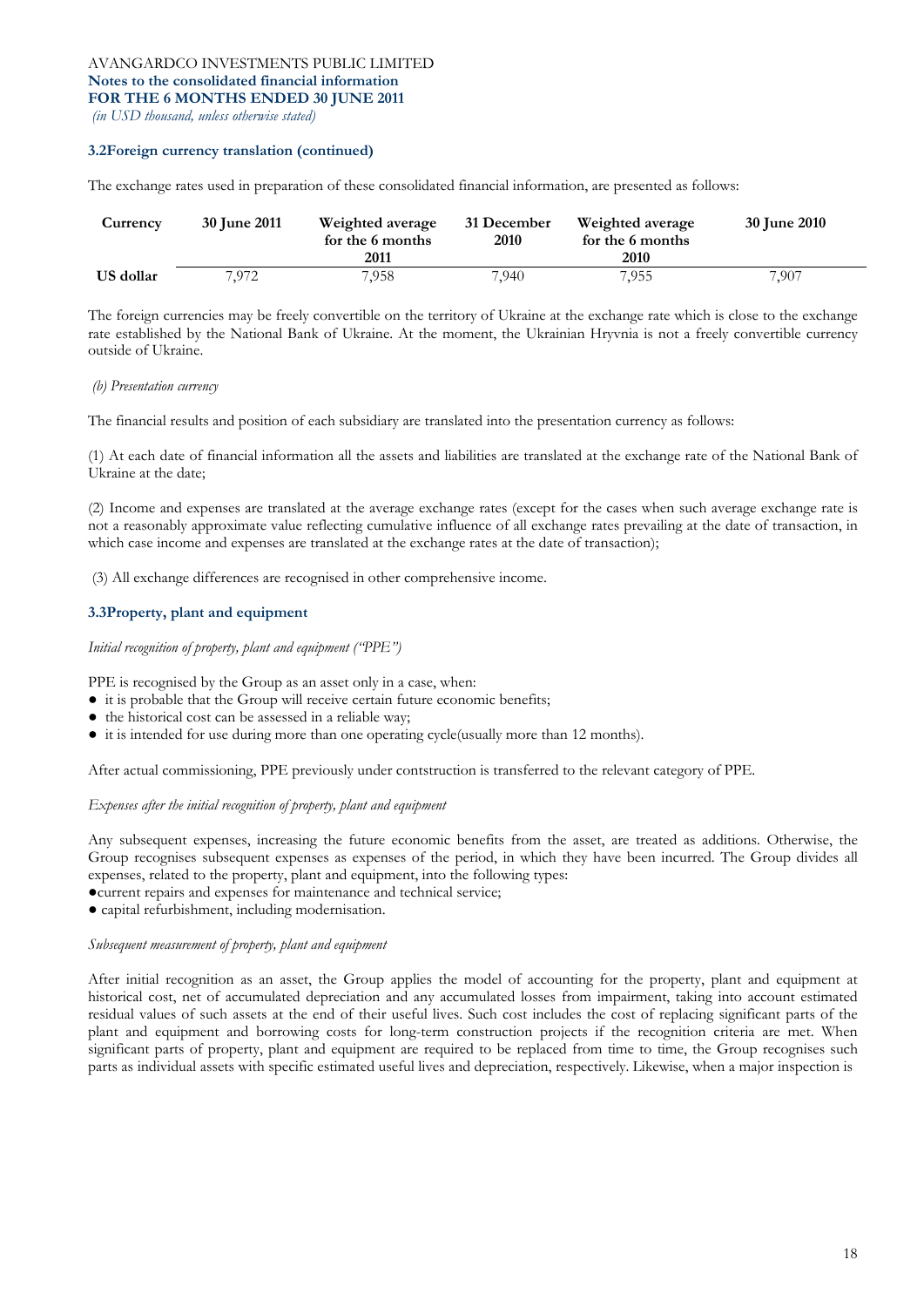#### **3.3Property, plant and equipment (continued)**

performed, its cost is recognised in the carrying value of the plant and equipment as a replacement if the recognition criteria are satisfied. All other repair and maintenance costs are recognised in the statement of comprehensive income as incurred.

Depreciation of property, plant and equipment is calculated using the straight-line method over the estimated useful lives agreed upon with the technical personnel of the Group as the follows:

The estimated useful lives for the groups of property, plant and equipment are as follows:

| Land                            | not depreciated |
|---------------------------------|-----------------|
| Buildings and constructions     | $10-70$ years   |
| Machinery and equipment         | 5-25 years      |
| Equipment for biological assets | $5-30$ years    |
| <b>Vehicles</b>                 | $5-10$ years    |
| Other equipment                 | $3-10$ years    |

Residual value and useful lives of assets are reviewed and adjusted at each balance sheet date as appropriate.

#### *De-recognition*

An item of property, plant and equipment and any significant part initially recognised is derecognised upon disposal or when no future economic benefits are expected from its use or disposal. Any gain or loss arising on derecognition of the asset (calculated as the difference between the net disposal proceeds and the carrying value of the asset) is included in profit or losswhen the asset is derecognised.

At each reporting date the Group evaluates whether any indicators of possible impairment of an asset exist. If the recoverable value of an asset or a group of assets within PPE is lower than their carrying (residual) value, the Group recognises such asset or group of assets as impaired, and accrues a provision for impairment of the amount of excess of the carrying value over the recoverable value of the asset. Impairment losses are recognised immediately in profit or loss.

Assets under construction comprise costs directly related to construction of property, plant and equipment including an appropriate allocation of directly attributable variable overheads that are incurred in construction. Construction in progress is not depreciated. Depreciation of the construction in progress, on the same basis as for other property, plant and equipment items, commences when the assets are available for use, i.e. when they are in the location and condition necessary for them to be capable of operating in the manner intended by the management.

#### **3.4Financial assets**

The Group classifies its investments in equity and debt securities as financial assets at fair value reflecting the revaluation in profit or loss, investments held to maturity, available-for-sale financial assets, loans and accounts receivable. The classification depends on purposes for which these securities were acquired. Management takes decision concerning the classification of securities at initial recognition and reviews such classification for reliability at each reporting date.

#### *(a) Loans and accounts receivable*

Loans and accounts receivable are non-derivative financial assets with fixed payments or payments that are to be determined, and which are not listed in an active market. Loans and accounts receivable comprise trade and other accounts receivable.

Loans issued by the Group are financial assets resulting from delivering cash to the borrower. Loans issued are accounted for at amortised cost using the effective interest method. Accounts receivable are recognised net of any costs of realisation. Accounts receivables are recognised net of costs of realisation.

#### *b) Available for sale financial assets*

Investments which Management plans to hold for an indefinite period of time, and which may be sold to improve liquidity or due to changes in interest rates, are classified asavailable for sale financial assets. These assets are included into non-current assets unless the Group has an obvious intention to hold these assets for aperiod less than twelve months from the reporting date, if selling of these assets will not result from the need of increasing the working capital, in which case they will be included into current assets.Available for sale financial assets are recorded at fair value through equity.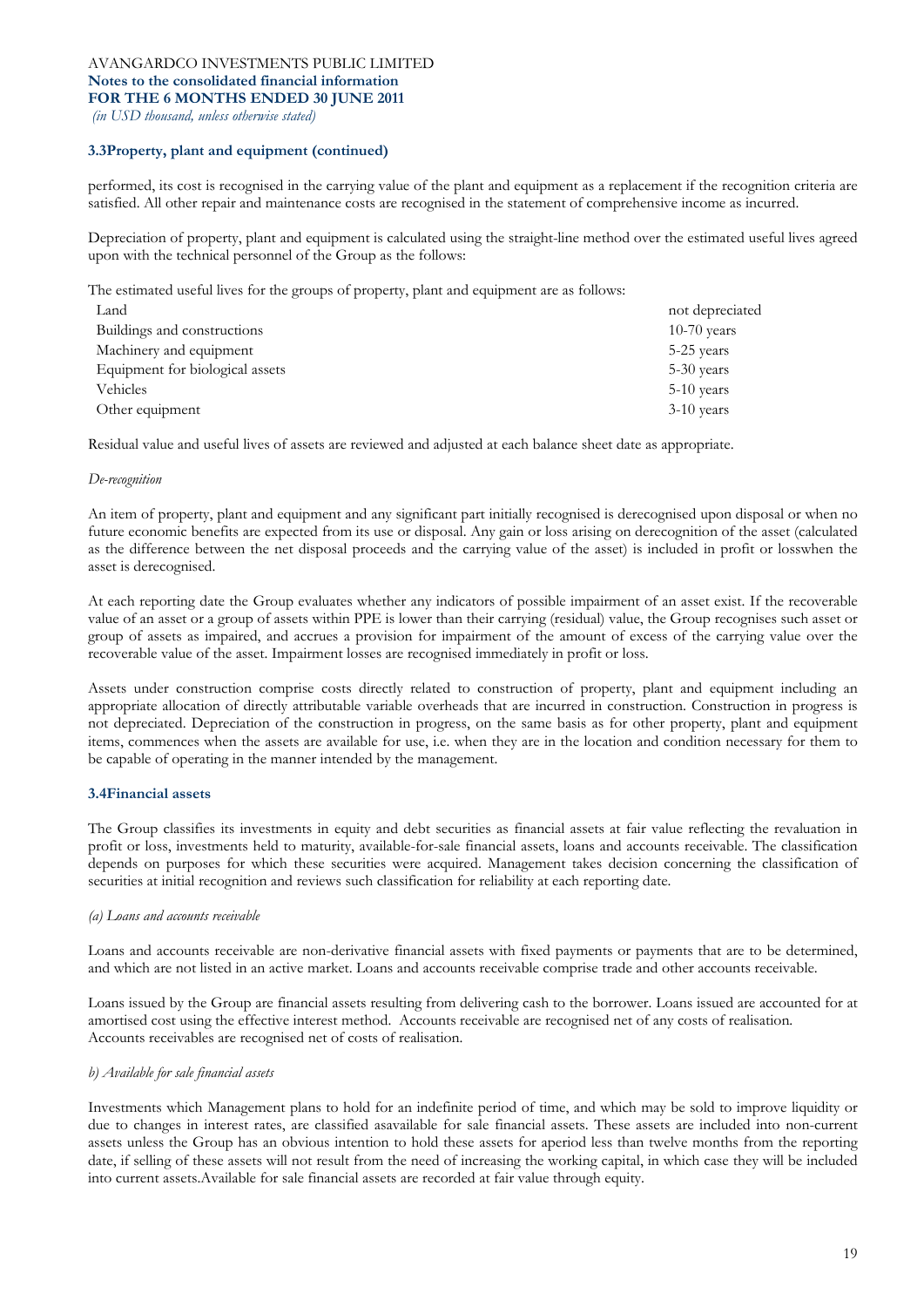#### *c)Held-to-maturity investments*

Non-derivative financial assets with fixed or determinable payments and fixed maturities are classified as held-tomaturity when the Group has the positive intention and ability to hold it to maturity. After initial measurementheld-to-maturity investments are measured at amortised cost using the effective interest method, lessimpairment. Amortised cost is calculated by taking into account any discount or premium on acquisition and feeor costs that are an integral part of the EIR. The EIR amortisation is included in finance income in the incomestatement. The losses arising from impairment are recognised in the statement of comprehensive income in finance costs.

#### *Initial recognition*

All financial assets and liabilities are recognised at fair value plus transaction costs. The best confirmation of fair value at initial recognition is selling price. Gains or losses at initial recognition are reflected only if the difference between fair value and selling price is confirmed by other actual and regular market transactions carried out with the same instruments or with such estimation, which technique is based on open market data.

All acquisitions and sales of financial instruments which are to be carried out on a regular basis, set by regulations or marketing agreements (acquisitions and sales carried out under regular transaction procedures) are recognised at the date of transaction. Change in value of an asset which is reflected at cost or amortized value between the date of incurring the liability and settlement date, is recognised either in the statement of comprehensive income (for trade investments), or in equity (for assets classified as available-for-sale).

#### *Principles of fair value measurement*

Fair value of financial instruments is based on their market price prevailing at the reporting date without deduction of transaction costs.

In case the market price is not available, the fair value of an instrument is determined using pricing or discounted cash flow models.

When using a discounted cash flow model, the determination of future cash flows is based on the best estimates of management, and the discount rate is represented by the market interest rate for similar instruments prevailing at the reporting date. When using pricing models, the inputs are based on average market data prevailing at the reporting date.

#### *Subsequent measurement*

After the initial recognition all available for sale investments, are measured at fair value except for any instruments which are not traded on an active market and for which fair value cannot be measured reliably; such instruments are measured at cost plus transactions costs less impairment losses.

All non-trading financial liabilities, loans and accounts receivable, assets held to maturity, are measured at amortised cost less impairment losses. Amortised cost is calculated using the effective interest method. Premium and discount, including initial transaction costs, are included in the carrying amount of the corresponding instrument and amortised using the effective interest method.

#### *Impairment of financial assets*

At each reporting date the Group measures whether there is any objective evidence of impairment of financial assets or group of financial assets. A financial asset or group of financial assets is considered to be impaired if and only if there is objective evidence ofimpairment in the result of one or more events which occurred after initial recognition of an asset ("experience losses"), which had effect, that was subject to reliable measurement, on future cash flows from the financial asset or group of financial assets. Impairment evidence may comprise indicators that a debtor or group of debtors is in significant financial difficulties, is unable to repay the debt or makes inaccurate payments of interest or principal amount of debt, and also the probability of bankruptcy or any other financial reorganisation. In addition, such evidence includes other observable data indicating a decrease in expected cash flows from the financial asset which is subject to reliable measurement, for example, an overdue debt.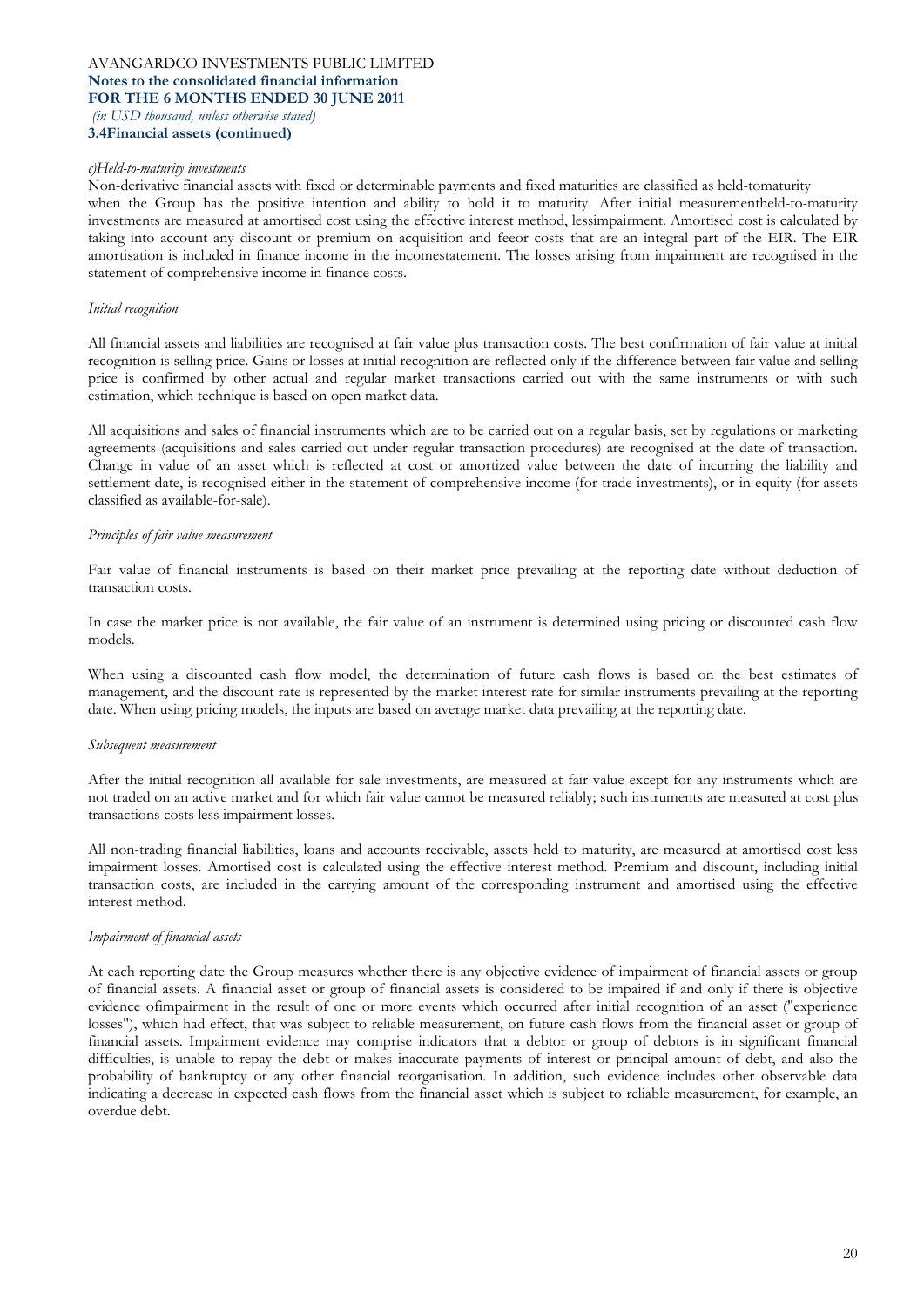#### **3.4Financial assets (continued)**

#### *De-recognition*

The financial assets are de-recognised if the term of contractual rights for cash flows from financial assets expires, or the Group transfers all the significant risks and benefits from asset ownership. The financial liability is derecognised if the term of contractual obligations expires and contractual obligations fulfilled or agreement canceled.

#### **3.5Financial liabilities**

#### (а) Financial liabilities at fair value through profit or loss

Financial liabilities at fair value through profit or loss comprise financial liabilities held for trading and financial liabilities included into the category of liabilities at fair value through profit or loss at initial recognition.

#### (b) Loans and borrowings

Loans and borrowings are financial liabilities of the Group resulting from raising borrowings. Loans and borrowings are classified as short-term liabilities except for cases when the Group has vested right to defer the liabilities at least by 12 months from the reporting date.

#### *Initial recognition*

Financial liabilities are initially recognised at fair value adjusted for directly related transaction costs in case of loans and borrowings.

#### *Subsequent measurement*

Trade and other accounts payable initially recognised at fair value is subsequently accounted for at amortized value using the effective interest method.

Borrowing costs initially recognised at fair value of liability net of transaction costs are subsequently reported at amortised cost; any difference between the amount of received funds and amount of repayment is reported within interest expenses during the period in which borrowings were received under the effective interest method.

#### *De-recognition*

The financial liabilities are de-recognised if the term of contractual obligations expires, contractual obligations fulfilled or agreement cancelled.

#### **3.6Inventories**

Inventories are stated at the lower of cost and net realisable value. Net realisable value is determined as the estimated selling price less all estimated costs of completion and preliminary estimated distribution and selling costs. Inventories consumed areaccounted for using the FIFO method.

The cost of inventories comprises all expenses for acquisition, processing and other expenses incurred in bringing the inventories to their present location and condition. The cost of work in progress and finished goods includes the cost of raw materials, direct labour and other production costs, and also corresponding part of production overheads.

The Group regularly reviews inventories to determine whether there are any indicators of damage, obsolescence, slow movement, or a decrease in net realisable price. When such events take place, the amount by which inventories are impaired, is reported in profit or loss.

#### *Impairment of inventories*

Cost of inventories may be irrecoverable if the realisable value for such inventories has decreased due to their damage, whole or partial obsolescence or resulting from changes in market prices. Cost of inventories may be irrecoverable if possible costs for completion or sale have increased.

Raw and other materials in inventories are not written-off below cost, if finished goods, in which they will be included, will be sold at cost or above. However, when decrease in price for raw materials indicates that cost of finished goods will exceeds the net realisable value, raw materials are written-off to net realisation values.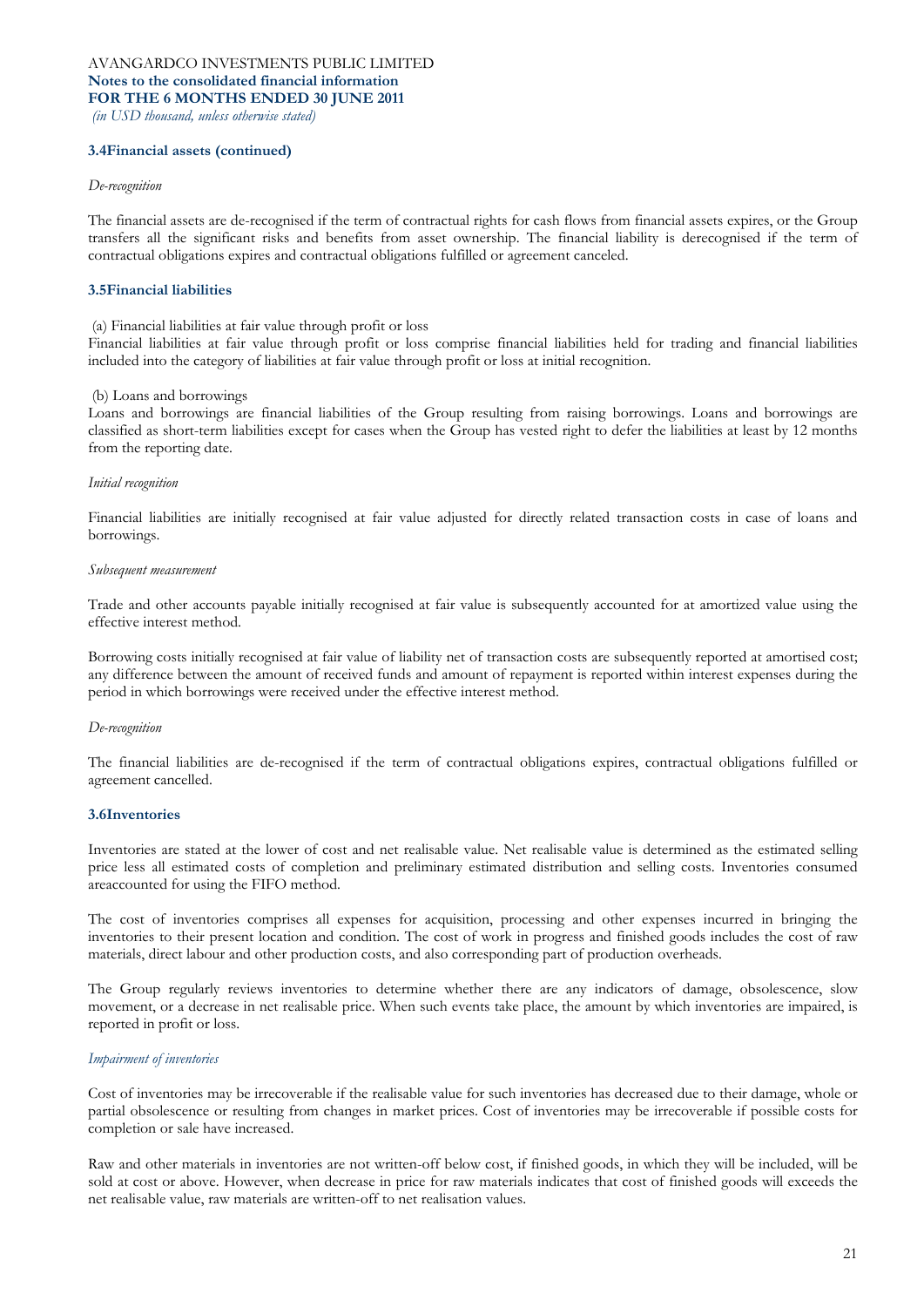#### **3.7Biological assets**

The following groups of biological assets are distinguished by the Group:

- replacement poultry;
- commercial poultry;
- other biological assets.

The Group performs a biological asset measurement at initial recognition and as at each reporting date, at fair value less any estimated expenses for sale, except for the cases, when it is not possible to quantify fair value with sufficient reliability.

The Group includes the following elements into cost of lying hens in the process of growing:

- Animal feed
- Depreciation of property, plant and equipment objects related to the process of growing
- Wages and salaries of personnel related to the process of growing
- Other expenses directly related to the process of growing

#### *Determination of the fair value of biological assets*

Due to an absence of an active market for laying hens in Ukraine, to determine the fair value of biological assets, the Group used the discounted value of net cash flows expected from assets as at reporting date.

#### *Determination of the fair value of agricultural produce*

Agricultural produce harvested from biological assets is measured at its fair value less estimated point-of-sale costs at the point of harvest. A gain or loss arising on initial recognition of agricultural produce at fair value less estimated point-of-sale costs is included in the profit or loss in the period in which it arises.

#### **3.8Cash and cash equivalents**

Cash and cash equivalents include cash at banks and on hand, cash in transit, issued letters of credit.

#### **3.9Impairment of non-current assets**

The Group assesses at each balance sheet date the carrying value of its non-current assets to determine whether there is any objective evidence that non-current assets are impaired. If any such evidence exists, the recoverable amount of the asset is estimated in order to determine the extent of the impairment loss (if any). If it is not possible to estimate the recoverable amount of the individual asset, the Group shall determine the recoverable amount of the cash-generating unit to which the asset belongs (the asset's cash-generating unit).

The expected recoverable amount of a cash-generating unit is the highest of the cash-generating unit's selling value and its value in use. In estimating value in use, the future cash flows are discounted to present value using a discount rate before taxation which reflects current market assessments of the time value of money and the risks specific to the asset.

If the expected recoverable amount of an asset (or cash-generating unit) is estimated to be less than its carrying value, the carrying value of the asset (or cash-generating unit) shall be reduced to its recoverable amount. That reduction is an impairment loss, unless the asset is carried at revalued amount. Any impairment loss of a revalued asset shall be treated as a revaluation decrease. If the impairment loss is reversed subsequently, than carrying value of an asset (or cash-generating unit) increases to the revised and estimated amount of its recoverable amount, where increased carrying value does not exceed the carrying value which could be determined only in that case if impairment loss for an asset (or cash-generating unit) was not recognised in the previous years. Reversal of the impairment loss is recognised as profit immediately.

#### **3.10Value added tax (VAT)**

There are two rates of value added taxes: 20% – on import and sales of goods and services in the territory of Ukraine and 0% on export of goods and rendering of services and works outside Ukraine.

The VAT liability is equal to the total amount of VAT accrued during the reporting period and arises at the earlier of goods shipment to the customer or at the date of receipt of payment from the client.

VAT credit is the amount by which a taxpayer is entitled to reduce his/her VAT liabilities in the reporting period. The right to VAT credit arises on the earlier of the date of payment to supplier or the date of receipt of goods.

The Group's entities apply the special VAT taxation treatment prescribed by the Law of Ukraine "About value-added tax" dated 03.04.1997 No.168-ВР regarding the agricultural activities, which provides preferential VAT treatment to support agricultural producers.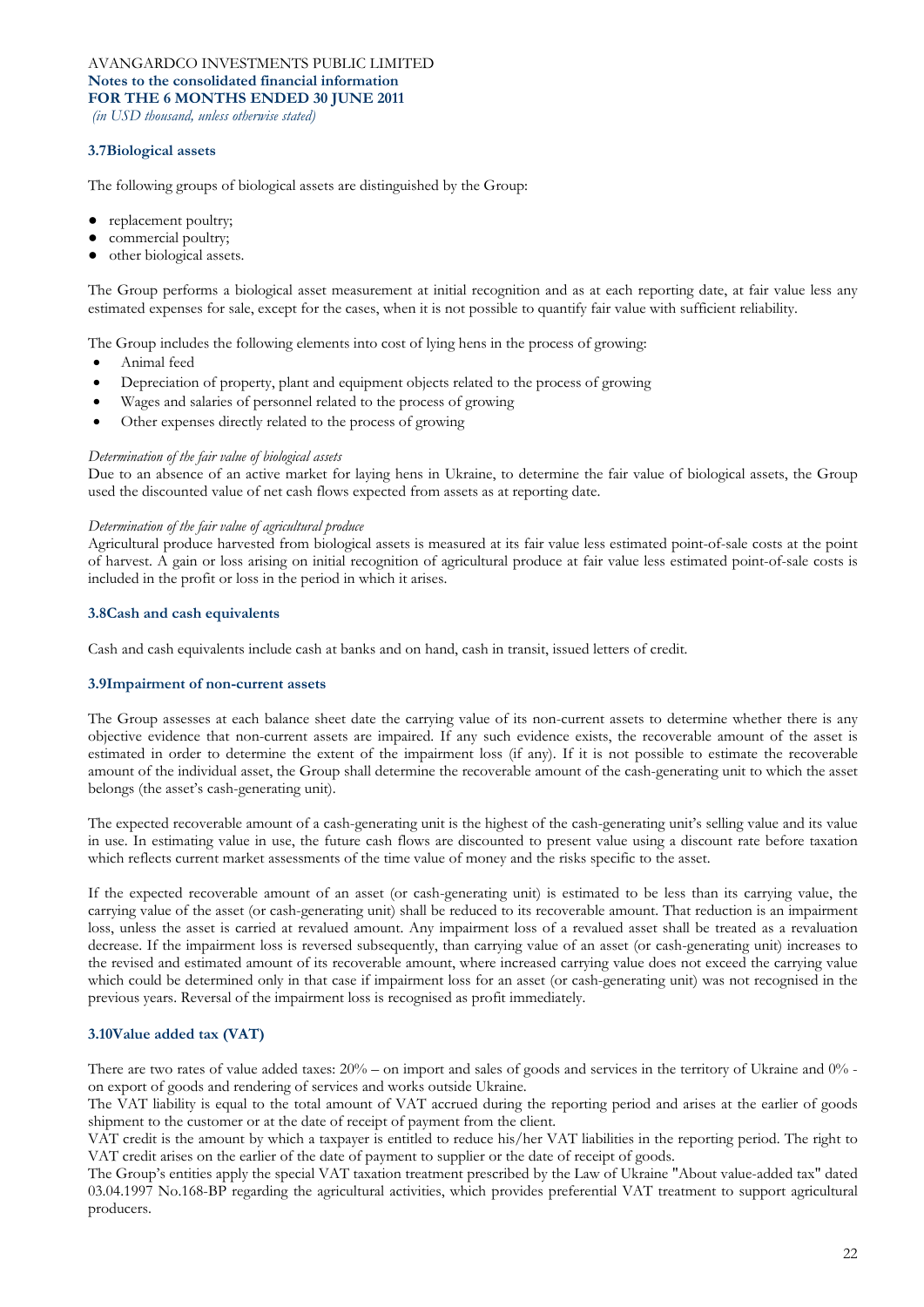# **3.10Value added tax (VAT) (continued)**

For goods and services supplied at the 20% tax rate, revenue, expenses and assets are recognised net of VAT amount, unless:

-the value added tax incurred on a purchase of assets or services is not recoverable from the taxation authority, in which case the value added tax is recognised as part of the cost of acquisition of the asset or as part of the expense item as applicable;

-receivables and payables that are stated with the amount of value added tax included.

The net amount of value added tax recoverable from, or payable to, the taxation authority is included as part of receivables or payables in the statement of financial position.

#### **3.11Income tax and deferred income tax**

#### *Current income tax*

Current income tax assets and liabilities for the current and prior periods are measured at the amount expected to be recovered from or paid to the taxation authorities. The tax rates and tax laws used to compute the amount are those that are enacted or substantively enacted, by the reporting date, in the countries where the Group operates and generates taxable income.

Current income tax relating to items recognised directly in equity is recognised in equity and not in the statement of comprehensive income. Management periodically evaluates positions taken in the tax returns with respect to situations in which applicable tax regulations are subject to interpretation and establishes provisions where appropriate.

#### *Deferred income tax*

Deferred tax is provided using the liability method on temporary differences at the reporting date between the tax bases of assets and liabilities and their carrying amounts for financial reporting purposes.

Deferred tax liabilities are recognised for all taxable temporary differences, except:

-where the deferred tax liability arises from the initial recognition of goodwill or of an asset or liability in a transaction that is not a business combination and, at the time of the transaction, affects neither the accounting profit nor taxable profit or loss;

-in respect of taxable temporary differences associated with investments in subsidiaries, associates and interests in joint ventures, where the timing of the reversal of the temporary differences can be controlled and it is probable that the temporary differences will not reverse in the foreseeable future.

Deferred tax assets are recognised for all deductible temporary differences, carry forward of unused tax credits and unused tax losses, to the extent that it is probable that taxable profit will be available against which the deductible temporary differences, and the carry forward of unused tax credits and unused tax losses can be utilised except:

-where the deferred tax asset relating to the deductible temporary difference arises from the initial recognition of an asset or liability in a transaction that is not a business combination and, at the time of the transaction, affects neither the accounting profit nor taxable profit or loss;

-in respect of deductible temporary differences associated with investments in subsidiaries, associates and interests in joint ventures, deferred tax assets are recognised only to the extent that it is probable that the temporary differences will reverse in the foreseeable future and taxable profit will be available against which the temporary differences can be utilised.

The carrying value of deferred tax assets is reviewed at each reporting date and reduced to the extent that it is no longer probable that sufficient taxable profit will be available to allow all or part of the deferred tax asset to be utilised. Unrecognised deferred tax assets are reassessed at each reporting date and are recognised to the extent that it has become probable that future taxable profits will allow the deferred tax asset to be recovered.

Deferred tax assets and liabilities are measured at the tax rates that are expected to apply in the year when the asset is realised or the liability is settled, based on tax rates (and tax laws) that have been enacted or substantively enacted at the reporting date.

Deferred tax relating to items recognised outside profit or loss is recognised outside profit or loss. Deferred tax items are recognised in correlation to the underlying transaction either in other comprehensive income or directly in equity.

Deferred tax assets and deferred tax liabilities are offset, if a legally enforceable right exists to set off current tax assets against current income tax liabilities and the deferred taxes relate to the same taxable entity and the same taxation authority.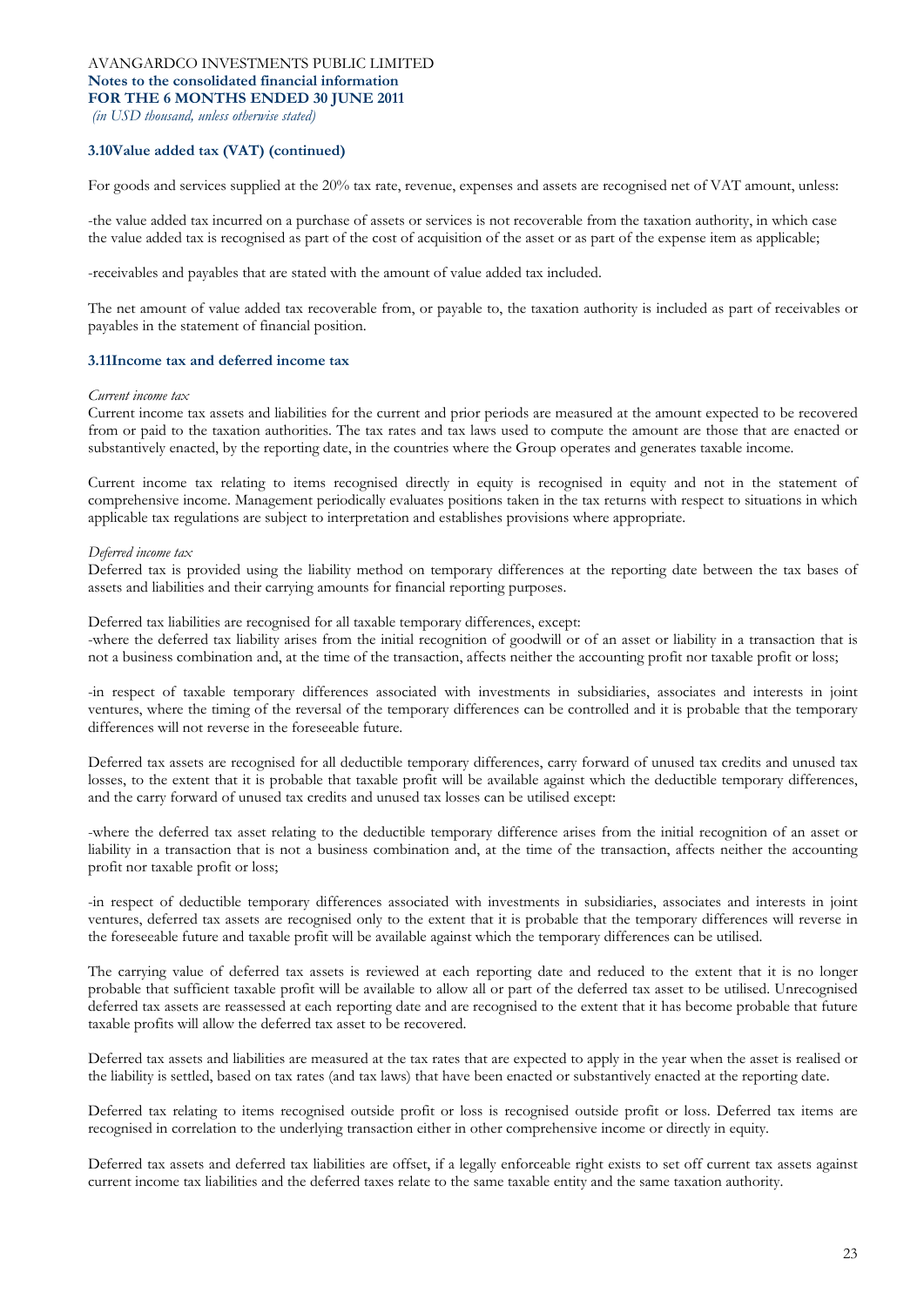#### **3.12Revenue recognition**

Revenues include the amount of compensation received or to be received for realisation of products and services in the course of the ordinary activities of the Group. Revenue is recorded net of value added tax, discounts and intragroup transactions.

The Group recognises revenue when its amount can be reliably measured, there is a probability of the Group receiving certain future economic benefits, and also when special criteria for each of the Group activities mentioned below are met. The amount of income cannot be reliably measured unless all contingent liabilities relating to sale are settled. The estimates of the Group are based on historical results, taking into account the type of customer, transaction and the specific terms of each agreement.

Revenue is recorded at fair value of assets receivable.

#### *Interest income*

For all financial instruments measured at amortised cost and interest bearing financial assets classified as available-for-sale, interest income or expense is recorded using the effective interest rate (EIR), which is the rate that exactly discounts the estimated future cash payments or receipts through the expected life of the financial instrument or a shorter period, where appropriate, to the net carryingvalue of the financial asset or liability. Interest income is included in finance income in the statement of comprehensive income.

#### **3.13Leases**

The determination of whether an arrangement is, or contains, a lease is based on the substance of the arrangement at inception date: whether fulfilment of the arrangement is dependent on the use of a specific asset or assets or the arrangement conveys a right to use the asset.

A lease is classified as finance lease, when, according to lease terms, the lesse assumes all the significant risks and benefits associated with ownership of the relevant assets. All other leases are classified as operating leases.

#### *Group as a lessee*

Finance leases, which transfer to the Group substantially all the risks and benefits incidental to ownership of the leased item, are capitalised at the commencement of the lease at the fair value of the leased property or, if lower, at the present value of the minimum lease payments. Lease payments are apportioned between finance charges and reduction of the lease liability so as to achieve a constant rate of interest on the remaining balance of the liability. Finance charges are recognised in the statement of comprehensive income.

Leased assets are depreciated over the useful life of the asset. However, if there is no reasonable certainty that the Group will obtain ownership by the end of the lease term, the asset is depreciated over the shorter of the estimated useful life of the asset and the lease term.

Operating lease payments are recognised as an expense in the statement of comprehensive income on a straight line basis over the lease term.

#### *Group as a lessor*

Initial direct costs incurred in negotiating an operating lease are added to the carrying value of the leased asset and recognised over the lease term on the same bases as rental income. Contingent rents are recognised as revenue in the period in which they are earned.

#### **3.14Distribution of dividends**

The amount payable to the shareholders of the company in the form of dividends is recognised as a liability in the financial information of the Group in the period the dividends were approved by the shareholders of the company.

#### **3.15Borrowing costs**

Borrowing costs that are directly attributable to the acquisition, construction or production of a qualifying asset, which necessarily requires significant time to be prepared for use in accordance with the group's intentions or for sale, are capitalised as the part of initial value of such asset. All other borrowing costs are expensed in the period they were incurred. Borrowing costs include interest payments and other expenses incurred by the Group related to borrowings.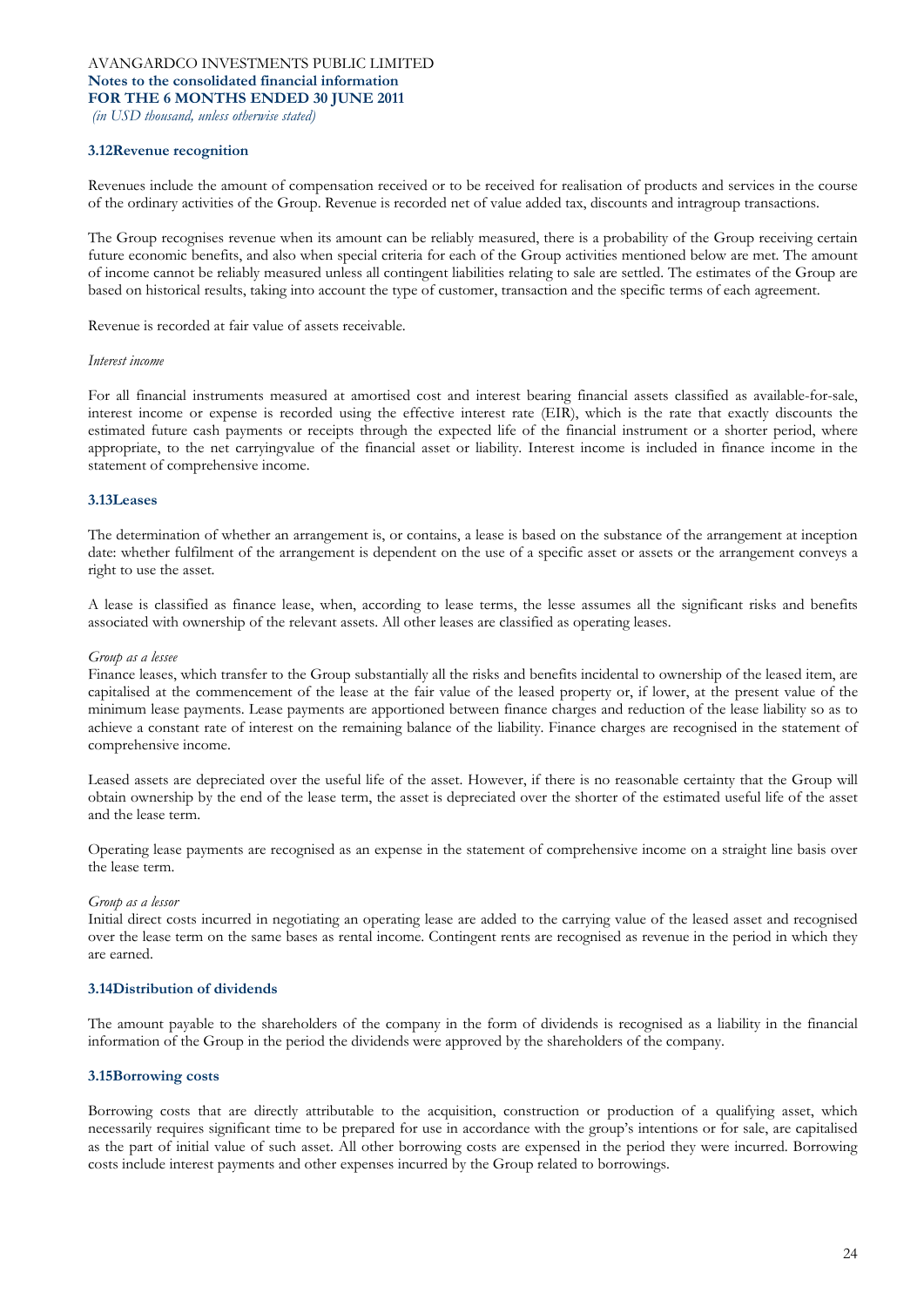#### **3.16Government grants**

#### *Recognition of government grants*

The Group recognises government grantswhen received.

The Group recognises the government grants as other operating income in the same periods as the corresponding expenses, which they compensate, on a systematic basis:

● All grants, compensating the expenses of the preceding periods, shall be recognised by the Group in full in the period of their receipt as other operating income;

● All grants, related to assets not depreciated, such as a land site, shall be correlated by the Group with the expenses to fulfill the obligations. Where a grant in the form of provision of a land site is conditional on construction of a building on the site, the Group divides the recognition of the grant as other operating income over the whole useful life of the building;

● All grants, related to the amortisable assets, shall be recognised by the Group as a decrease in the expenses for amortisation during the periods, when the amortisation of these assets is accrued.

#### *Accounting for government grants for agricultural activities*

The Group recognises unconditional state grants related to biological activities as income only in cases when such government grant is receivable.

A contingent government grant, relating is recognised by the Group in income only after the fulfilment of conditions for the government grant.

#### *Return of the government grants*

If subsidies are returned partially or completely, the amount to be returned shall be deducted from the remaining unused amount of the government subsidies. If an amount, exceeding the unused part of the government subsidies, is to be returned, the Group shall immediately reflect the amount of such excess as the expenses in the reporting period.

#### **3.17Contingent assets and liabilities**

Contingent liabilities are not recognised in the financial information. Such liabilities are disclosed in the notes to financial information, with the exception of when the probability of an outflow of resources embodying economic benefits is remote.

Contingent assets are not recognised in the financial information, but are disclosed in the notes in such cases when there is a possibility of receiving the economic benefits.

#### **3.18Accrued expenses and provisions**

#### *Accrued expenses*

The Group accrues the following expenses:

- accrued expenses for future employee benefits;
- accrued expenses for settling legal claims;
- accrued expenses for payments on tax penalties;
- accrued expenses for other expenses and payments.

The Group recognises accrued expenses in the following circumstances; when:

● there exists present obligationas a result of a past event;

● there exists a probability that an outflow of resources, embodying economic benefits, will be necessary to satisfy the obligations;

● it is possible to reliablyestimatethe obligations' amounts.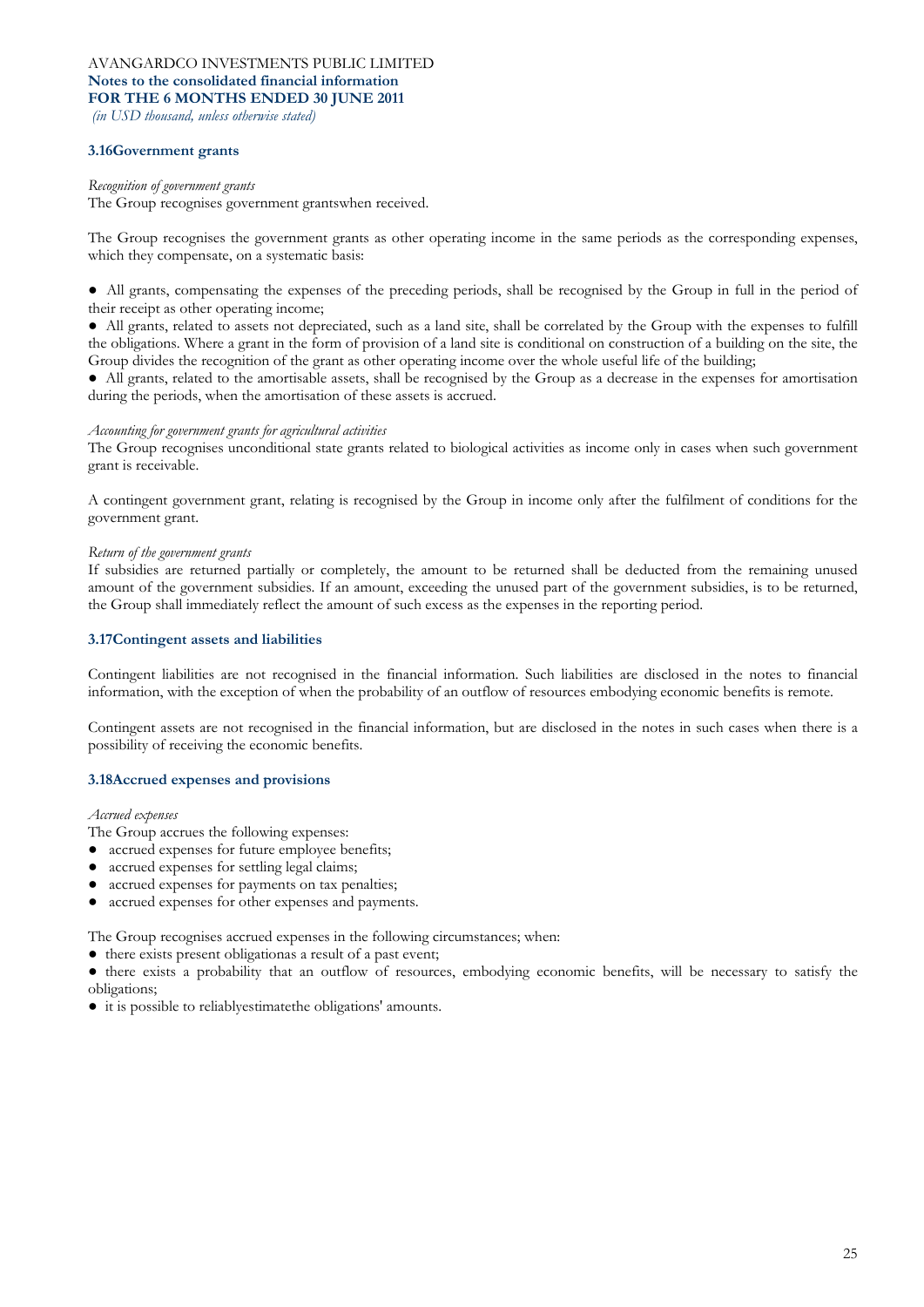#### **3.18Accrued expenses and provisions (continued)**

The estimate of expenses required to settle the obligations for the reporting date, is represented by an amount calculated, after taking into consideration the following factors:

● consideration risks and uncertainty;

● consideration accrued expenses at reduced value, using a discounting rate, which reflects market evaluations of the time value of money and risks, peculiar to the obligation, and recognition of an increase in the reserve in the course of time as the interest expense, where material.

In its accounting the Group reflects accrued expenses as an increase in the obligations of the provision on separate balance account with the simultaneous recognition of the related expenses.

#### *Provisions*

A provision is a liability of uncertain amount or timing.Provisions are recognised when the Group has a present obligation (legal or constructive) as a result of a past event, it is probable that an outflow of resources embodying economic benefits will be required to settle the obligation and a reliable estimate can be made of the amount of the obligation. Where the Group expects some or all of a provision to be reimbursed, for example under an insurance contract, the reimbursement is recognised as a separate asset but only when the reimbursement is virtually certain. The expense relating to any provision is presented in the statement of comprehensive income net of any reimbursement. If the effect of the time value of money is material, provisions are discounted using a current pre-tax rate that reflects, where appropriate, the risks specific to the liability. Where discounting is used, the increase in the provision due to the passage of time is recognised as a finance cost.

#### **3.19 Share capital**

Ordinary shares are classified as equity. The difference between the fair value of the consideration received and thenominal of share capital issued is taken to share premium. Incremental costs directly attributable to the issue of shares isdeducted from any premium arising.

#### **4.Significant accounting judgements and estimates**

The preparation of the Group's consolidated financial information requires management to make judgments, estimates and assumptions that affect the reported amounts of revenues, expenses, assets and liabilities, and the disclosure of contingent liabilities, at the end of the reporting period. However, uncertainty about these assumptions and estimates could result in outcomes that require a material adjustment to the carrying value of the asset or liability affected in future periods.

In the process of applying the Group's accounting policies, management has made the following judgments, which have the most significant effect on the amounts recognised in the consolidated financial information:

#### **4.1Basis of consolidation (transactions under common control)**

Control is the ability to govern an entity's financial and operating policies with the aim of receiving benefits from its activities. Where control over subsidiaries and the Parent company belongs to the ultimate beneficial owner, these transactions are considered to be combinations of business under common control, which are outside the scope of IFRS3: "Business combinations".

#### **4.2Useful lives of property, plant and equipment**

The Group estimates the remaining useful life of property, plant and equipment at least once a year at the end of the fiscal year. Should the expectations differ from previous estimates, changes are accounted for as changes in accounting estimates in accordance with IAS 8 "Accounting Policy, Changes in Accounting Estimates and Errors". These estimates may have a significant effect on the carrying value of property, plant and equipment and depreciation recognised in the statement of comprehensive income.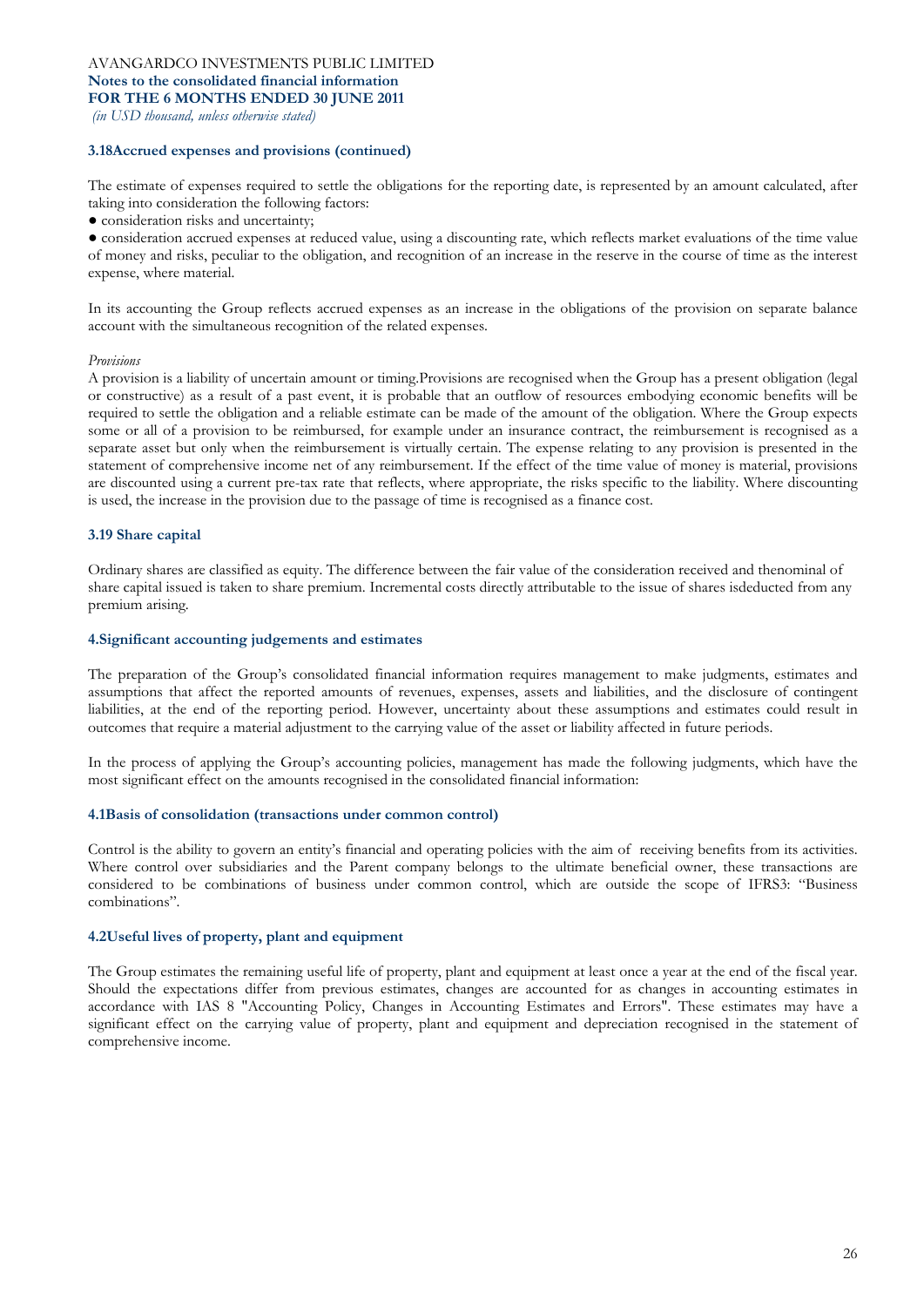**4.3Impairment of non-financial assets** 

Impairment exists when the carrying value of an asset or cash generating unit exceeds its recoverable amount, which is the higher of its fair value less costs to sell and its value in use. The fair value less costs to sell calculation is based on available data from binding sales transactions in an arm's length transaction of similar assets or observable market prices less incremental costs for disposing of the asset. The value in use calculation is based on a discounted cash flow model. The cash flows are derived from the budget for the next five years and do not include restructuring activities that the Group is not yet committed to or significant future investments that will enhance the asset's performance of the cash generating unit being tested. The recoverable amount is most sensitive to the discount rate used for the discounted cash flow model as well as the expected future cashinflows and the growth rate used for extrapolation purposes.

#### **4.4Impairments of receivables**

The Group provides for doubtful debts to cover potential losses when a customer may be unable to make necessary payments. Assessing the adequacy of provision for doubtful debts, management considers the current economic conditions in general, of the age ofaccounts receivable, the Group's experience in writing off of receivables, solvency of customers and changes in conditions of settlements. Economic changes, industry situation or financial position of separate customers may result in adjustments related to the amount of provision for doubtful debts reflected in the consolidated financial information as impairments of receivables.

In calculating the impairment, group approach is used, depending on the amount of receivables:

*Group approach* - receivables not exceeding UAH 50 thousand, are grouped, and turnover is analysed for the group as a whole, rather than on each individual debt separately. Based on the analysis of accounts receivable according to the previous reporting period data for the share of uncollectible receivables, interest is calculated for calculation of reserve for doubtful debt of current reporting period. Subsequently, to calculate the provision of doubtful debt of current reporting period, interest is applied to outstanding balance for the current period, less the amount of accounts receivable, provision for which is calculated on an individual basis.

The amount of impairment in respect ofdoubtful debt is reported in the statement of comprehensive income within other operating expenses.

Bad debts which are recovered are written-off from the statement of financial position along with a corresponding adjustment to the provision for doubtful debts, and the recovered amount is recognised in profit or loss.

The Group does not accrue provisions for doubtful debts on balances with related parties regardless of the origin date of current debt, as these would be eliminated on consolidation.

#### **4.5Legal proceedings**

The Group's management applies significant assumptions in the measurement and recognition of provisionsfor and risks of exposure to contingent liabilities, related to existing legal proceedings and other unsettled claims, and also other contingent liabilities. Management's judgment is required in estimating the probability of a successful claim against the Group or the crystallising of a material obligation, and in determining the probable amount of the final settlement or obigation. Due to uncertainty inherent to the process of estimation, actual expenses may differ from the initial estimates. Such preliminary estimates may alter as new information is received, from internal specialists within the Group, if any, or from third parties, such as lawyers. Revision of such estimates may have a significant effect on the future results of operating activity.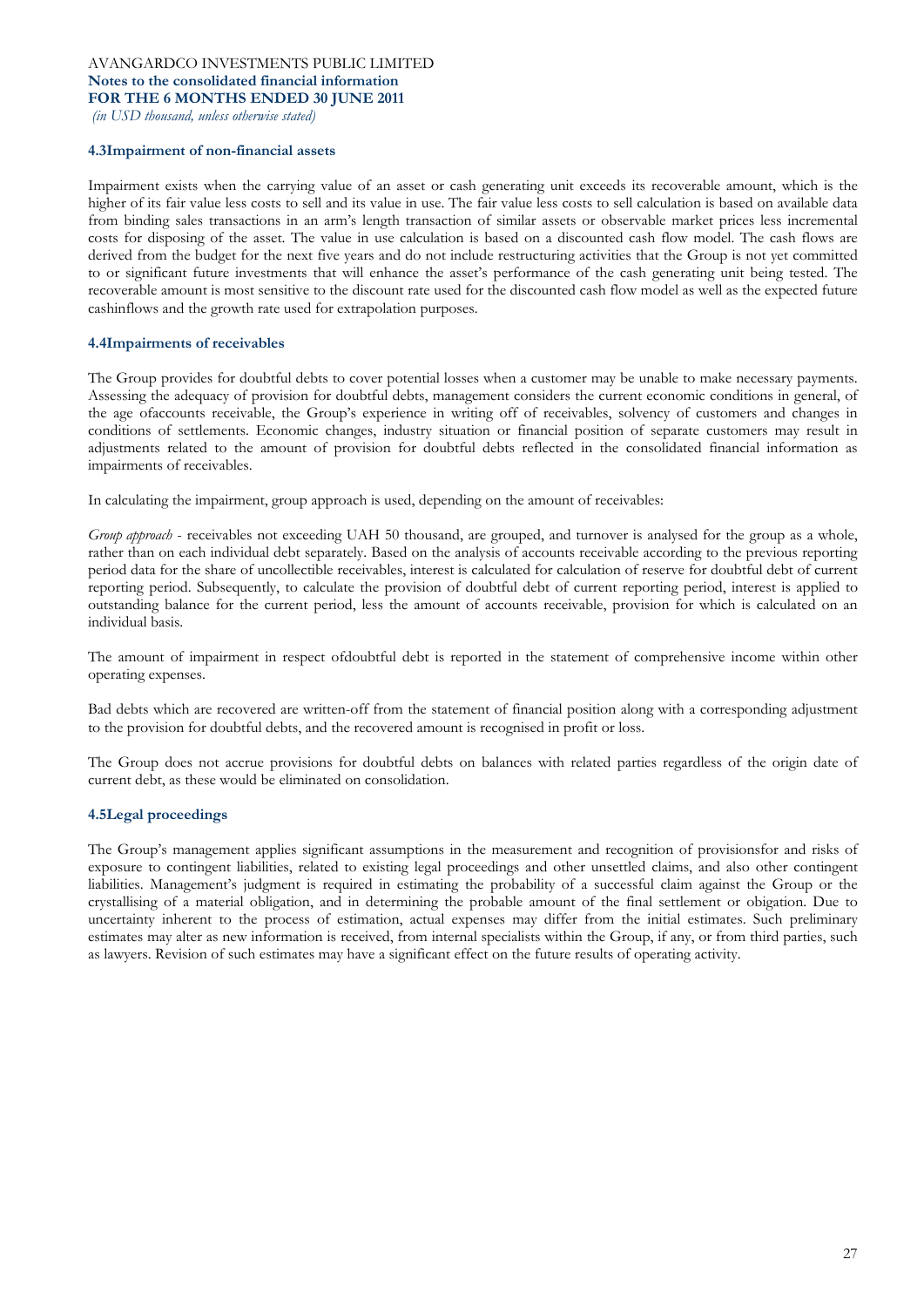#### **4.6Impairment of obsolete and surplus inventory**

The Group assesses the necessity to impair obsolete and surplus inventory and supplies. To estimate the amount of impairment against obsolete and surplus inventory and supplies, the following approach is used:

Inventory turnover (for each type) = Credit turnover on the accounts of inventories transferred to the production (for the reporting period) / Average carrying value on the accounts of inventories (for the reporting period).

Finished goods turnover = Credit turnover on the accounts of finished goods sold on the spot (for the reporting period)/ Average carrying value on the accounts of finished goods (for the reporting period).

Inventory storage period = Duration of reporting period/ Inventory turnover

The Group distinguishes all inventories into 4 types depending on storage period or turnover index:

| Type                        | Storage period,<br>months | Turnover index       | $\%$ of reserve |
|-----------------------------|---------------------------|----------------------|-----------------|
|                             | under 3                   | above 1              |                 |
| $\mathcal{D}_{\mathcal{L}}$ | from $3$ to $6$           | from $0.5$ to 1      | 30              |
| 3                           | from $6$ to $9$           | from $0,33$ to $0,5$ | 50              |
|                             | above 12                  | under $0,33$         | 100             |

#### **4.7Deferred tax assets**

Uncertainties exist with respect to the interpretation of complex tax regulations and the amount and timing of future taxable income. Given the wide range of international business relationships and the long-term nature and complexity of existing contractual agreements, differences arising between the actual results and the assumptions made, or future changes to such assumptions, could necessitate future adjustments to tax income and expense already recorded. The Group establishes provisions, based on reasonable estimates, for possible consequences of audits by the tax authorities of the respective regions in which it operates. The amount of such provisions is based on various factors, such as experience of previous tax audits and differing interpretations of tax regulations by the taxable entity and the responsible tax authority. Such differences of interpretation may arise on a wide variety of issues depending on the conditions prevailing in the respective Group companies' domicile.

Deferred tax assets are recognised for all unused tax losses to the extent that it is probable that taxable profit will be available against which the losses can be utilised. Significant management judgment is required to determine the amount of deferred tax assets that can be recognised, based upon the likely timing and the level of future taxable profits together with future tax planning strategies.

Deferred tax assets are reviewed at each reporting date and reduced to the extent there no longer exists any probability for sufficient taxable profit to be received, which enables selling the whole number of or a part of deferred tax assets. Estimate of probability includes judgments, which are based on expected characteristics of activity. To estimate the probability of utilising deferred tax assets in future, various factors are used, including previous years' results, operating plans, expiry of tax losses recovery, strategies of tax planning. Should actual results differ from the estimates, and should such estimates need to be reviewed in future periods, this can negatively influence the financial position, financial results and cash flows. Should the estimated utlisation of deferred tax assets be reduced, such reduction is to be recognised in statement of comprehensive income.

#### **4.8Contingent liabilities**

Contingent liabilities are determined by the occurrence or non-occurrence of one or more future events. Measurement of contingent liabilities is based on Management's judgments and estimates of the outcomes of such future events. In particular, the tax laws in Ukraine are complex and significant management judgement is required to interpret those laws in connection with the tax affairs of the Group, which is open to challenge by the tax authorities.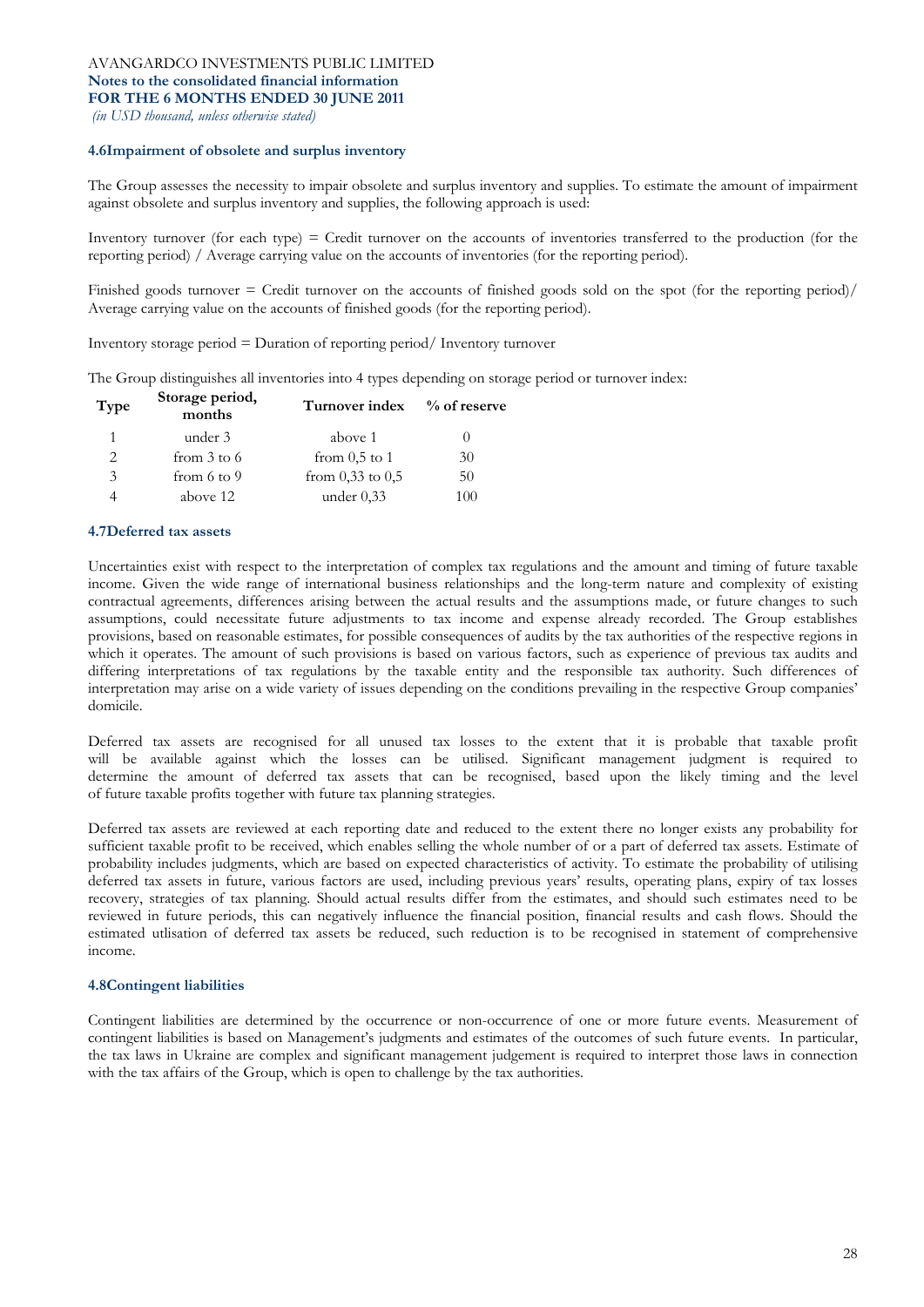*(in USD thousand, unless otherwise stated)*

#### **4.9 Impact of the global financial and economic crisis**

The ongoing global financial and economic liquidity crisis that emerged out of the severe reduction in global liquidity which commenced in the middle of 2007 (often referred to as the "Credit Crunch") has resulted in, among other things, a lower level of capital market funding, lower liquidity levels across the banking sector and wider economy, and, at times, higher interbank lending rates and very high volatility in stock and currency markets. The uncertainties in the global financial markets have also led to bank failures of banks and other corporations, and to bank rescues in the United States of America, Western Europe, Russia and elsewhere. The full extent of the impact of the ongoing financial crisis is proving to be difficult to anticipate or completely guard against. The volume of wholesale financing has significantly reduced since August 2007. Such circumstances may affect the ability of the Group to obtain new borrowings and re-finance its existing borrowings at terms and conditions similar to those applied to earlier transactions. Debtors and clients of the Group may be adversely affected by the financial and economic environment, lower liquidity situation which could in turn impact their ability to repay the amounts owed. Deteriorating operating economic conditions for clients may also have an impact on Management's cash flow forecasts and assessment of the impairment of financial and non-financial assets. To the extent that information is available, Management has properly reflected revised estimates of expected future cash flows in its impairment assessments.

Management is unable to reliably determine the effects on the Group's future financial position of any further deterioration in the liquidity of the financial markets and the increased volatility in the currency and equity markets. Management believes it is taking all the necessary measures to support the sustainability and growth of the Group's business in the current circumstances.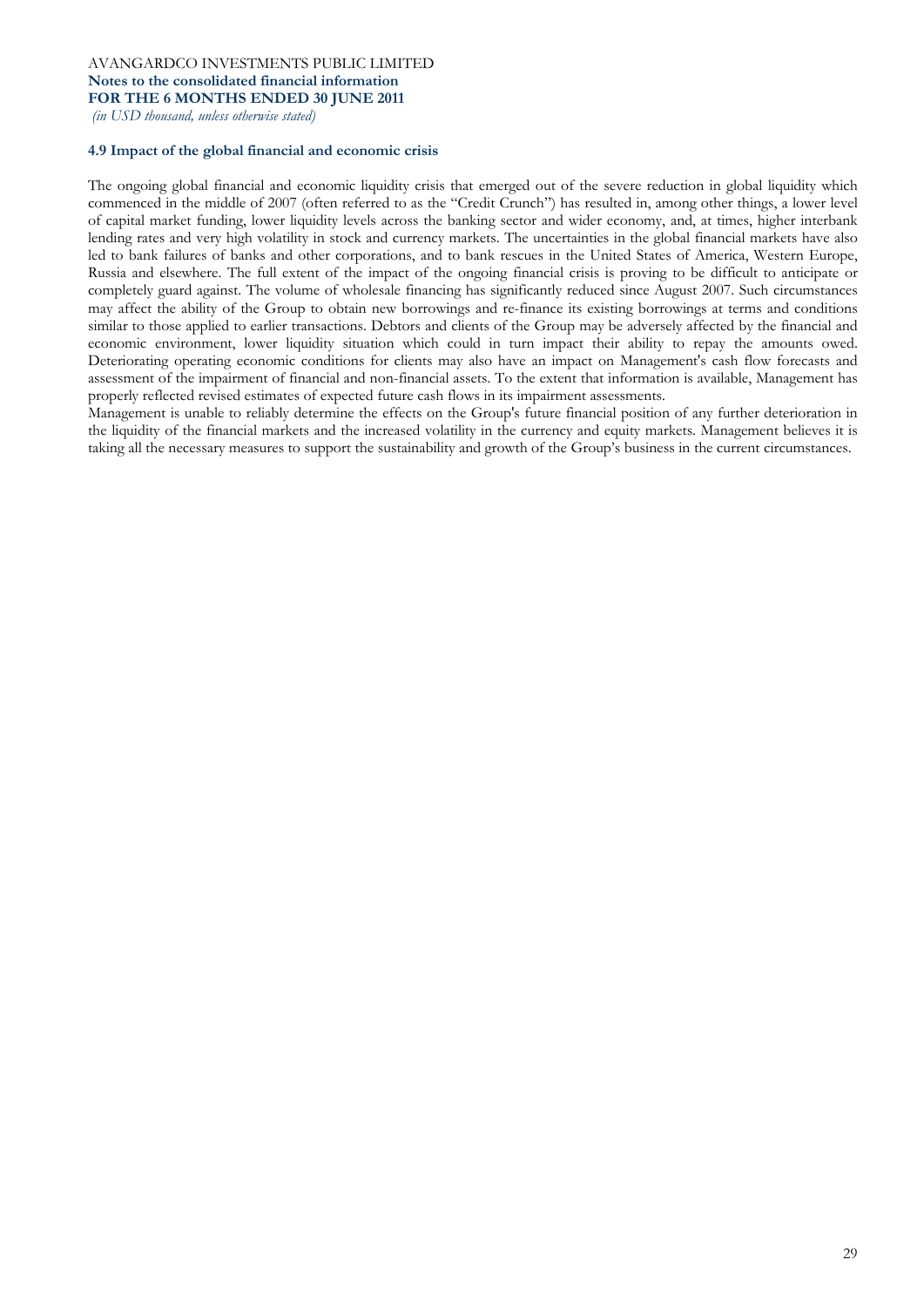*(in USD thousand, unless otherwise stated)*

## **5. Property, plant and equipment, net 5. Property, plant and equipment**

As at 30 June 2011 movements in property, plant and equipment were as follows:

| <b>Initial value</b>                | Land                         | <b>Buildings</b> and<br>structures | Machinery<br>and<br>equipment | Equipment<br>for biological<br>assets | <b>Vehicles</b> | Other<br>equipment | Assets under<br>construction-<br>in-progress<br>and<br>uninstalled<br>equipment | Total   |
|-------------------------------------|------------------------------|------------------------------------|-------------------------------|---------------------------------------|-----------------|--------------------|---------------------------------------------------------------------------------|---------|
| As at 1 January 2011                | 3 4 7 7                      | 157 864                            | 14 801                        | 87 435                                | 4 3 5 5         | 1 4 1 2            | 163 570                                                                         | 432 914 |
| Acquisitions                        |                              | 374                                | 100                           | 287                                   | 13              | 67                 | 21 657                                                                          | 22 4 98 |
| Disposals                           |                              | (4)                                | (48)                          | (58)                                  | (9)             | (14)               | (5 236)                                                                         | (5369)  |
| Foreign currency translation        | (5)                          | (215)                              | (21)                          | (121)                                 | (5)             | (1)                | (238)                                                                           | (606)   |
| Transfers from assets under         |                              | 2896                               | 15                            | 2 4 8 1                               |                 |                    | (5392)                                                                          |         |
| construction                        |                              |                                    |                               |                                       |                 |                    |                                                                                 |         |
| Other transfers                     | $\overline{a}$               | $\overline{\phantom{a}}$           | (3)                           |                                       | 3               |                    |                                                                                 |         |
| As at 30 June 2011                  | 3 4 7 2                      | 160 915                            | 14 844                        | 90 024                                | 4 3 5 7         | 1464               | 174 361                                                                         | 449 437 |
|                                     |                              |                                    |                               |                                       |                 |                    |                                                                                 |         |
| Accumulated depreciation            |                              |                                    |                               |                                       |                 |                    |                                                                                 |         |
| As at 1 January 2011                | $\blacksquare$               | 12 18 1                            | 3 2 3 7                       | 18 9 32                               | 1632            | 696                | $\qquad \qquad \blacksquare$                                                    | 36 678  |
| Depreciation charge                 |                              | 2 5 4 3                            | 691                           | 3 4 7 6                               | 279             | 108                | L,                                                                              | 7097    |
| Depreciation eliminated on disposal |                              |                                    | (29)                          | (8)                                   | (4)             | (9)                | $\overline{a}$                                                                  | (50)    |
| Foreign currency translation        |                              | (21)                               | (5)                           | (31)                                  | (3)             | (1)                | $\overline{a}$                                                                  | (61)    |
| As at 30 June 2011                  | $\qquad \qquad \blacksquare$ | 14 703                             | 3894                          | 22 3 69                               | 1904            | 794                | $\overline{\phantom{0}}$                                                        | 43 664  |
|                                     |                              |                                    |                               |                                       |                 |                    |                                                                                 |         |
| Net carrying value as at:           |                              |                                    |                               |                                       |                 |                    |                                                                                 |         |
| As at 30 June 2011                  | 3 4 7 2                      | 146 212                            | 10 950                        | 67 655                                | 2 4 5 3         | 670                | 174 361                                                                         | 405 773 |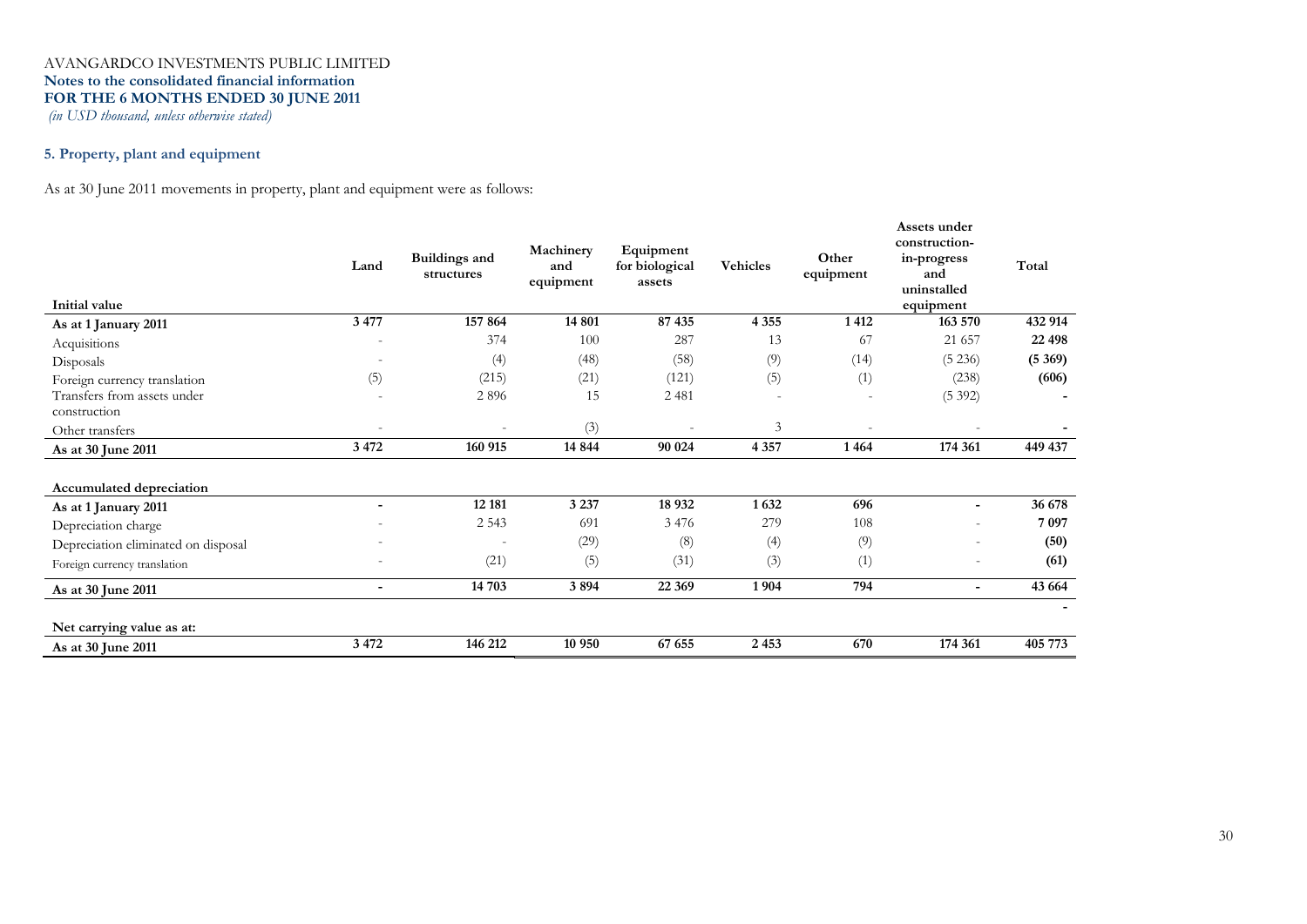*(in USD thousand, unless otherwise stated)*

## **5. Property, plant and equipment(continued)**

As at 30 June 2010 movements in property, plant and equipment were as follows:

| Initial value                            | Land                     | <b>Buildings and</b><br>structures | Machinery<br>and<br>equipment | Equipment<br>for biological<br>assets | <b>Vehicles</b> | Other<br>equipment       | Assets under<br>construction-<br>in-progress<br>and uninstalled<br>equipment | Total   |
|------------------------------------------|--------------------------|------------------------------------|-------------------------------|---------------------------------------|-----------------|--------------------------|------------------------------------------------------------------------------|---------|
| As at 1 January 2010                     | 3 4 6 6                  | 121 378                            | 24 914                        | 66 403                                | 3751            | 6 1 29                   | 173 435                                                                      | 399 476 |
| Acquisitions                             | $\overline{a}$           | 189                                | 102                           | $\overline{2}$                        | 103             | 31                       | 11 042                                                                       | 11 4 69 |
| Disposals                                |                          | (10)                               | (5)                           |                                       | (4)             | (5)                      |                                                                              | (24)    |
| Foreign currency translation             | 35                       | 1 1 9 4                            | 163                           | 745                                   | 38              | 58                       | 1 779                                                                        | 4 0 12  |
| Transfers from assets under construction | $\overline{\phantom{a}}$ | $\overline{a}$                     | $\overline{a}$                |                                       | $\overline{a}$  | $\overline{\phantom{a}}$ | $\overline{a}$                                                               |         |
| Other transfers                          |                          | (703)                              | (14077)                       | 14 7 28                               | 99              | (47)                     |                                                                              |         |
| As at 30 June 2010                       | 3 5 0 1                  | 122 048                            | 11 097                        | 81878                                 | 3 9 8 7         | 6 1 6 6                  | 186 256                                                                      | 414 933 |
| Accumulated depreciation                 |                          |                                    |                               |                                       |                 |                          |                                                                              |         |
| As at 1 January 2010                     | -                        | 6428                               | 2492                          | 11 815                                | 975             | 2 3 4 0                  | $\overline{\phantom{a}}$                                                     | 24 050  |
| Depreciation charge                      |                          | 1808                               | 796                           | 2 9 9 7                               | 243             | 451                      | $\overline{\phantom{a}}$                                                     | 6 2 9 5 |
| Depreciation eliminated on disposal      | $\overline{\phantom{a}}$ | $\overline{\phantom{a}}$           | (1)                           |                                       | (2)             | (2)                      | $\overline{\phantom{a}}$                                                     | (5)     |
| Foreign currency translation             |                          | 74                                 | 19                            | 146                                   | 12              | 27                       | $\overline{\phantom{a}}$                                                     | 278     |
| Other transfers                          | $\overline{a}$           | (41)                               | (1 522)                       | 1 5 6 3                               | 22              | (22)                     | $\overline{\phantom{a}}$                                                     |         |
| As at 30 June 2010                       | $\blacksquare$           | 8 2 6 9                            | 1784                          | 16 521                                | 1 2 5 0         | 2794                     | $\blacksquare$                                                               | 30 618  |
| Net carrying value as at:                |                          |                                    |                               |                                       |                 |                          |                                                                              |         |
| As at 30 June 2010                       | 3 5 0 1                  | 113 779                            | 9 3 13                        | 65 357                                | 2 7 3 7         | 3 3 7 2                  | 186 256                                                                      | 384 315 |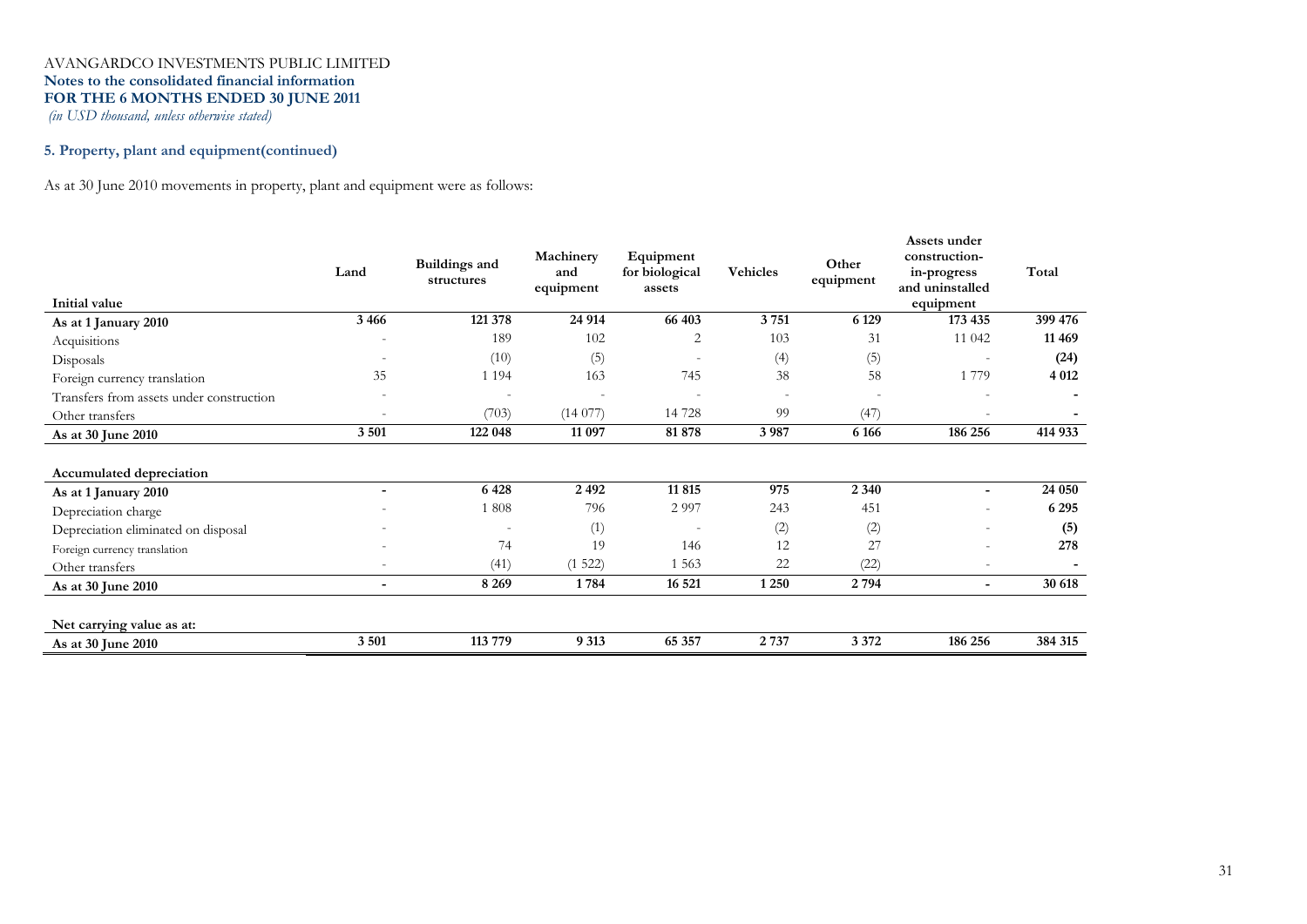### **5. Property, plant and equipment (continued)**

As at 30 June 2011 and 31 December 2010 property, plant and equipment were used as security for long-term and short-term loans were as follows:

|                                                       | Carrying value of security as at |                  |  |
|-------------------------------------------------------|----------------------------------|------------------|--|
|                                                       | 30 June                          |                  |  |
|                                                       | 2011                             | 31 December 2010 |  |
| Buildings and structures                              | 85 140                           | 49 873           |  |
| Machinery and equipment                               |                                  |                  |  |
| Equipment for biological assets                       | 904                              | 933              |  |
| Vehicles                                              |                                  | 213              |  |
| Assets under construction-in-progress and uninstalled |                                  |                  |  |
| equipment                                             |                                  |                  |  |
|                                                       | 86 045                           | 51 0 20          |  |

For the 6 months 2011 the Group received government grants "Partial compensation of complex agricultural equipment cost" in the amount of USD 151 thousand (for the 6 months 2011 - USD 153 thousand), (Note 34.1).

As at 30 June 2011 and 31 December 2010 net book value of property, plant and equipment which were acquired under finance leasesamounted to USD 10 097 thousand and USD 11 257 thousand respectively. The residual amount of contractual commitments is presented in Note 24.

Аt each balance sheet date, the Group reviews the book values of its property, plant and equipment to determine whether there is any indication that those assets have suffered an impairment loss. If any such indication exists, the recoverable amount of the asset is estimated in order to determine the extent of the impairment loss (if any). As at 30 June 2011 and 31 December 2010 the recoverable amount was the higher of fair value less costs to sell and value in use. In assessing value in use, the estimated future cash flows are discounted to their present value using discount rates of 24,00% as at 30 June 2011 and 22,00% as at 31 December 2010. As a result, no impairment indicators were identified at 30 June 2011 and 31 December 2010.

#### **6.Held to maturity financial assets**

Held to maturity financial assets as at 30 June 2011 and 31 December 2010 were as follows:

|                                                  | 30 June<br>2011 | 31 December<br>2010 |
|--------------------------------------------------|-----------------|---------------------|
| VAT government bonds                             |                 | - 257               |
| Other long-term investments in unrelated parties |                 | 38                  |
|                                                  |                 | 295                 |

#### **7.Biological assets**

Biological assets as at 30 June 2011 and 31 December 2010 were as follows:

|                           |              | 30 June<br>2011 | 31 December<br>2010 |
|---------------------------|--------------|-----------------|---------------------|
| Replacement poultry       | $a)$ , b)    | 53 617          | 59 078              |
|                           |              | 53 617          | 59 078              |
| Current biological assets |              |                 |                     |
| Commercial poultry        | $a)$ , b)    | 56 075          | 44 700              |
| Other biological assets   | $\mathbf{C}$ |                 |                     |
|                           |              | 56 077          | 44 705              |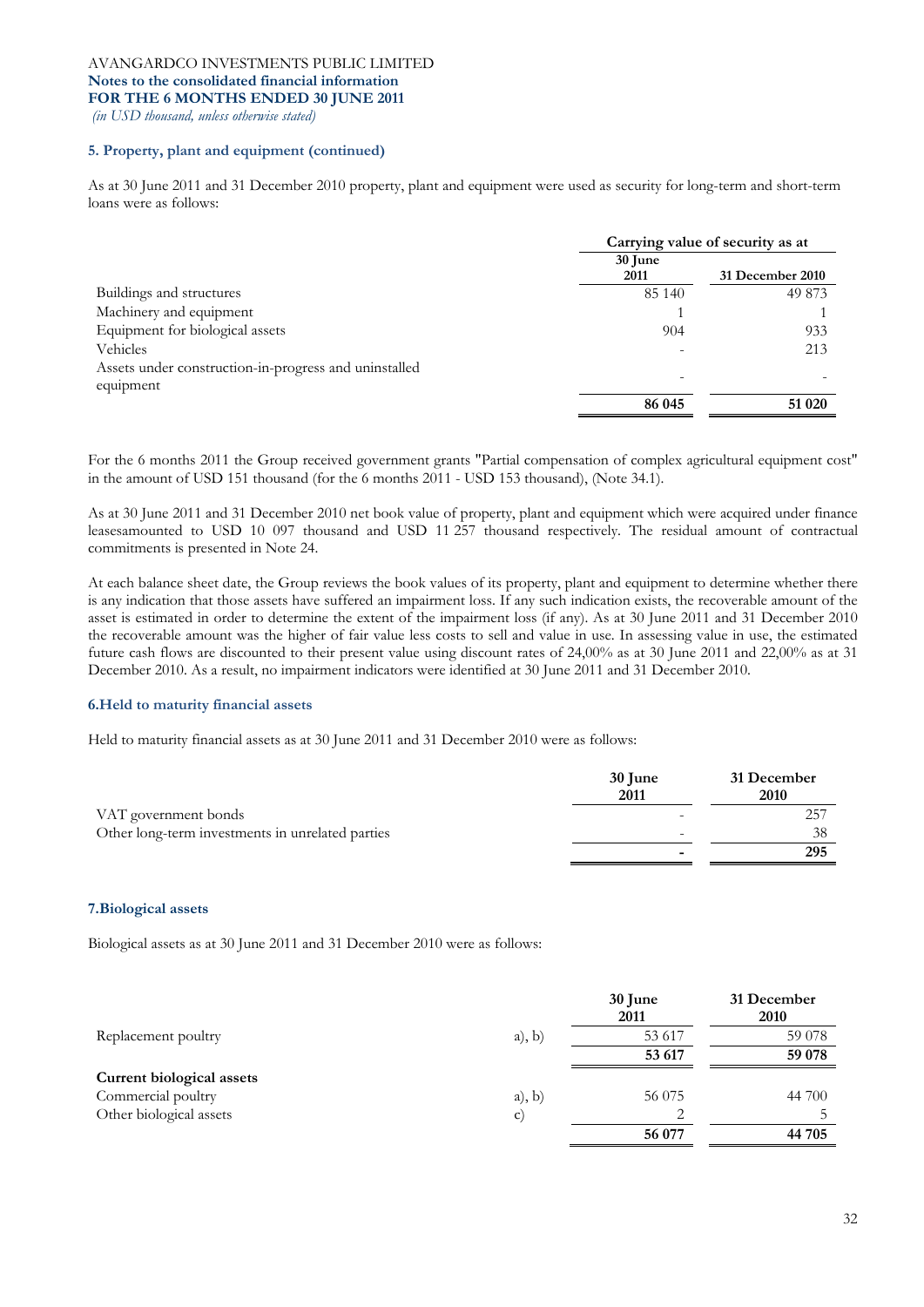*(in USD thousand, unless otherwise stated)*

#### **7.Biological assets(continued)**

a)Commercial poultry and replacement poultry as at 30 June 2011 and 31 December 2010 were as follows:

|         | 30 June<br>2011          |                          | 31 December 2010 |            |
|---------|--------------------------|--------------------------|------------------|------------|
|         | Number,                  |                          | Number,          |            |
|         | thousand head            |                          | thousand head    |            |
|         |                          | Fair value               |                  | Fair value |
|         |                          |                          |                  |            |
| Loman   | 3 1 9 0                  | 14 2 8 2                 | 3 0 9 2          | 16 515     |
| Hy-Line | 21 159                   | 95 410                   | 20 8 34          | 86 551     |
| Hisex   | $\overline{\phantom{a}}$ |                          | 297              | 570        |
| Other   | $\overline{\phantom{a}}$ | $\overline{\phantom{a}}$ | 30               | 143        |
|         | 24 349                   | 109 692                  | 24 25 3          | 103 779    |

b) Reconciliation of commercial and replacement poultry fair value for 6 months ended 30 June 2011 and 30 June 2010:

| As at 1 January 2010                                                                             | 66 396   |
|--------------------------------------------------------------------------------------------------|----------|
| Acquisitions                                                                                     | 18 4 48  |
| Increase in value as a result of increase in weight/number                                       | 16 193   |
| Income from revaluation of biological assets at fair value<br>18 506                             |          |
| Changes in value of biological assets as a result of agricultural produce                        |          |
| (3771)<br>harvesting                                                                             |          |
| Net change in fair value                                                                         | 14 7 35  |
| Decrease in value resulting from assets disposal                                                 | (31 699) |
| Effect from translation into presentation currency                                               | 717      |
| Other changes (1)                                                                                | (7 467)  |
| As at 30 June 2010                                                                               | 77 323   |
| As at 1 January 2011                                                                             | 103 779  |
| Acquisitions                                                                                     | 30 089   |
| Increase in value as a result of increase in weight/number                                       | 23 373   |
| Income from revaluation of biological assets at fair value<br>16 130                             |          |
| Changes in value of biological assets as a result of agricultural produce<br>(569)<br>harvesting |          |
| Net change in fair value                                                                         | 15 5 61  |
| Decrease in value resulting from assets disposal                                                 | (44445)  |
| Effect from translation into presentation currency                                               | (191)    |
| Other changes (1)                                                                                | (18474)  |
| As at 30 June 2011                                                                               | 109 692  |

Due to the absence of an active market for laying hen in Ukraine, to determine the fair value of biological assets, the Group used the discounted value of net cash flows expected from assets. As a discount rate, the rate of 24% prevailing as at 30 June 2011 and 28% prevailing as at 31 December 2010 was applied.

(1) The line item "Other changes" includeshen slaughtering, mortality, discarding and utilisation of poultry.

c) Other current biological assets include pigs, bees and sheep.

As at 30 June 2011 and 31 December 2010 the biological assets with afairvalue of USD 3 937 thousand and USD 3 741 thousand respectively were a security for long-term and short-term loans (Note 15, 17).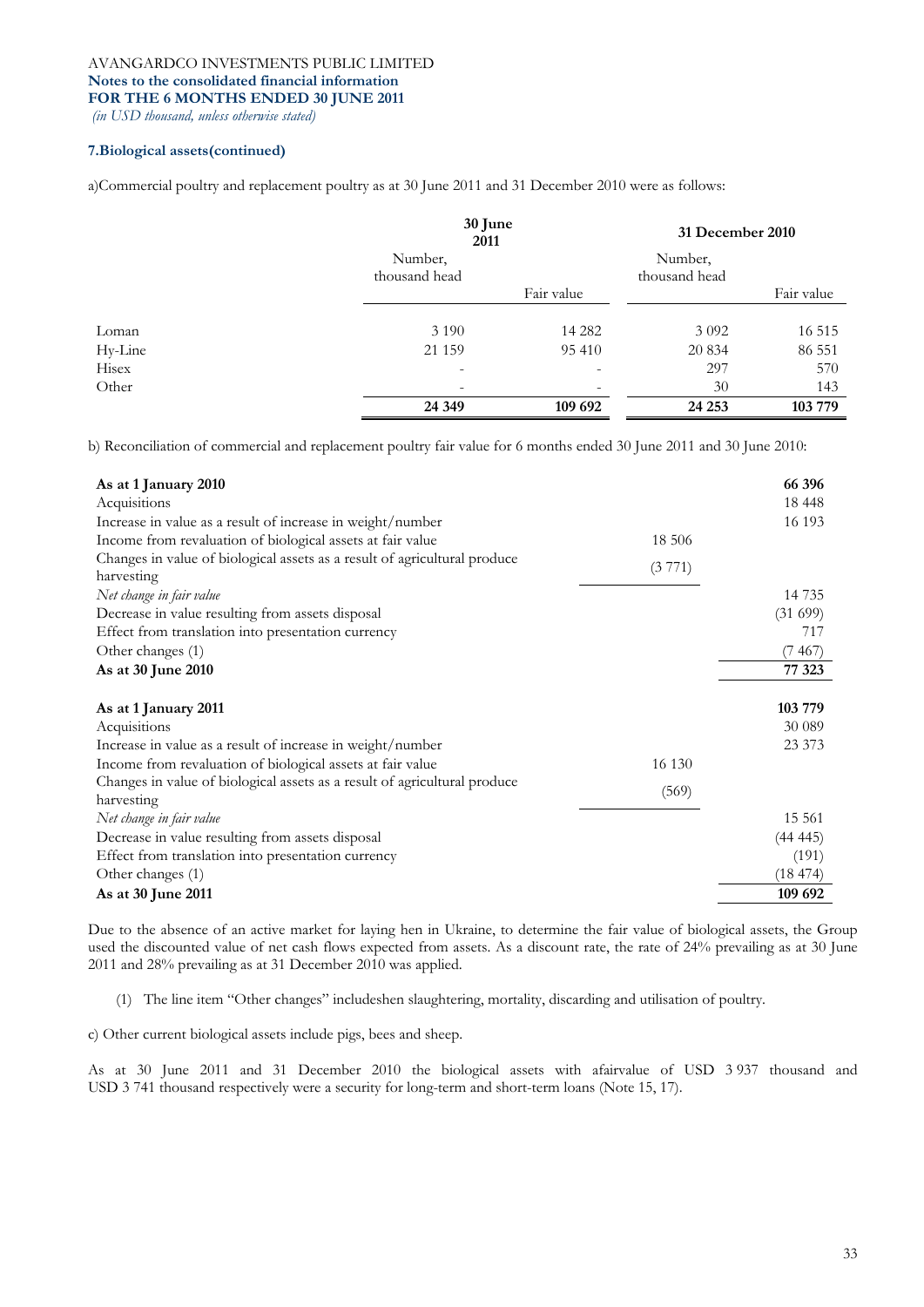*(in USD thousand, unless otherwise stated)*

#### **8.Other non-current assets**

Other non-current assets as at 30 June 2011 and 31 December 2010 were as follows:

|                                               | 30 June<br>2011 | 31 December<br>2010 |
|-----------------------------------------------|-----------------|---------------------|
| Prepayments for property, plant and equipment | 84 741          | 60 071              |
| Other non-current assets                      | 356             | 357                 |
|                                               | 85 097          | 60 428              |

As at 30 June 2011 and 31 December 2010 the item "Prepayments for property, plant and equipment" mainly included prepayments for Equipment for biological assets and prepayments for the construction of poultry farms premises.

#### **9.Taxes recoverable and prepaid**

Taxes recoverable and prepaid as at 30 June 2011 and 31 December 2010 were as follows:

|                     | <b>Note</b> | 30 June<br>2011 | 31 December<br>2010 |
|---------------------|-------------|-----------------|---------------------|
| VAT settlements     | a           | 55 6 68         | 52 9 24             |
| Other taxes prepaid |             | 143             | 160                 |
|                     |             | 55 811          | 53 084              |

a) As at 30 June 2011 and 31 December 2010 the item "VAT settlements" includes the amount of VAT, which is subject to:

● release of budgetary funds by the Government;

●by settlement of future tax liabilities of the entity under this tax within non-agricultural transactions.

#### **10.Inventories**

Inventories as at 30 June 2011 and 31 December 2010 were as follows:

|                               | <b>Note</b> | 30 June<br>2011 | 31 December<br>2010 |
|-------------------------------|-------------|-----------------|---------------------|
| Raw and basic materials       | a)          | 146 994         | 165 826             |
| Work-in-progress              |             | 1 2 5 0         | 1 1 9 2             |
| Finished goods                |             | 3 6 2 2         | 5915                |
| Agricultural produce          |             | 20 29 3         | 5 6 8 1             |
| Package and packing materials |             | 5 3 7 0         | 4 3 2 9             |
| Goods for resale              |             | 3 2 4 8         | 1 0 1 2             |
| Other inventories             |             | 4 2 6 2         | 1 6 6 9             |
|                               |             | 185 039         | 185 624             |

For the 6 months ended 30 June 2011 and 2010 the Group produced shell eggs in the quantity of 2 874 942 062 and 1 910 352 536 items respectively. The fair value produced shell eggs for the 6 months ended 30 June 2011 and 2010 amounted to USD 191 470 thousand and USD 127 278 thousand respectively.

As at 30 June 2011, finished goods – inventory with a carrying value of USD 135 thousand (31 Desember 2010: USD 136 thousand) and also raw and basic materials with a carrying value of 196 thousand (31 Desember 2010: USD 197 thousand) were pledged as security for the Group's loans.

As at 31 December 2010 grains in the amount of USD 75 621 thousand (489 673 ton) and fodder in the amount of USD 24 085 thousand (96 848 ton) were on the safe storage by the third parties.

a) Raw and basic materials mainly consist of grains and mixed fodder inventories.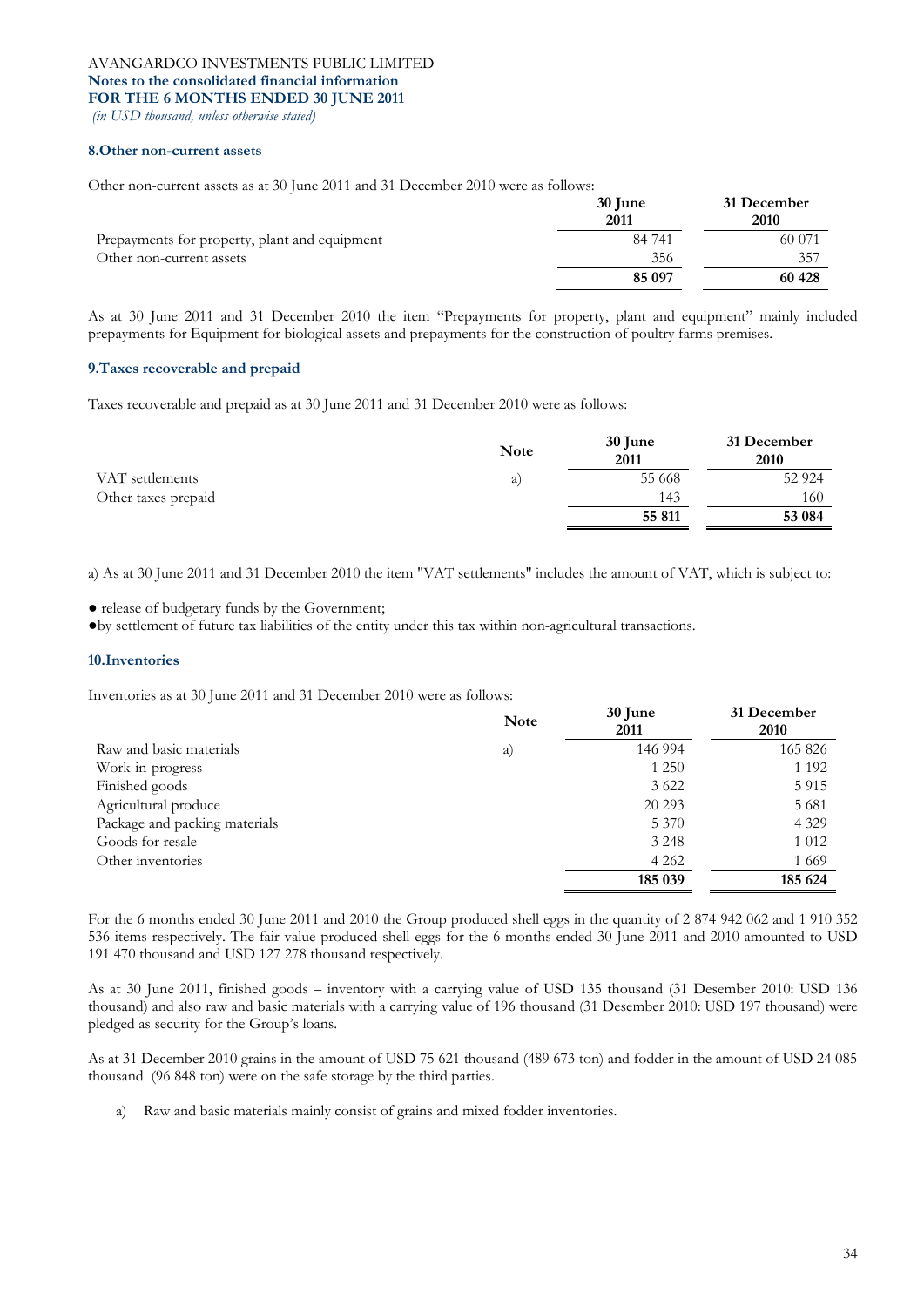#### **11.Trade receivable**

Trade receivable, net as at 30 June 2011 and 31 December 2010 were as follows:

|                              | <b>Note</b> | 30 June<br>2011 | 31 December<br>2010 |
|------------------------------|-------------|-----------------|---------------------|
| Trade receivables-gross      |             | 69 935          | 54 801              |
| Provision for doubtful debts | a           | (283)           | (123)               |
|                              |             | 69 652          | 54 678              |

As at 30 June 20111, USD 15 189 thousand or 21,8% of the total carrying value of trade accounts receivable is due from the single most significant debtor (as at 31 December 2010–see note 39).

#### **12.Prepayments and other current assets**

Prepayments and other current assets as at 30 June 2011 and 31 December 2010 were as follows:

|                                     | <b>Note</b> | 30 June<br>2011 | 31 December<br>2010 |
|-------------------------------------|-------------|-----------------|---------------------|
| Prepayments                         |             | 68 729          | 26 357              |
| Provision for doubtful debts        |             | (661)           | (726)               |
| Financial assistance issued         | a)          | 889             | 180                 |
| Interest receivable on deposits     |             | 10              | 10                  |
| Other non-trade accounts receivable |             | 2 7 0 7         | 16 008              |
|                                     |             | 71 674          | 41829               |

a) "Loans to related parties" include interest-free loans to related parties. The settlement term of the loans will be effected in accordance with the terms of respective loan agreements.

#### **13.Cash and cash equivalents**

Cash and cash equivalents as at 30 June 2011 and 31 December 2010 were as follows:

|                                                           | 30 June | 31 December |
|-----------------------------------------------------------|---------|-------------|
|                                                           | 2011    | 2010        |
| Cash in banks                                             | 126 475 | 182 949     |
| Cash on hand                                              | 156     |             |
| Cash in transit                                           | 28      | 39          |
| Cash equivalents (notes, deposites - repayment on demand) | 10 0 39 |             |
| Other bank accounts in foreign currency                   | 9 8 8 0 |             |
|                                                           | 146 578 | 183 065     |
| Less restricted cash:                                     |         |             |
| Other bank accounts in foreign currency                   | (9 879) |             |
| Cash to be represented in statement of cash flows         | 136 699 | 183 065     |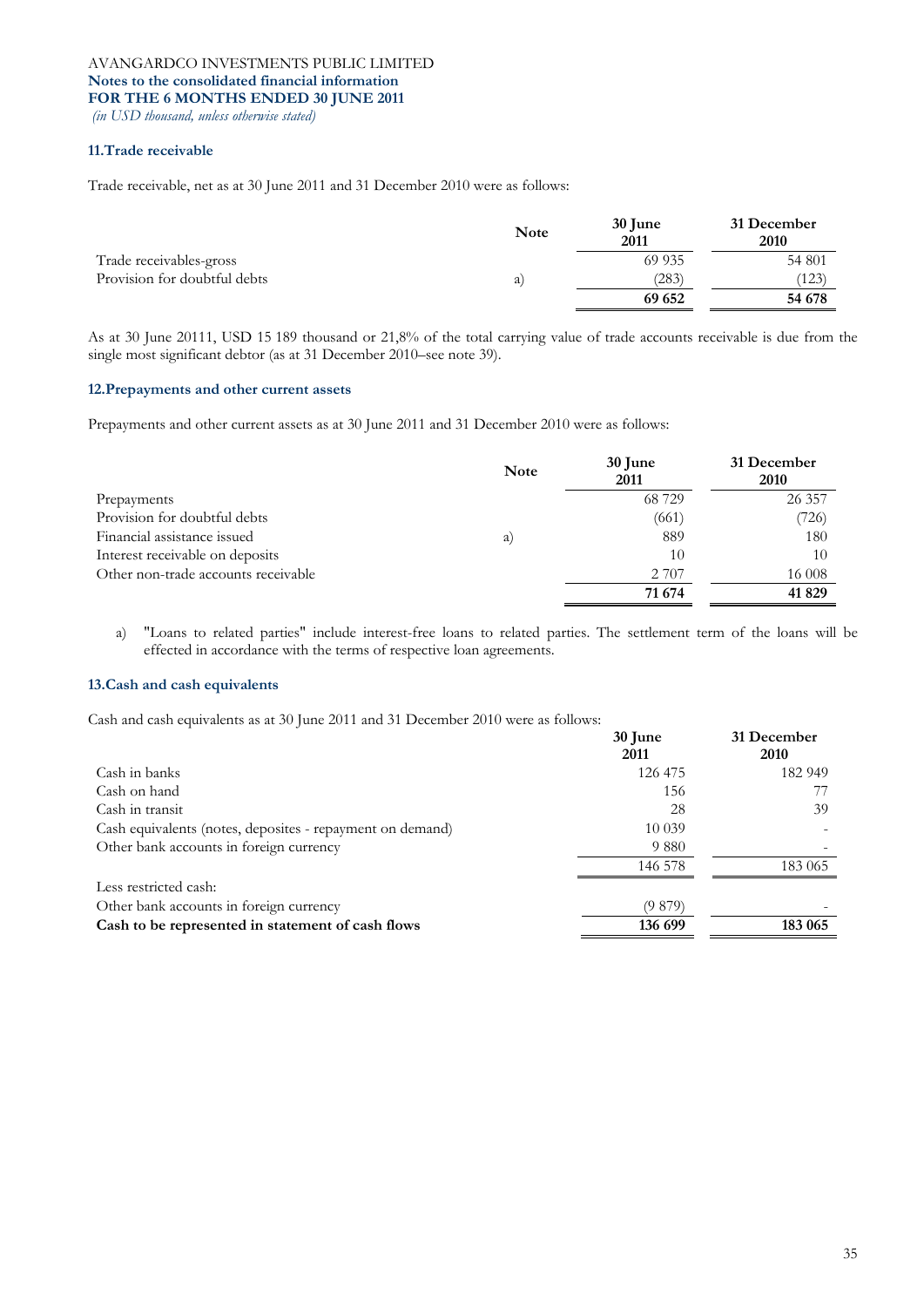#### **14. Share capital, share premium, capital contribution reserve**

|                                       | 2011<br>Number of   | 2011<br>Share capital | 2011<br>Share    | 2011<br>Capital<br>contribution    |
|---------------------------------------|---------------------|-----------------------|------------------|------------------------------------|
|                                       | shares              |                       | premium          | reserve                            |
| Authorised Ordinary shares            | 6 500 000           |                       |                  |                                    |
| Issued and fully paid                 |                     |                       |                  |                                    |
| As at 1 January 2011                  | 6 387 185           | 836                   | 201 164          | 115 858                            |
| Issue of shares<br>As at 30 June 2011 | 6 387 185           | 836                   | 201 164          | 115 858                            |
|                                       | 2010                | 2010                  | 2010             | 2010                               |
|                                       | Number of<br>shares | Share capital         | Share<br>premium | Capital<br>contribution<br>reserve |
| Authorised Ordinary shares (1)        | 6 500 000           |                       |                  |                                    |
| Issued and fully paid                 |                     |                       |                  |                                    |
| As at 1 January 2010                  | $5\;000\;000$       | 644                   |                  | 115 858                            |
| Issue of shares (2)                   | 1 387 185           | 192                   | 201 164          |                                    |
| As at 30 June 2010                    | 6 387 185           | 836                   | 201 164          | 115 858                            |

(1) On 22 April 2010 the Company increased its authorized share capital by 1 500 000 ordinary shares of EUR 0,10 per share

(2) In May and June 2010 the Company issued 1 387185 ordinary shares with nominal value EUR 0,10 per share.

In respect of this share issue, the Company generated net share premium amounting to USD 201 164 thousand (net of share issue costs of USD 6 914 thousand) (10 GDR are equal to 1 ordinary share) as a result of initial placement of 14 375 000 GDR on the main market of London Stock Exchange, out of which the 13 871 859 GDR were issued.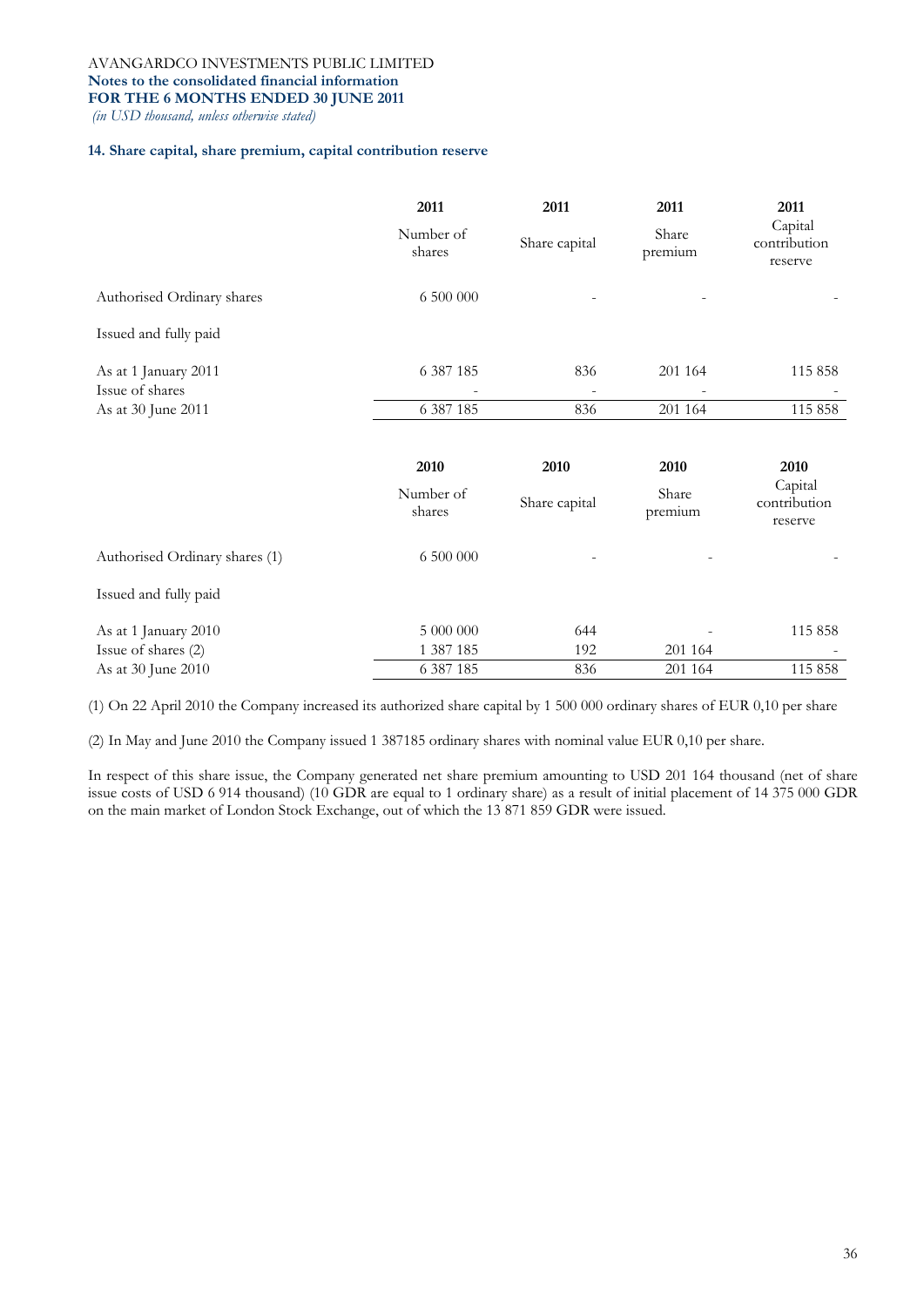*(in USD thousand, unless otherwise stated)*

#### **15.Long-term loans**

Long-term loans as at 30 June 2011 and 31 December 2010 were as follows:

|                                                                                   | <b>Note</b> | 30 June<br>2011 | 31 December<br>2010 |
|-----------------------------------------------------------------------------------|-------------|-----------------|---------------------|
| Long-term bank loans in national currency                                         | a),b),c)    | 31 111          | 33 086              |
| Total loans                                                                       |             | 31 111          | 33 086              |
| Commodity credit                                                                  | d)          | 3 6 1 2         | 1 1 1 3             |
|                                                                                   |             | 34 723          | 34 199              |
| Current portion of non-current liabilities for bank loans in national<br>currency |             | (20 293)        | (3 200)             |
|                                                                                   |             | 14 4 30         | 30 999              |

a)As at 30 June 2011 and 31 December 2010 long-term bank loans by maturities were as follows:

|                                          | 30 June<br>2011          | 31 December<br>2010 |
|------------------------------------------|--------------------------|---------------------|
| Under a year (current portion) (Note 19) | 20 29 3                  | 3 200               |
| From 1 to 2 years                        | 10818                    | 1550                |
| From 2 to 3 years                        | $\overline{\phantom{0}}$ | 28 3 3 5            |
|                                          | 31 111                   | 33 086              |

b)As at 30 June 2011 and 31 December 2010 long-term bank loans by currencies were as follows:

|                                                                                                    | 30 June<br>2011 | 31 December<br>2010 |
|----------------------------------------------------------------------------------------------------|-----------------|---------------------|
| Long-term bank loans in UAH                                                                        | 31 111          | 33 086              |
|                                                                                                    | 31 111          | 33 086              |
| c)As at 30 June 2011 and 31 December 2010 interest rates for long-term bank loans were as follows: | 30 June<br>2011 | 31 December<br>2010 |

Long-term bank loans denominated in UAH 20-21% 17%-23%

Interest rates for long-term bank loans are fixed rates.

d) Commodity credit in the amount of USD 1 112 thousand is represented by a liability of the Group's companies, such as OJSC "Volnovahskyi KombinatKhilboprodiktiv" and OJSC "Ptakhohospodarstvo Chervonyi Prapor" for an interest-free budget loan received in the years 1995-1998 for the acquisition of agricultural products under a Government contract. This loan is subject to repayment and, according to Ukrainian laws, is set equal to compulsory payments in the State budget of Ukraine,applying sanctions stipulated by the laws with regard to late payment of taxes and making of non-tax payments.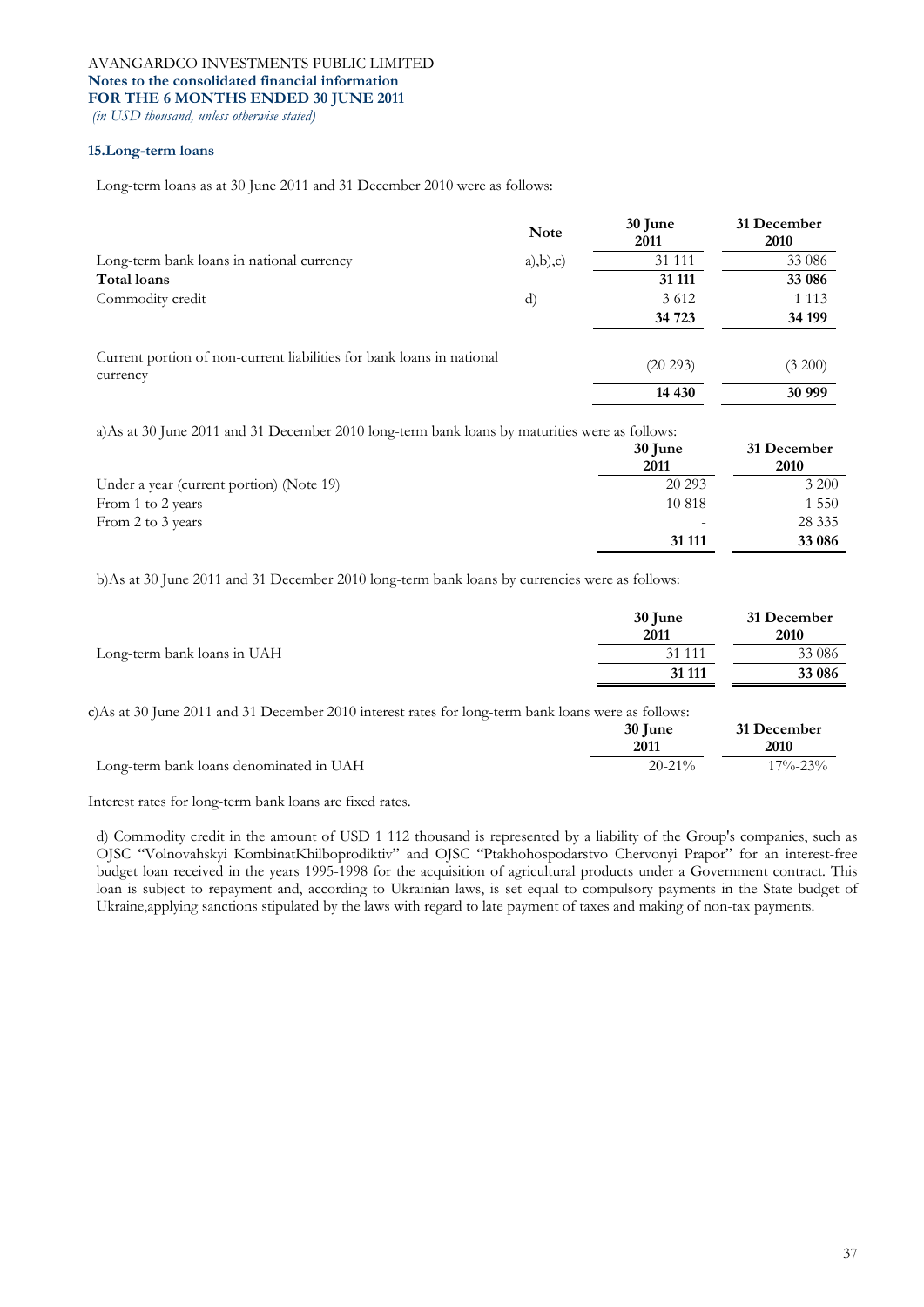*(in USD thousand, unless otherwise stated)*

#### **16. Long-term bond liabilities**

Long-term bond liabilitiesas as at 30 June 2011 and 31 December 2010 were as follows:

|                          | 30 June<br>2011 | 31 December<br>2010 |
|--------------------------|-----------------|---------------------|
| Par value                | 200 000         | 200 000             |
| Discount on issued bonds | (5999)          | (6529)              |
|                          | 194 001         | 193 471             |
|                          | 30 June<br>2011 | 31 December<br>2010 |
| Coupon payable           | 3 4 6 2         | 3 4 6 1             |

On 29 October 2010, the Company launched 2.000 five year non-convertible bonds with par value equal to USD 100.000 each. The Notes have been admitted to the official list of the UK listing Authority and to trading on London Stock Exchange plc's regulated market with effect from 1 November 2010.

The USD 200,000,000 10% Notes, bear interest from 29 October 2010 at a rate of 10% per annum payable semi annually in arrears on 29 April and 29 October in each year, commencing on 29 April 2011. The maturity date is 29 October 2015 and the placement price was 98.093% of the principal amount of the Notes.

Surety providers of the loan were as follows: (1) LLC Areal Snigurivka, (2) CJSC Agrofirma Avis, (3) LLC Torgivelniy Budynok Bohodukhivska Ptahofabryka, (4) CJSC Chernivetska Ptakhofabryka, (5) OJSC Ptakhohospodarstvo Chervonyi Prapor, (6) APP CJSC Chornobaivske, (7) CJSC Avangard, (8) ALLC Donetska Ptakhofabryka, (9) SC Gorodenkivska Ptakhofabryka, (10) LLC Imperovo Foods, (11) PSPC Interbusiness, (12) SC Rohatynska Ptahofabryka, (13) SC Ptakhofabryka Lozuvatska, (14) LLC PF Volnovaska, (15) PJSC Cross P/F Zorya.

#### **17.Short-term loans**

Short-term loans as at 30 June 2011 and 31 December 2010 were as follows:

|                                       | <b>Note</b> | 30 June<br>2011 | 31 December<br>2010 |
|---------------------------------------|-------------|-----------------|---------------------|
| Short-term loans in national currency | a),b),c)    | 283             | 292                 |
| Short-term loans in foreign currency  | $a)$ ,b),c) | 725             | 725                 |
| Interest free loans                   |             | 287             | 10                  |
|                                       |             | 1295            | 1 0 3 6             |

а)As at 30 June 2011 and 31 December 2010 short-term bank loans by maturity were as follows:

|                | 30 June<br>2011 | 31 December<br>2010 |
|----------------|-----------------|---------------------|
| under 3 months | 008             | . 017               |
|                | 1 0 0 8         | 1 0 1 7             |

b)As at 30 June 2011 and 31 December 2010 short-term bank loans by currencies were as follows:

|                              | 30 June<br>2011 | 31 December<br>2010 |
|------------------------------|-----------------|---------------------|
| Short-term bank loans in UAH | 283             | 292                 |
| Short-term bank loans in USD | 725             | 725                 |
|                              | 1 0 0 8         | 1 0 1 7             |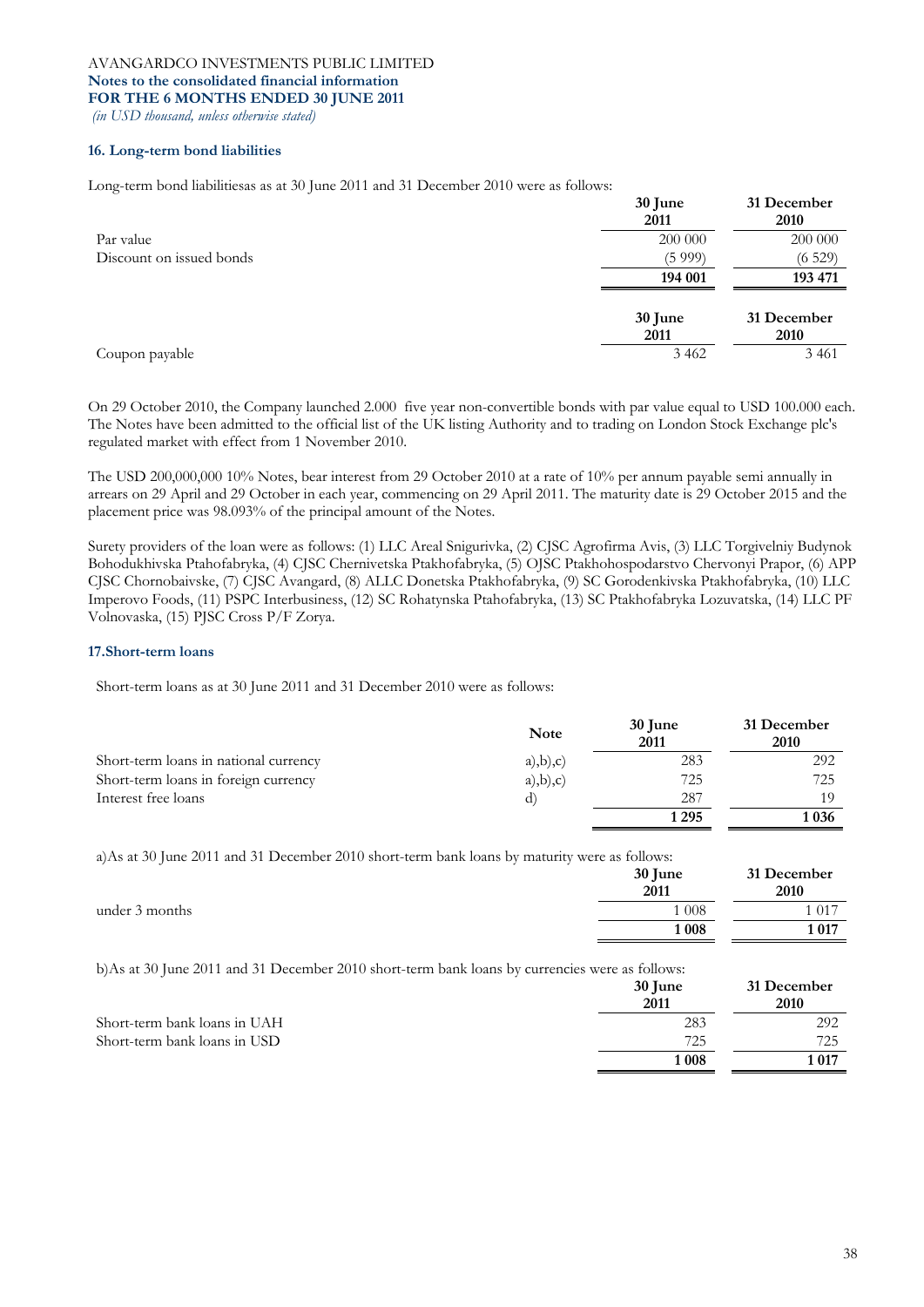#### **17.Short-term loans (continued)**

c)Short-term bank loans by currencies as at 30 June 2011 and 31 December 2010 were as follows:

|                                          | 30 June<br>2011 | 31 December<br>2010 |
|------------------------------------------|-----------------|---------------------|
| Short-term bank loans denominated in UAH | $25.00\%$       | $25\% - 29\%$       |
| Short-term bank loans denominated in USD | $17.00\%$       | 17.00%              |

Interest rates for short-term bank loans are fixed rates.

d) As at 30 June 2011 and 31 December 2010 interest-free loans received under financial assistance contracts amounted to USD 288 thousand and USD 19 thousand respectively, with contracts not exceeding a year from the reporting date.

#### **18.Security**

Long-term (Note 15) and short-term loans (Note 17) as at 30 June 2011 and 31 December 2010 were secured on assets as follows:

|                                                                 | 30 June<br>2011 | 31 December<br>2010 |
|-----------------------------------------------------------------|-----------------|---------------------|
| Buildings and structures                                        | 85 140          | 49 873              |
| Machinery and equipment                                         |                 |                     |
| Equipment for biological assets                                 | 904             | 933                 |
| <b>Vehicles</b>                                                 |                 | 213                 |
| Assets under construction-in-progress and uninstalled equipment |                 |                     |
| Property, plant and equipment, total                            | 86 045          | 51 0 20             |
| Inventories                                                     | 331             | 333                 |
| Biological assets                                               | 4 3 8 0         | 3 741               |
|                                                                 | 90 756          | 55 094              |

As at 30 June 2011 and 31 December 2010 shares of APP CJSC Chornobaivske were pledged under long-term bank loans.

#### **19.Current portion of non-current financial liabilities**

The current portion of non-currentfinancial liabilities as at 30 June 2011 and 31 December 2010 was as follows:

|                                                                                   | <b>Note</b> | 30 June<br>2011 | 31 December<br>2010 |
|-----------------------------------------------------------------------------------|-------------|-----------------|---------------------|
| Deferred income (current portion)                                                 | 35, c)      | 259             | 305                 |
| Current portion of finance lease liabilities                                      | 25          | 1748            | 678                 |
| VAT included in current portion of finance lease liabilities                      | 25          | 350             | 136                 |
| Current portion of non-current liabilities for bank loans in national<br>currency | 15a         | 20 29 3         | 3 200               |
|                                                                                   |             | 22 650          | 4 3 1 9             |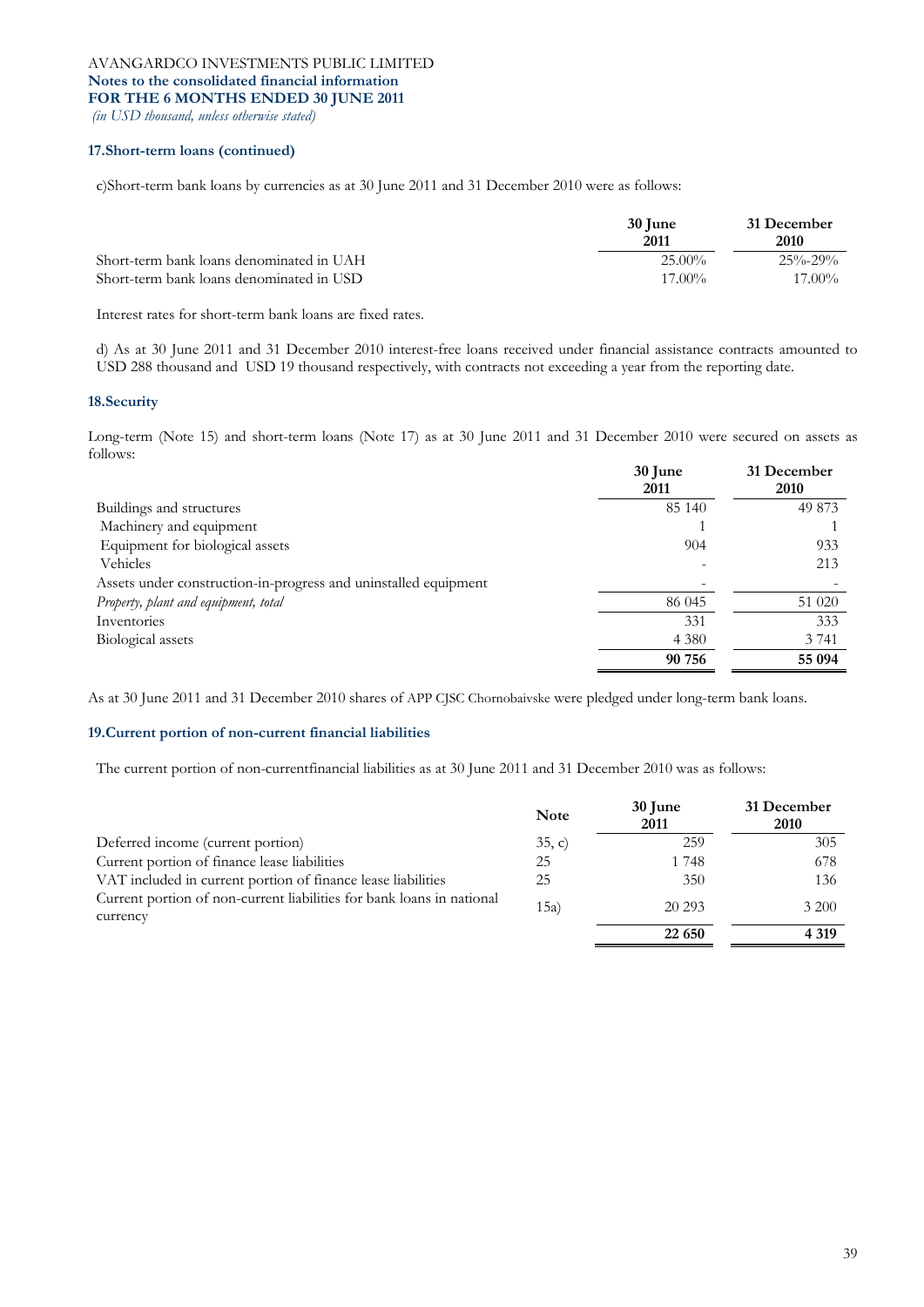### **20.Deferred tax assets and liabilities**

The principal components of deferred tax assets and liabilities as at 30 June 2011 and 31 December 2010 were as follows: Influence of temporary differences on deferred tax assets

|                                                                | 30 June | 31 December |
|----------------------------------------------------------------|---------|-------------|
|                                                                | 2011    | <b>2010</b> |
| Advances received                                              |         | 44          |
| Intangible assets                                              |         |             |
| Provisions                                                     | 75      | 30          |
| Total deferred tax assets                                      | 75      | 75          |
| Influence of temporary differences on deferred tax liabilities |         |             |
| Advances issued to suppliers                                   |         | (22)        |
| Property, plant and equipment, non-current assets              | (3 122) | (1109)      |
| Deferred expenses                                              | (5)     | (54)        |
| Inventories                                                    | (170)   |             |
| Total deferred tax liabilities                                 | (3 297) | (1185)      |
| Net deferred tax liabilities                                   | (3 222) | (1110)      |

### **Principal components of income tax expense**

As at 30 June 2011 and 31 December 2010 rates of income tax in Ukraine were equal to 23% and 25% respctivelly.

|                                                  | 6 months<br>ended<br>30 June 2011 | 6 months<br>ended<br>30 June 2010 |
|--------------------------------------------------|-----------------------------------|-----------------------------------|
| Current income tax                               | (6)                               | (20)                              |
| Deferred tax assets/(liabilities)                | (2080)                            | (320)                             |
| Effect of translation into presentation currency | (38)                              |                                   |
|                                                  | (2 124)                           | (339)                             |

#### **Reconciliation of deferred tax liabilities**

|                                                                     | 6 months ended<br>30 June 2011 | <b>Year 2010</b> |
|---------------------------------------------------------------------|--------------------------------|------------------|
| Balance as at 1 January                                             | (1110)                         | (943)            |
| Deferred income/ (expenses) for income tax for the reporting period | (2124)                         | (254)            |
| Effect of translation into presentation currency                    |                                |                  |
| Balance as at 30 June 2011/31 December 2010                         | (3 222)                        | (1110)           |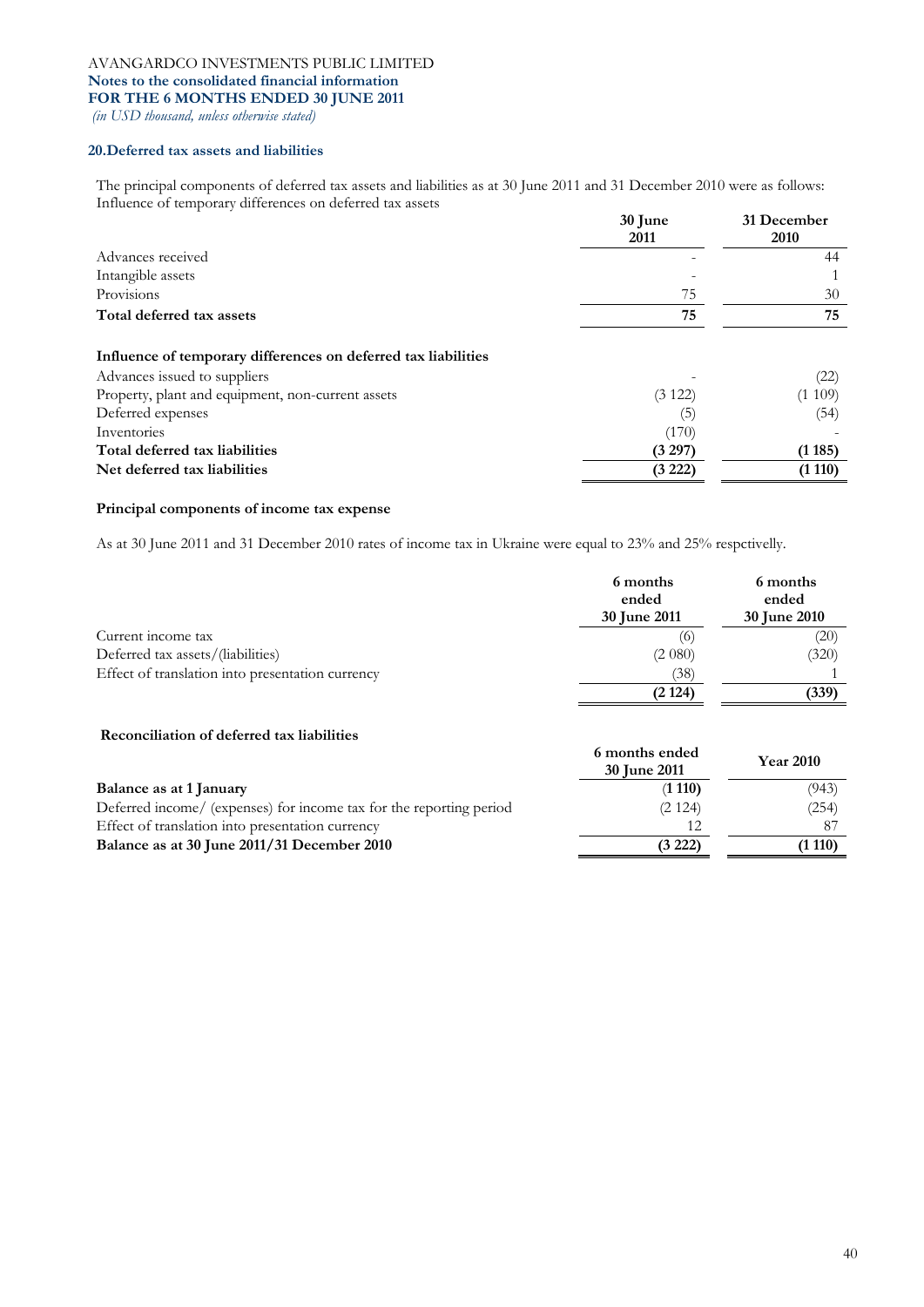*(in USD thousand, unless otherwise stated)*

#### **20.Deferred tax assets and liabilities(continued)**

Reconciliation between income tax expenses and accounting profit multiplied by the rate of income tax

|                                                                               | 6 months<br>ended<br>30 June 2011 | 6 months<br>ended<br>30 June 2010 |
|-------------------------------------------------------------------------------|-----------------------------------|-----------------------------------|
| Profit / (loss) before tax                                                    | 69 160                            | 62 477                            |
| Less profit / (loss) of the companies being fixed agricultural tax payers     | (71880)                           | (59 265)                          |
|                                                                               | (2720)                            | 3 2 1 2                           |
| Profit $/$ (loss) of the companies being income tax payers at the rate $10\%$ | (12 034)                          | 26                                |
| Profit / (loss) of the companies being income tax payers at the rate 23%      | 9 3 1 4                           | 3 1 8 6                           |
|                                                                               | (2720)                            | 3 2 1 2                           |
| Income (loss) tax, taxable at the rate of 10%                                 | 1 2 0 3                           | (3)                               |
| Income (loss) tax, taxable at the rate of 23%                                 | 2 1 4 2                           | (796)                             |
| Expenses not included in gross expenses for income tax                        | (1 221)                           | 460                               |
| Profit / (loss) for income tax                                                | 2 1 2 4                           | (339)                             |
|                                                                               |                                   |                                   |
| As at 1 January 2010                                                          |                                   | 35                                |
| Income tax accrued for the period                                             |                                   | (54)                              |
| Income tax paid for the period                                                |                                   | 34                                |
| Effect of translation into presentation currency                              |                                   | (8)                               |
| As at 31 December 2010 / 1 January 2011                                       |                                   | 7                                 |
| Income tax accrued for the period                                             |                                   | (6)                               |
| Income tax paid for the period                                                |                                   | 4                                 |
| Effect of translation into presentation currency                              |                                   | 1                                 |
| As at 30 June 2011                                                            |                                   | 6                                 |

The income tax payers in 2011 and 2010 were the following companies: LLC "Rohatyn-Korm", OJSC "Vuhlelhirskyi Eksperrementalnyi Kombikrmovyi Zavod", OJSC "Volhovatskiy Kombinat Khliboproduktiv",LLC"Kamyanets-Podilsky Kombikormovyi Zavod", LLC "Pershe Travnya Kombikormovyi Zavod", and LLC, "ImperovoFoods". All other companies of the Group were payers of the fixed agricultural tax.

According to the Law of Ukraine "About fixed agricultural tax", the taxation for the fixed agricultural tax payers is based on the agricultural area, which is submitted to a manufacturer of agricultural products in his/her property or for use.

#### **21. Trade payables**

Trade payables as at 30 June 2011 and 31 December 2010 were as follows:

|                         | 30 June<br>2011 | 31 December<br>2010 |
|-------------------------|-----------------|---------------------|
| Trade payables          | 16 999          | 20 980              |
| Short-term notes issued | 1881            | 2 2 1 1             |
|                         | 18 8 8 0        | 23 191              |

a) As at 30 June 2011 and 31 December 2010 short-term notes issued were represented by promissory, noninterest-bearing, notes.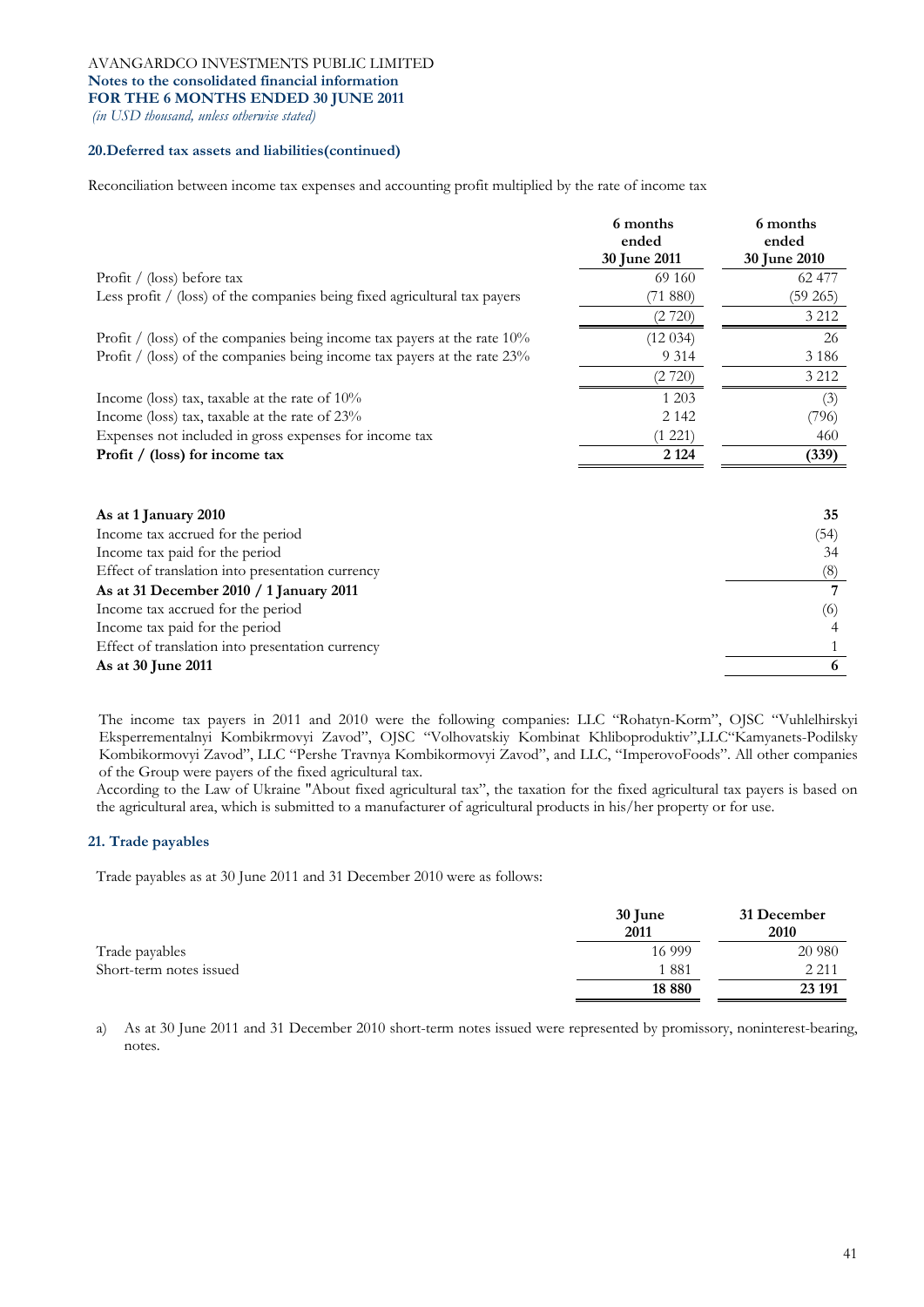#### **22.Accrued expenses**

Accrued expenses as at 30 June 2011 and 31 December 2010 were as follows:

|                                               | 30 June<br>2011 | 31 December<br>2010 |
|-----------------------------------------------|-----------------|---------------------|
| Accrued expenses for future employee benefits | 2019            | 1 182               |
| Other accrued expenses                        | 171             | 126                 |
|                                               | 2 1 9 0         | 1 308               |

### **23.Other current liabilities and accrued expenses**

Other current liabilities and accrued expenses as at 30 June 2011 and 31 December 2010 were as follows:

| Other current habitites and accrucie expenses as at 50 june 2011 and 31 December 2010 were as follows. | <b>Note</b> | 30 June<br>2011 | 31 December<br>2010 |
|--------------------------------------------------------------------------------------------------------|-------------|-----------------|---------------------|
| Wages and salaries and related taxes liabilities                                                       |             | 3 3 5 8         | 2815                |
| Other taxes and compulsory payments liabilities                                                        | a)          | 4 8 0 6         | 3958                |
| Accounts payable for property, plant and equipment                                                     |             | 2 9 4 9         | 6 7 2 8             |
| Advances received from customers                                                                       | b)          | 2 3 6 6         | 11 972              |
| Interest payable                                                                                       |             | 1 0 5 9         | 2 6 6 5             |
| Accrued coupon on bonds                                                                                |             | 5 8 3 8         | 5 7 2 7             |
| Other payables                                                                                         |             | 4 3 7 8         | 6 3 3 7             |
|                                                                                                        |             | 24 754          | 40 202              |

a) Other taxes and compulsory payments liabilities mainly comprises of liabilities for VAT and community charges.

b) Advances received from customers consist of prepayments for the sale of agriculture products and finished goods from buyers.

#### **24.Finance lease liabilities**

Finance lease liabilities for the years ended 30 June 2011 and 31 December 2010 were as follows:

|                                                         | Minimum lease<br>payments | VAT included<br>in minimum<br>lease payments | Current value<br>of minimum<br>lease payments | VAT included<br>in current value<br>of minimum<br>lease payments |
|---------------------------------------------------------|---------------------------|----------------------------------------------|-----------------------------------------------|------------------------------------------------------------------|
| Amounts payable for Finance lease as at<br>30 June 2011 |                           |                                              |                                               |                                                                  |
| Within a year                                           | 2 3 8 8                   | 350                                          | 1 748                                         | 350                                                              |
| From one to five years                                  | 4 9 0 9                   | 853                                          | 4 2 6 5                                       | 853                                                              |
|                                                         | 7 2 9 7                   | 1 2 0 3                                      | 6 0 13                                        | 1 2 0 3                                                          |
| Less: financial expenses of future periods              | (1285)                    |                                              |                                               |                                                                  |
| Current value of lease liabilities                      | 6 0 1 3                   | 1 203                                        | 6 0 1 3                                       | 1 203                                                            |
| Less: amount to be paid within a year                   |                           |                                              | (1748)                                        | (350)                                                            |
| Amount to be paid after a year                          |                           |                                              | 4 2 6 5                                       | 853                                                              |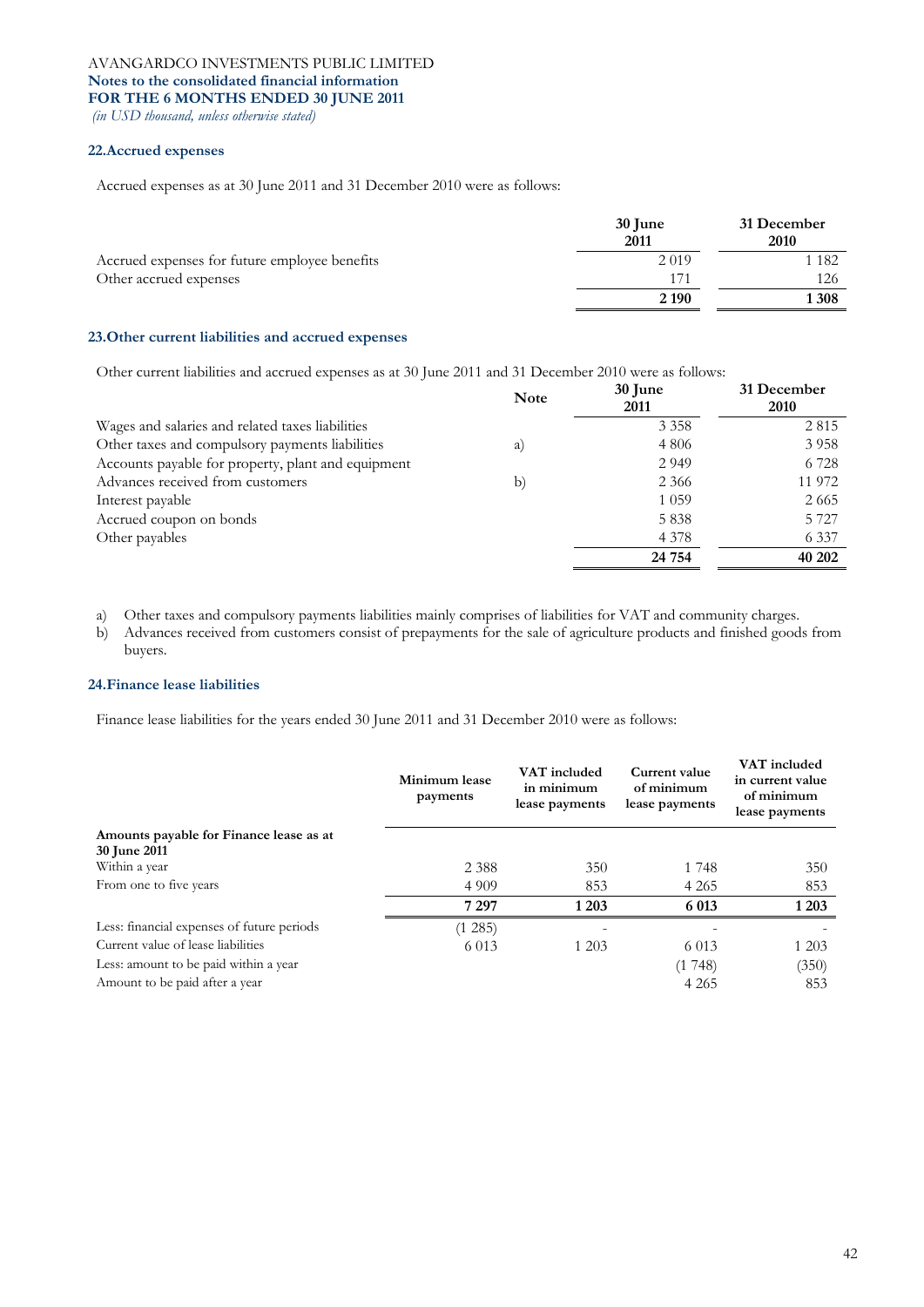**24.Finance lease liabilities (continued)** 

| Minimum lease<br>payments | VAT included<br>in minimum<br>lease payments | Current value<br>of minimum<br>lease payments | VAT included<br>in current value<br>of minimum<br>lease payments |
|---------------------------|----------------------------------------------|-----------------------------------------------|------------------------------------------------------------------|
|                           |                                              |                                               |                                                                  |
|                           |                                              |                                               |                                                                  |
| 1 3 3 2                   | 136                                          | 678                                           | 136                                                              |
| 6 2 5 3                   | 1 0 6 2                                      | 5 3 1 0                                       | 1 0 6 2                                                          |
| 7585                      | 1 1 9 8                                      | 5988                                          | 1 1 9 8                                                          |
| (1597)                    | $\overline{\phantom{a}}$                     | ۰                                             |                                                                  |
| 5988                      | 1 1 9 8                                      | 5988                                          | 1 1 9 8                                                          |
|                           |                                              | (678)                                         | (136)                                                            |
|                           |                                              | 5 3 1 0                                       | 1 0 6 2                                                          |
|                           |                                              |                                               |                                                                  |

Net carrying value of property, plant and equipment acquired (Note 5) via finance lease as at 30 June 2011 and 31 December 2010 was as follows:

|                                 | 30 June<br>2011          | 31 December<br>2010 |
|---------------------------------|--------------------------|---------------------|
| Equipment for biological assets | 10 067                   | 11 143              |
| Vehicles                        | 30                       | 62                  |
| Other equipment                 | $\overline{\phantom{0}}$ | 52                  |
|                                 | 10 0 97                  | 11 257              |

Non-current assets under finance lease include equipment for biological assets, construction-in-progress and uninstalled equipment, and vehicles with finance lease term of 3-4 years. Interest rate under finance lease agreements is LIBOR+8% per annum for the 6 months ended 30 June 2011 and for the years ended 31 December 2010. Finance lease agreements do not provide the possibility of changing the initial terms of agreements.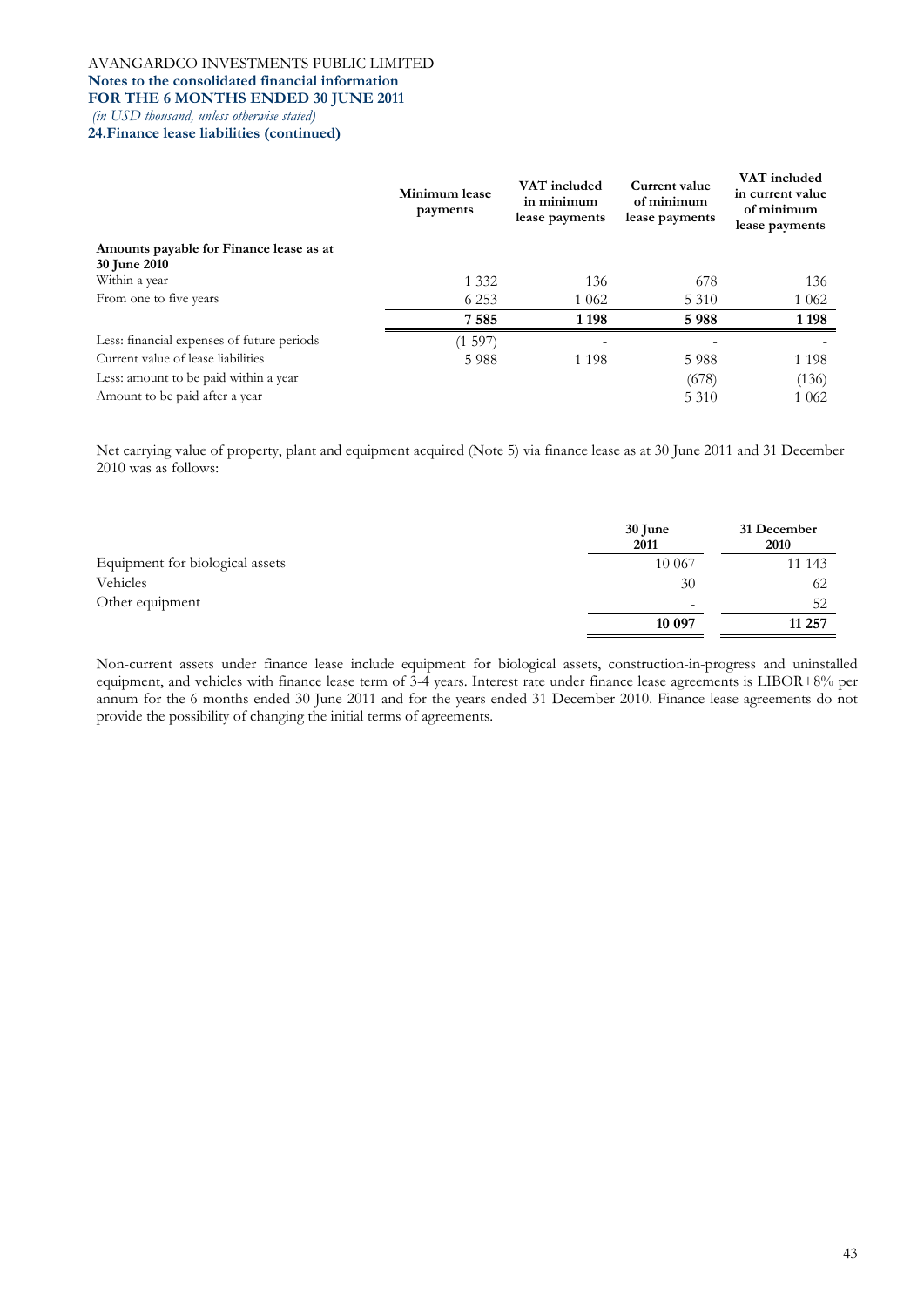*(in USD thousand, unless otherwise stated)*

#### **25.Short-term bond liabilities**

Short-term bond liabilities as at 30 June 2011 and 31 December 2010 were as follows:

|                      | 30 June<br>2011 | 31 December<br><b>2010</b> |
|----------------------|-----------------|----------------------------|
| Nominal value        | 25 087          | 25 1 20                    |
| Bonds repurchased    | '19)            |                            |
|                      | 25 068          | 25 1 20                    |
|                      | 30 June<br>2011 | 31 December<br>2010        |
| Bonds coupon payable | 2 3 7 6         | 2 2 6 6                    |

As at 30 June 2011 and 31 December 2010 current liabilities for bonds were presented as liabilities for A-type bonds with nominal value of USD 25 068 thousand and USD 25 120 thousand respectively, which was equivalent to UAH 200 000 thousand, issued by CJSC "Avangard" 2 July 2008. Those bonds were issued in book-entry form in number of 200 000 items. The bonds issue was secured by SC "Zorya, LLC Cross-PF Zorya", LLC "Cross-PF Zorya",OJSC "Ptakhohospodarstvo Chervonyi Prapor", SC "Ptakhofabryka Lozuvatska", SC "Ptakhofabryka Chervonyi Prapor Poultry Farm, of OJSC Ptakhohospodarstvo Chervoniy Prapor", OJSC "Volnovaskyi Kombinat Khliboprodiktiv", OJSC "Vuhlehirskyi Eksperementalnyi Kombikormovyi Zavod", ALLC "Donetska Ptakhofabryka", LLC "PF Volnovaska", SC "Ptakhohospodarstvo Lozuvatskoe", SC "Gorodenkivska Ptakhofabryka of CJSC Avangard", SC "Rogatynska Ptakhofabryka of CJSC Avangard", SC "Avangard-Agro of CJSC Avangard", CJSC "Chernivetska Ptakhofabryka", CJSC "Agrofirma Avis", LLC "Kamyanets-Podilsky Kombikormoviy Zavod", OJSC "Kirovskiy", LLC "Slovyany", OJSC "Ptakhofabryka Pershe Travnya", SC "Ptakhohospodarstvo Yuzhnaya Holding of LLC Yuzhnaya Holding", LLC "Yuzhnaya Holding", LLC "Areal-Snigurivka". The Guarantors are fully responsible for the issuer's liabilities to bond holders.

Bond interest coupon is payable over 20 periods of 91 days each. The interest rate on the above mentioned bonds for the firstfourth coupon periods is set at 17% per annum. The procedure of interest rate determination for the fifth-eighth, ninthtwelfth, thirteenth-sixteenth and seventeenth-twentieth periods is set by the issuer board of directors based on market conditions, but not less than the National Bank of Ukraine bank rate on the date of the decision on setting interest rate. The bonds owner has a right to present the bonds to the issuer for payment on the following dates: 25 May 2009, 24 May 2010, 23 May 2011, 21 May 2012, under the notification conditions. The bonds circulation period is from 2 July 2008 to 19 May 2013.

#### **26.Sales revenue**

Sales revenue for the years ended 30 June 2011 and 31 December 2010 was as follows:

|                                               | 6 months ended<br>30 June 2011 | 6 months ended<br><b>30 June 2010</b> |
|-----------------------------------------------|--------------------------------|---------------------------------------|
| Revenue from finished goods                   | 223 550                        | 165 568                               |
| Revenue from goods and services sold/rendered | 390                            | 333                                   |
|                                               | 223 940                        | 165 901                               |

For the 6 months ended 30 June 2011 USD 33 741 thousand or 15,1% from the Group's revenue is referred to the sales transactions carried out with one of the Group's clients (for 2010 – note 39).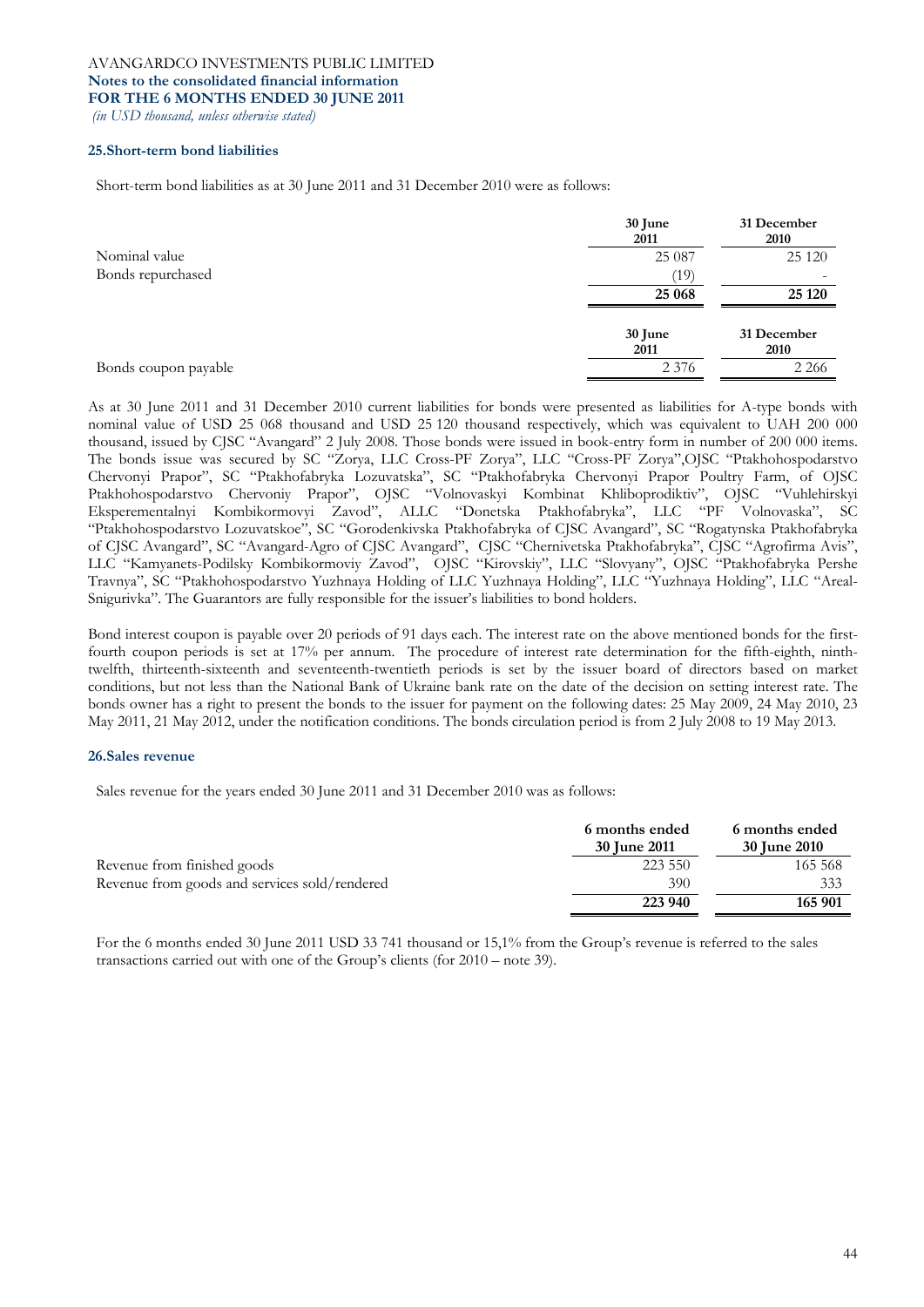*(in USD thousand, unless otherwise stated)*

### **27. Cost of sales**

Cost of sales for 6 months ended 30 June 2011 was as follows:

|                                          | <b>Note</b> | 6 months ended<br><b>30 June 2011</b> | 6 months ended<br><b>30 June 2010</b> |
|------------------------------------------|-------------|---------------------------------------|---------------------------------------|
| Cost of finished goods sold              | 28          | (155000)                              | (124 389)                             |
| Cost of goods and services sold/rendered |             | (238)                                 | (886)                                 |
|                                          |             | (155 238)                             | $(125\ 275)$                          |

## **28.Cost of sales by elements**

The cost of finished goods sold (Note 27) for 6 months ended 30 June 2011 was as follows:

|                                                   | <b>Note</b> | 6 months ended<br>30 June 2011 | 6 months ended<br><b>30 June 2010</b> |
|---------------------------------------------------|-------------|--------------------------------|---------------------------------------|
| Raw materials                                     |             | (126 482)                      | (104 248)                             |
| Payroll of production personnel and related taxes |             | (10620)                        | (7772)                                |
| Depreciation                                      |             | (6864)                         | (5 949)                               |
| Services provided by third parties                | (1)         | $(11\ 001)$                    | (6193)                                |
| Other expenses                                    |             | (33)                           | (227                                  |
|                                                   |             | (155000)                       | (124 389)                             |

(1)This item consists of expenses for electricity, storage services, gas, water, curren repairs of production premises, sanitary cleaning services, veterinary services and other.

#### **29.General administrative expenses**

General administrative expenses for 6 months ended 30 June 2011 were as follows:

|                                                | <b>Note</b> | 6 months ended<br>30 June 2011 | 6 months ended<br>30 June 2010 |
|------------------------------------------------|-------------|--------------------------------|--------------------------------|
| Salaries and wages of administrative personnel |             | (2108)                         | (1598)                         |
| Services provided by third parties             |             | (2.378)                        | (483)                          |
| Depreciation                                   |             | (46)                           | (73)                           |
| Repairs and maintenance costs                  |             | (32)                           | (20)                           |
| Tax expenses, except for income tax            |             | (143)                          | (136)                          |
| Material usage                                 |             | (239)                          | (143)                          |
| Other expenses                                 |             | (65)                           | (52)                           |
|                                                |             | (5 011)                        | (2505)                         |

#### **30.Distribution expenses**

Distribution expenses for 6 months ended 30 June 2011 were as follows:

|                                              | <b>Note</b> | 6 months ended<br><b>30 June 2011</b> | 6 months ended<br>30 June 2010 |
|----------------------------------------------|-------------|---------------------------------------|--------------------------------|
| Salaries and wages of distribution personnel |             | (1080)                                | (681)                          |
| Transport expenses                           |             | (1, 860)                              | $(1\;244)$                     |
| Depreciation                                 |             | (187)                                 | (247)                          |
| Services provided by third parties           |             | (71                                   | (48)                           |
| Packing materials                            |             | (108)                                 | (122)                          |
| Repairs and maintenance costs                |             | (27)                                  | (19)                           |
| Other expenses                               |             | (220)                                 |                                |
|                                              |             | (3553)                                | (2438)                         |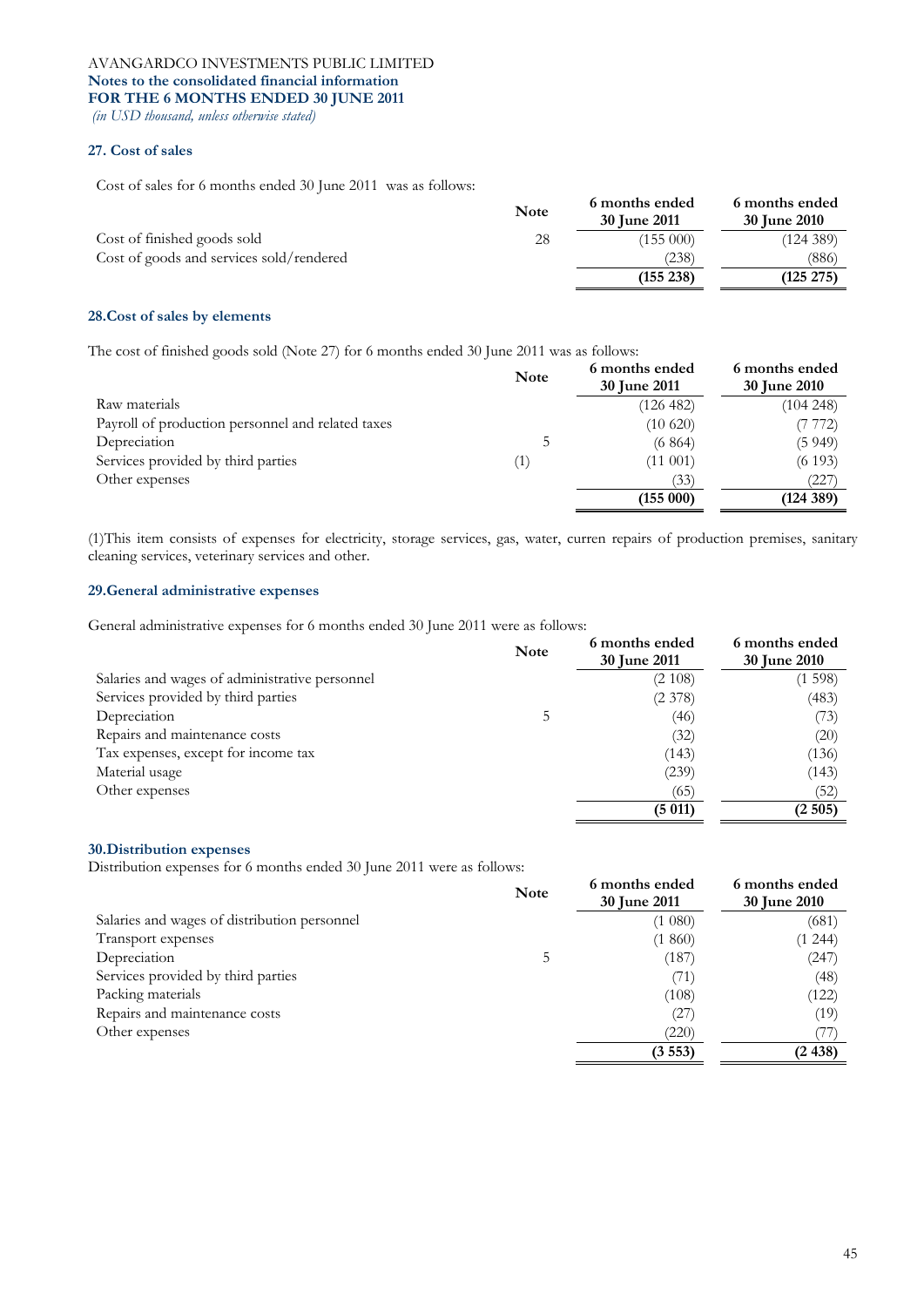**31. Other operating expenses** 

Other operating expenses net for 6 months ended 30 June 2011 were as follows:

|                                                      | 6 months ended | 6 months ended |
|------------------------------------------------------|----------------|----------------|
|                                                      | 30 June 2011   | 30 June 2010   |
| Loss from disposal of current assets                 | (15)           | (170)          |
| Income/(loss) from disposal of noncurrent assets     | (115)          | (19)           |
| Impairment of current assets                         | (1 001)        | (258)          |
| Income received from writing-off of accounts payable | $\circ$        | 18             |
| Losses on exchange                                   | (1856)         | (14)           |
| Provision for doubtful debts                         | (366)          | (311)          |
| Fines, penalties recognized                          | (617)          | (575)          |
| Other income/(expenses)                              | 972            | (1414)         |
|                                                      | (2992)         | (2743)         |

#### **32.Finance costs**

Finance costs for 6 months ended 30 June 2011 were as follows:

|                                        | 6 months ended<br>30 June 2011 | 6 months ended<br>30 June 2010 |
|----------------------------------------|--------------------------------|--------------------------------|
|                                        |                                |                                |
| Interest payable on loans              | (5437)                         | (16938)                        |
| Capitalised interest                   | 2 9 9 7                        | 8970                           |
| Total financial expenses on loans      | (2440)                         | (7968)                         |
| Financial expenses on finance lease    | (323)                          | (502)                          |
| Financial expenses on bonds (interest) | (12649)                        | (2041)                         |
| Other financial expenses               | (354)                          |                                |
|                                        | (15766)                        | (10 511)                       |

#### **33. Finance income**

Finance income for the 6 months ended 30 June 2011 mainly comprises of the amount of interest income from placement of deposits, in the amount of USD 829 thousand (30 June 2010 - USD 15 590 thousand).

#### **34.Income from government grants and incentives and from special VAT treatment**

**34.1**Income from government grants and incentives received for 6 months ended 30 June 2011 ware as follows:

|                                                                                                                    | <b>Note</b> | 6 months ended<br><b>30 June 2011</b> | 6 months ended<br>30 June 2010 |
|--------------------------------------------------------------------------------------------------------------------|-------------|---------------------------------------|--------------------------------|
| Partial compensation of interest for loans received by agro-<br>industrial enterprises from financial institutions | a)          |                                       | 79.                            |
| VAT for development of poultry keeping                                                                             | b)          |                                       | 233                            |
| Amortization of deferred income on government grants                                                               | C)          | 151                                   | 153                            |
| Other grants                                                                                                       | d)          |                                       |                                |
|                                                                                                                    |             | 159                                   | 466                            |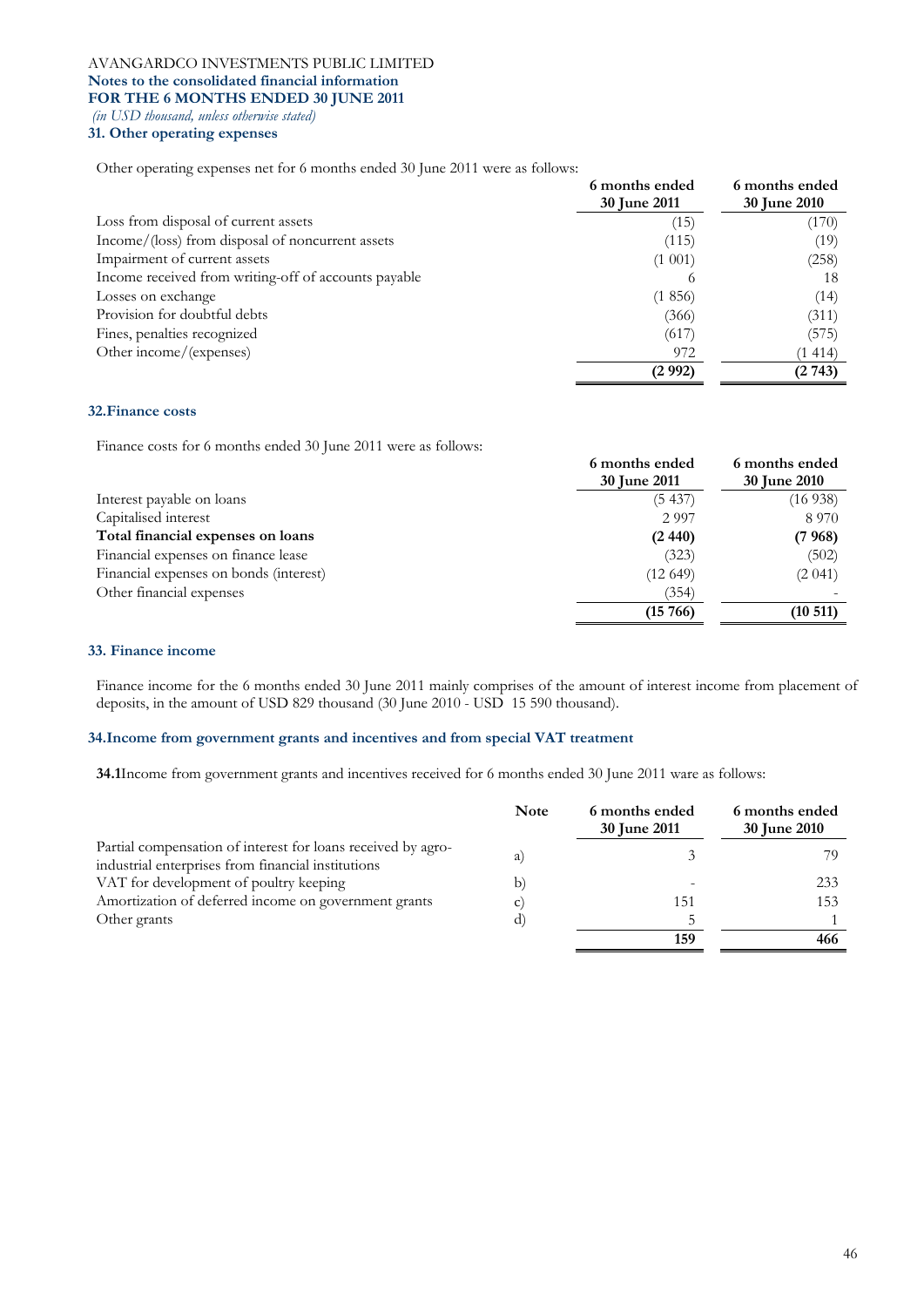#### **34.Income from government grants and incentives (continued)**

#### a) *Partial compensation of interest for loans received by agro-industrial enterprises from financial institutions*

In compliance with the legislation of Ukraine, the agricultural producers received partial compensation of interest rates by loans received by agro-industrial enterprises from financial institutions based on competitiveness and compensation principles.

For the 6 months ended 30 June 2011 and 30 June 2010 the Group received partial compensation of interest for loans received by agro-industrial enterprises from financial institutions in the amount of USD 3 thousand and 79 thousand respectively which is presented on a cash received basis.

#### b) *VAT for development of poultry keeping*

The following regime for VAT compensation for poultry keeping was effective until 1 January 2009.

#### c) *Partial compensation of complex agricultural equipment cost*

Enterprises of the Group received partial compensation of complex agricultural equipment cost during the years 2004-2010 according to Ukrainian laws. The total amount of compensations received for above mentioned period is UAH 60 608 thousand. Those grants were recognised as deferred income and reflected within the "Deferred income" item in the statement of financial position. The deferred income is amortised over the estimate useful life of the relevantasset (generally 25 years) and the amortisation is reflected in the above table.

#### d) *Other grants*

The item "Other grants" comprises the following grants: grants for sowing of winter crops, grants for meat, grants for maintain parent flock.

**34.2** Income from special VAT treatment received for 6 months ended 30 June 2011 was as follows:

|                                   | 6 months ended<br>30 June 2011 | 6 months ended<br><b>30 June 2010</b> |
|-----------------------------------|--------------------------------|---------------------------------------|
| Income from special VAT treatment | 11 231                         | 9 0 6 0                               |
|                                   | 11 231                         | 9 0 6 0                               |

According to the Law of Ukraine " On Value Added Tax" agricultural enterprises (those with not less than 50% of income from agricultural production sales or those selling milk-meat production) have a tax benefit for VAT on agriculture transactions. The amount of VAT is not paid to the government authorities but enterprises transfer it to a special account in order to use it for agriculture development. Enterprises of the Group recognise income from government grants on receiptand use of funds from the special account. VAT credited but not used for the specified purpose is disclosed in the line item "Target financing".

Use of these benefits was changed with effect from 1January 2009 by the laws of Ukraine. Only enterprises with 75% share of agricultural operations in total deliveries for the last 12 months are nowpermitted to use them. A positive VAT balance will be used for agriculture support as before (but without special account transactions) and negative VAT balance shall be recognised as other operating expenses. These income and expenses are recorded in the consolidated financial information ona basis.

All members of the Group that met the criteria for the use of theseVAT benefits except: (LLC Rohatyn-Korm, LLC Kamyanets-Podilsky Kombikormoviy Zavod, OJSC Vuhlehirskyi Eksperementalnyi Kombikormovyi Zavod, OJSC Volnovaskyi Kombinat Khliboprodiktiv, LLC Pershe Travnya Kombikormoviy Zavod, LLC Imperovo Foods).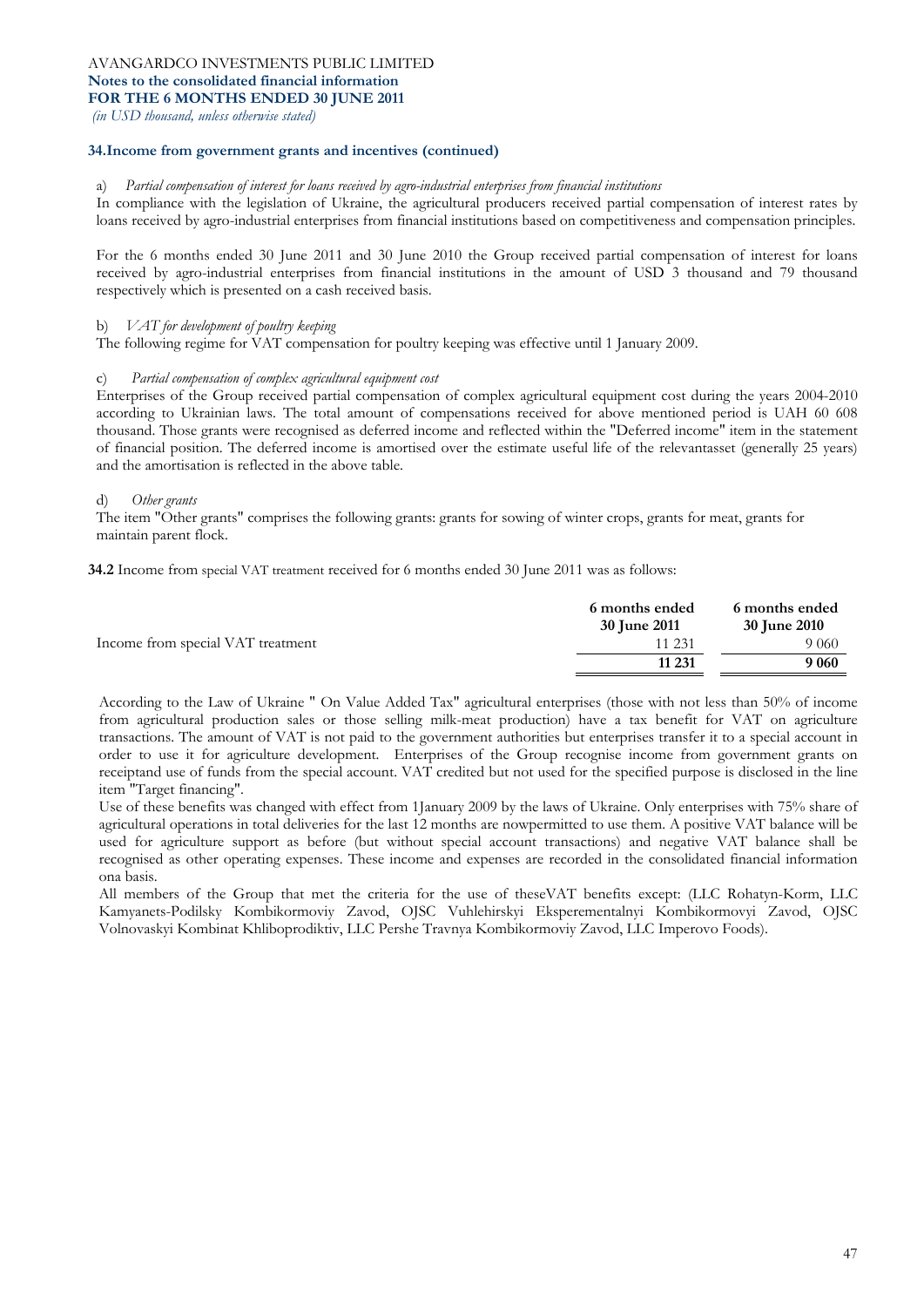*(in USD thousand, unless otherwise stated)*

### **35.Related party balances and transactions**

The Company is controlled by Mr Oleg Bakhmatyuk, who directly or indirectly owns 77.5% of the Company's share capital as at 30 June 2011 and 31 December 2010. The remaining 22.5% of the shares are widely hold.

For the purposes of this consolidated financial information, parties are considered to be related if one party has the ability to control the other party, is under common control, or can exercise significant influence over the other party in making financial or operational decisions. In considering each possible related party relationship, attention is directed to the substance of the relationship, not merely the legal form.

The Group enters into transactions with both related and unrelated parties. It is generally not possible to objectively determine whether any transaction with a related party would have been entered into if the parties had not been related, or whether such transactions would have been effected on the same terms, conditions and amounts if the parties had not been related.

According to these criteria the related parties of the Group are divided into the following categories:

- A. Key management;
- B. Companies having the same top management;
- C. Companies in which the Group's owners have an equity interest;
- D. Companies which activities are significantly influenced by the Group's owners.

Salary costs of key management for 6 months ended 30 June 2011 were as follows:

|                              | 6 months ended<br>30 June 2011 | 6 months ended<br>30 June 2010 |
|------------------------------|--------------------------------|--------------------------------|
| Salary                       | 634                            | 498                            |
| Contributions to state funds | 228                            | 175                            |
|                              | 862                            | 673                            |
|                              |                                |                                |

Number of top management personnel for 6 months ended 30 June 2011 was as follows:

|                                             | 6 months ended | 6 months ended      |
|---------------------------------------------|----------------|---------------------|
|                                             | 30 June 2011   | <b>30 June 2010</b> |
| Number of top management personnel, persons |                | 182                 |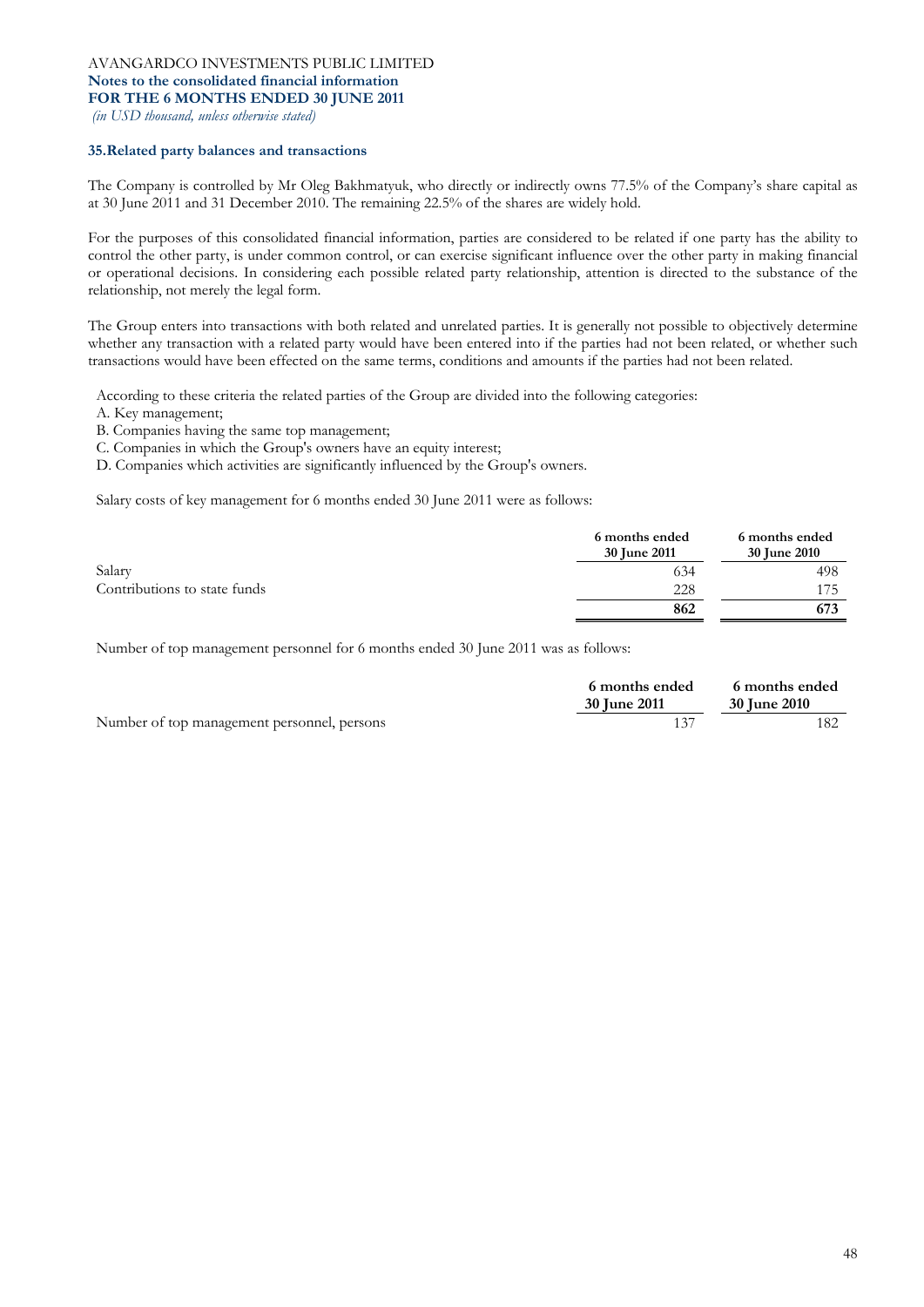# **35.Related party balances and transactions (continued)**

Outstanding amounts of the Group for transactions with related parties as at 30 June 2011 and 31 December 2010 were as follows:

|                                                                                     | Outstanding balances with related parties |                           |  |
|-------------------------------------------------------------------------------------|-------------------------------------------|---------------------------|--|
|                                                                                     | As at 30 June<br>2011                     | As at 31<br>December 2010 |  |
| Other current asset:                                                                |                                           |                           |  |
| C. Companies in which the Group's owners have an equity interest;                   | 878                                       | 279                       |  |
| D. Companies which activities are significantly influenced by the Group's<br>owners | 104                                       | 341                       |  |
|                                                                                     | 982                                       | 620                       |  |
| Trade accounts receivable:                                                          |                                           |                           |  |
| B. Companies having the same top management;                                        | 356                                       | <b>200</b>                |  |
| D. Companies which activities are significantly influenced by the Group's<br>owners | 1746                                      | 23                        |  |
|                                                                                     | 2 10 2                                    | 223                       |  |
| Cash and cash equivalents:                                                          |                                           |                           |  |
| D. Companies which activities are significantly influenced by the Group's<br>owners | 32 818                                    | 4 3 1 2                   |  |
|                                                                                     | 32 818                                    | 4 3 1 2                   |  |
| Long-term loans                                                                     |                                           |                           |  |
| B. Companies having the same top management;                                        | 2 500                                     |                           |  |
|                                                                                     | 2 500                                     |                           |  |
| <b>Short-term</b> loans                                                             |                                           |                           |  |
| D. Companies which activities are significantly influenced by the Group's<br>owners | 269                                       |                           |  |
|                                                                                     | 269                                       |                           |  |
| Trade accounts payable:                                                             |                                           |                           |  |
| C. Companies in which the Group's owners have an equity interest;                   |                                           | 1 1 6 2                   |  |
| D. Companies which activities are significantly influenced by the Group's<br>owners | 1757                                      | 985                       |  |
|                                                                                     | 1757                                      | 2 1 4 7                   |  |
| Other current liabilities :                                                         |                                           |                           |  |
| C. Companies in which the Group's owners have an equity interest;                   |                                           | 1 2 9 0                   |  |
| D. Companies which activities are significantly influenced by the Group's<br>owners | 218                                       | 105                       |  |
|                                                                                     | 218                                       | 1395                      |  |
|                                                                                     |                                           |                           |  |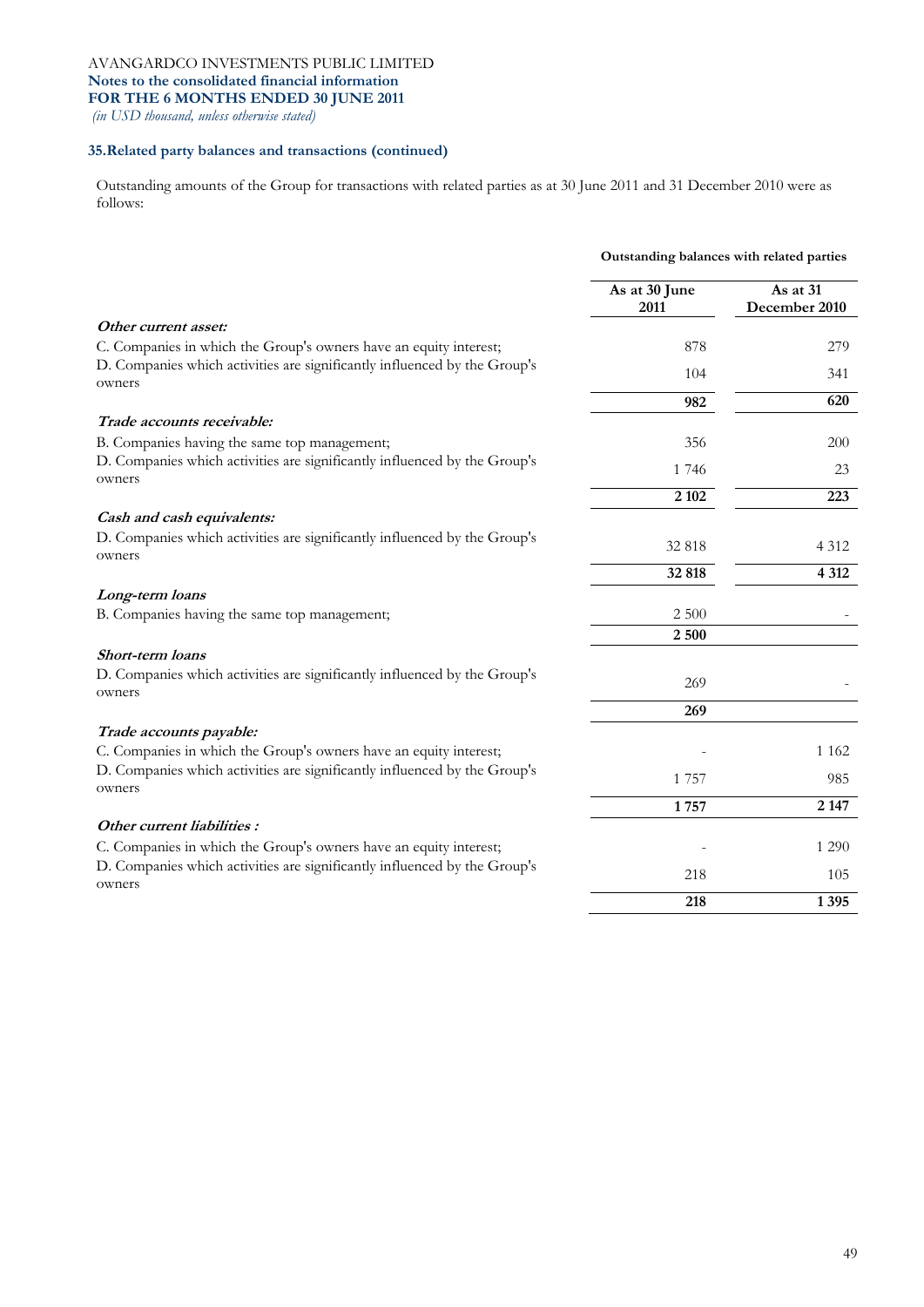# **35.Related party balances and transactions (continued)**

The Group's transactions with related parties as at 30 June 2011 and 31 December 2010 were as follows:

|                                                                                     | Transactions with related parties for 6<br>months ended |              |
|-------------------------------------------------------------------------------------|---------------------------------------------------------|--------------|
|                                                                                     | 30 June 2011                                            | 30 June 2010 |
| <i>Sales revenue:</i>                                                               |                                                         |              |
| C. Companies in which the Group's owners have an equity interest;                   | 359                                                     | 11 876       |
| D. Companies which activities are significantly influenced by the Group's<br>owners | 1 260                                                   | 17 593       |
|                                                                                     | 1619                                                    | 29 4 69      |
| General administrative expenses:                                                    |                                                         |              |
| C. Companies in which the Group's owners have an equity interest;                   | (13)                                                    |              |
| D. Companies which activities are significantly influenced by the Group's<br>owners | (27)                                                    |              |
|                                                                                     | (40)                                                    |              |
| <b>Distribution expenses:</b>                                                       |                                                         |              |
| D. Companies which activities are significantly influenced by the Group's<br>owners | (45)                                                    | (791)        |
|                                                                                     | (45)                                                    | (791)        |
| Other operating income/(expenses), net:                                             |                                                         |              |
| C. Companies in which the Group's owners have an equity interest;                   | (163)                                                   | 40           |
| D. Companies which activities are significantly influenced by the Group's<br>owners | (2)                                                     |              |
|                                                                                     | (165)                                                   | 40           |
| <i>Finance income:</i>                                                              |                                                         |              |
| D. Companies which activities are significantly influenced by the Group's<br>owners | 205                                                     | 15 4 67      |
|                                                                                     | 205                                                     | 15 4 67      |
| Finance cost:                                                                       |                                                         |              |
| D. Companies which activities are significantly influenced by the Group's<br>owners | (283)                                                   | (7555)       |
|                                                                                     | (283)                                                   | (7555)       |
|                                                                                     |                                                         |              |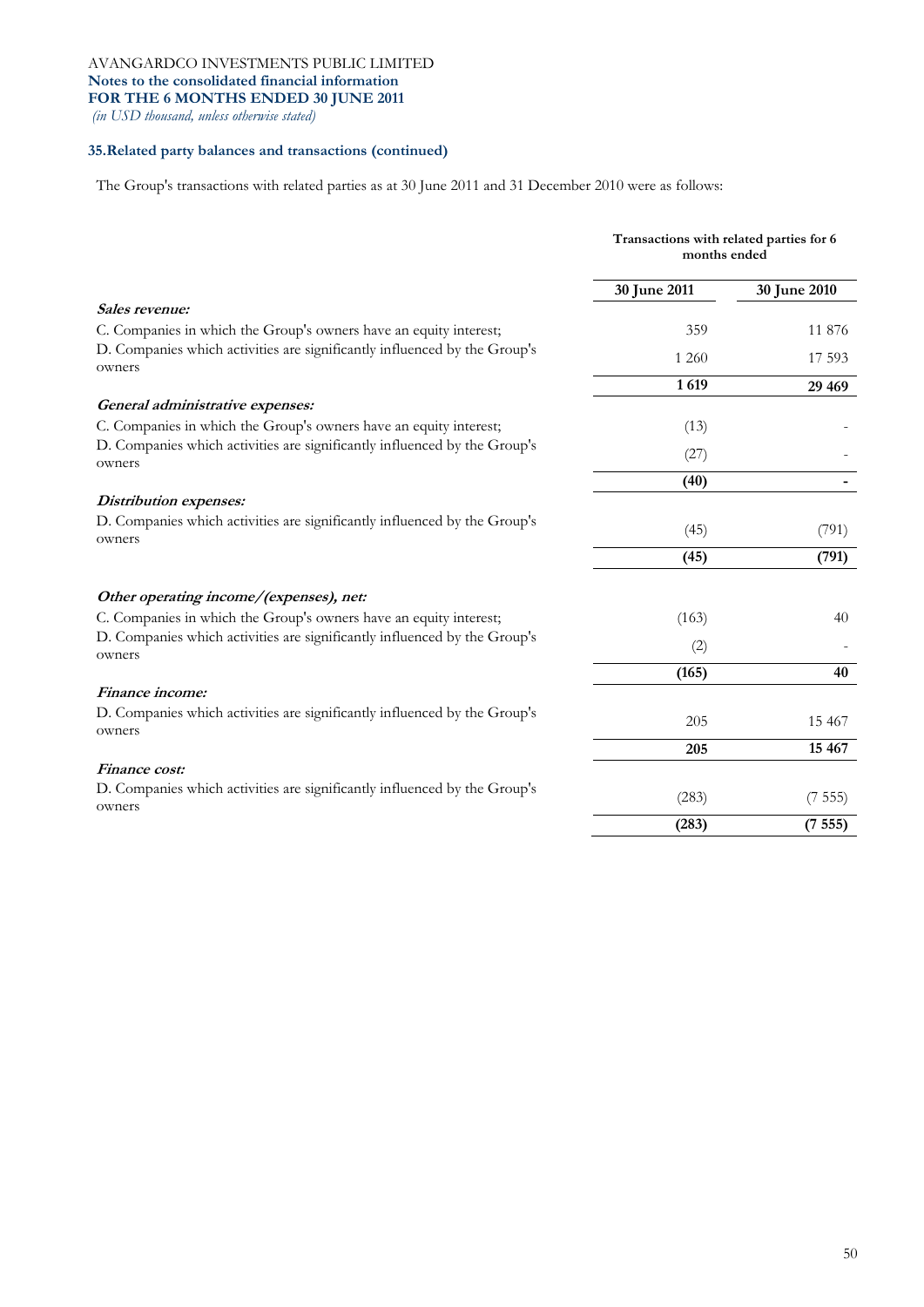#### **36.Business segments**

A business segment is a separable component of a business entity that produces goods or provides services to individuals (or groups of related products or services) in a particular economic environment that is subject to risks and generate revenues other than risks and income of those components that are peculiar to other business segments.

For the purpose of management the Group is divided into the following business segments on the basis of produced goods and rendered services, and consists of the following 5 operating segments:

- shell eggs breeding of industrial laying hens, production and sale of shell eggs;
- poultry incubation (production and sale of baby chicks), breeding of young birds for sale, as well as sale of birds for slaughter;
- animal feed production and sale of feeds;
- egg products processing and sale of egg products;

- other activities - including sale of goods and services, sale of poultry meat and by-products, sale of plant production, sale of poultry manure etc.

Management monitors the operating results of each of the units separately for the purposes of making decisions about resources allocation and evaluation of operating results. The results of segments' activities are measured on the basis of operating profit or loss, its measurement is carried out accordingly to measurement of operating profit or loss in the consolidated financial information. The Group carries out its core financial and economic activities in the territory of Ukraine. Accordingly, the Group operates in one geographical segment.

Business segment information for 6 months ended 30 June 2011 was as follows:

|                                                                  | Shell egg | Poultry  | Animal<br>feed | Egg<br>products | Other<br>activities | Unallocated<br>group<br>balances | Adjustments<br>and<br>elimination | Total     |
|------------------------------------------------------------------|-----------|----------|----------------|-----------------|---------------------|----------------------------------|-----------------------------------|-----------|
| Sales revenue                                                    | 180 556   | 43 4 32  | 93 362         | 35 369          | 3 3 0 2             |                                  | $\sim$                            | 356 021   |
| Intra-group elimination                                          | (39133)   | (31 294) | (59355)        | (561)           | (1738)              |                                  | $\overline{\phantom{a}}$          | (132081)  |
| Revenue from external<br>buyers                                  | 141 423   | 12 138   | 34 007         | 34 808          | 1564                |                                  |                                   | 223 940   |
| Income from revaluation<br>of biological assets at fair<br>value | 10 671    | 4 8 9 0  |                |                 |                     |                                  |                                   | 15 5 6 1  |
| Other operating<br>income/(expenses)                             | (677)     | (180)    | (346)          | (825)           | (964)               |                                  |                                   | (2992)    |
| Income from government<br>grants and incentives                  | 158       | 1        |                |                 |                     |                                  |                                   | 159       |
| <b>OPERATING</b><br>PROFIT/(LOSS)                                | 73 733    | (735)    | 25 3 20        | (1737)          | (12484)             |                                  |                                   | 84 097    |
| Finance income                                                   | 256       | 1        | 6              | 15              | 551                 |                                  |                                   | 829       |
| Finance cost.                                                    | (2949)    | (103)    | (2181)         |                 | $(10\ 533)$         |                                  |                                   | (15766)   |
| including:                                                       |           |          |                |                 |                     |                                  |                                   |           |
| Interest payable on loans                                        | (322)     | (1)      |                |                 |                     |                                  |                                   | (323)     |
| Income tax expense                                               |           |          | (60)           | (2064)          |                     |                                  |                                   | (2124)    |
| <b>NET PROFIT/(LOSS)</b><br><b>FOR THE PERIOD</b>                | 71 040    | (836)    | 23 085         | (3786)          | (22467)             |                                  |                                   | 67 036    |
| <b>TOTAL ASSETS</b>                                              | 1 354 164 | 76 378   | 232 545        | 112 093         | 173 499             | ٠                                | (819 350)                         | 1 129 329 |
| Capitalised expenses                                             | 6 3 6 4   | 20       | 1 0 4 2        | 15 023          | 49                  |                                  |                                   | 22 498    |
| Depreciation                                                     | (6199)    | (514)    | (86)           | (298)           |                     |                                  |                                   | (7097)    |
| <b>TOTAL LIABILITIES</b>                                         | (656 399) | (10937)  | (222 639)      | (34341)         | (203 556)           | $\blacksquare$                   | 810 686                           | (317186)  |
|                                                                  |           |          |                |                 |                     |                                  |                                   |           |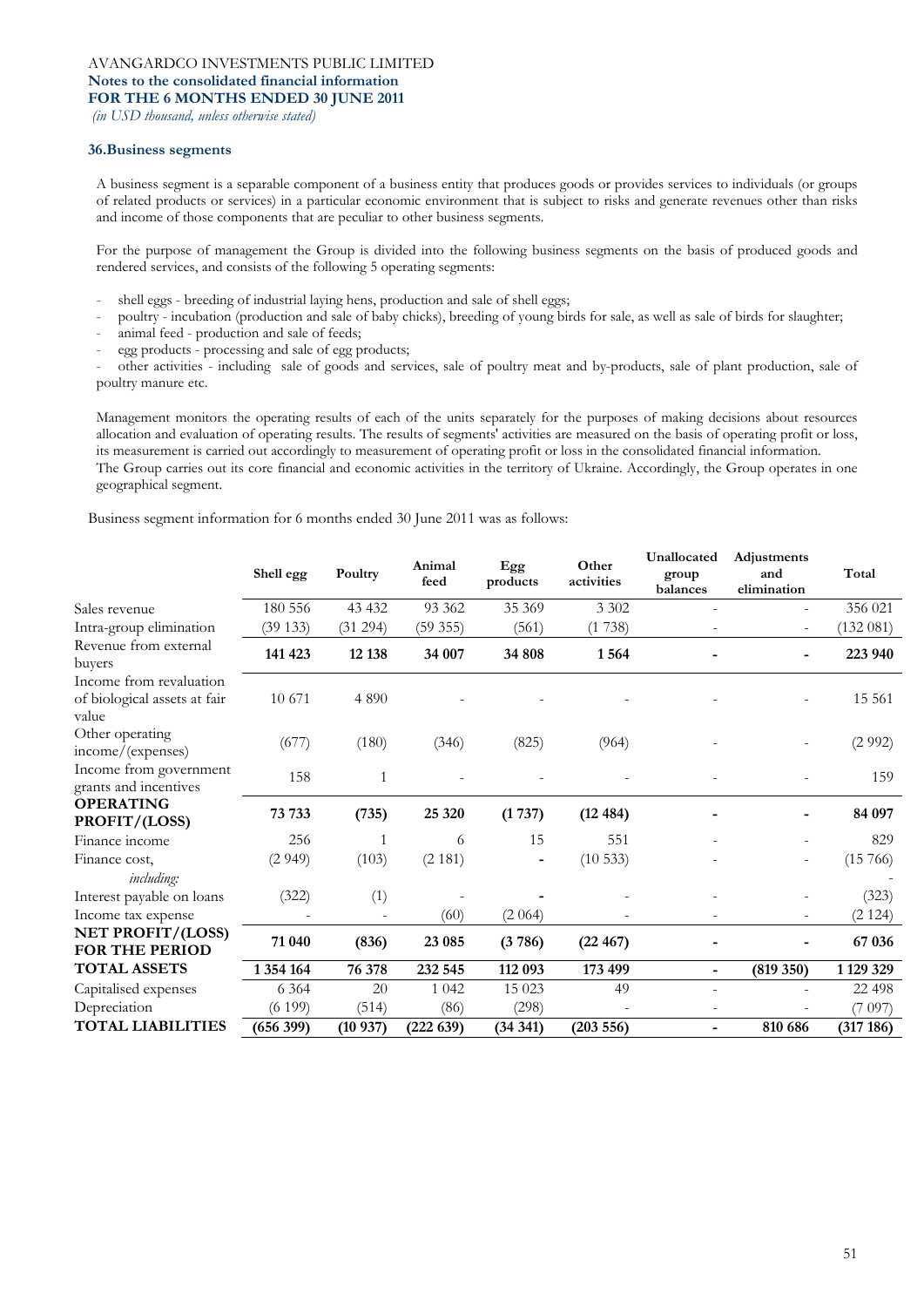*(in USD thousand, unless otherwise stated)*

#### **36.Business segments (continued)**

Business segment information for 6 months ended 30 June 2010 was as follows:

|                                                                  | Shell egg   | Poultry  | Animal<br>feed | Egg<br>products | Other<br>activities | Unallocated<br>group<br>balances | Adjustments<br>and<br>elimination | Total     |
|------------------------------------------------------------------|-------------|----------|----------------|-----------------|---------------------|----------------------------------|-----------------------------------|-----------|
| Sales revenue                                                    | 116 998     | 21 183   | 12828          | 32 542          | 3 8 3 4             | ä,                               | $\overline{\phantom{a}}$          | 187 385   |
| Intra-group elimination                                          | $(11\;556)$ | (925)    | (7989)         |                 | (1 014)             |                                  |                                   | (21484)   |
| Revenue from external<br>buyers                                  | 105 442     | 20 25 8  | 4839           | 32 542          | 2820                |                                  |                                   | 165 901   |
| Income from revaluation<br>of biological assets at fair<br>value | 2 3 8 3     | 12 3 5 2 |                |                 |                     |                                  |                                   | 14 7 35   |
| Other operating<br>income/(expenses)                             | (2 279)     | (517)    | (232)          | 281             | 199                 |                                  |                                   | (2548)    |
| Income from government<br>grants and incentives                  | 222         | 224      |                |                 |                     |                                  |                                   | 446       |
| <b>OPERATING</b><br>PROFIT/(LOSS)                                | 55 098      | 1 2 4 9  | (507)          | 363             | 1 1 9 5             | ٠                                |                                   | 57 398    |
| Finance income                                                   | 12712       | 863      | 1 9 6 1        |                 | 54                  |                                  |                                   | 15 590    |
| Finance cost,                                                    | (10343)     | (154)    | (15)           |                 |                     |                                  | $\overline{\phantom{a}}$          | (10512)   |
| including:                                                       |             |          |                |                 |                     |                                  |                                   |           |
| Interest payable on loans                                        | (7800)      | (153)    | (15)           |                 |                     |                                  |                                   | (7968)    |
| Income tax expense                                               |             |          | 321            | (660)           |                     |                                  |                                   | (339)     |
| <b>NET PROFIT/(LOSS)</b><br><b>FOR THE PERIOD</b>                | 57 272      | 1958     | 1760           | (296)           | 1 2 4 9             |                                  |                                   | 61943     |
| <b>TOTAL ASSETS</b>                                              | 881078      | 54 369   | 166 181        | 87 602          | 398 487             | $\blacksquare$                   | (50868)                           | 1 079 029 |
| Capitalised expenses                                             | 11 384      | 81       |                | 5               |                     | ٠                                |                                   | 11 470    |
| Depreciation                                                     | (5, 640)    | (539)    | (60)           | (30)            | (27)                |                                  |                                   | (6296)    |
| <b>TOTAL LIABILITIES</b>                                         | 384 135     | 5 0 1 1  | 169 503        | 73 051          | 204 075             | ۰                                | (502965)                          | 332 810   |

#### **37. Earnings per share**

Earnings per share is the profit for the year after taxation divided by the weighted average number of shares in issue for each year. The number of shares for the year ended 31 December 2007 has been re-stated to reflect the 10 for 1 share split on 19 December 2008.There are no options or instruments convertible into new shares and so basic and diluted earnings per share are the same.

#### **38.Contingent and contractual liabilities**

#### *Economic environment*

Main operating activity of the Group is carried out within Ukraine. Laws and other regulatory acts affecting the activities of entities in Ukraine may be subject to changes during short periods of time. As a result, assets and operating activity of the Group may be exposed to the risk in case of any unfavourable changes in political and economical environment.

#### *Taxation*

The Company operates in the Cypriot tax jurisdiction and its subsidiaries in the Ukrainian tax jurisdiction. The Company's management must interpret and apply existing legislation to transactions with third parties and its own activities. Significant judgment is required in determining the provision for direct and indirect taxes. There are transactions and calculations for which the ultimate tax determination is uncertain during the ordinary course of business. The Group recognises liabilities for anticipated tax audit issues based on estimates of whether additional taxes will be due. Where the final tax outcome of these matters is different from the amounts that were initially recorded, such differences will impact the income tax and deferred tax provisions in the period in which such determination is made.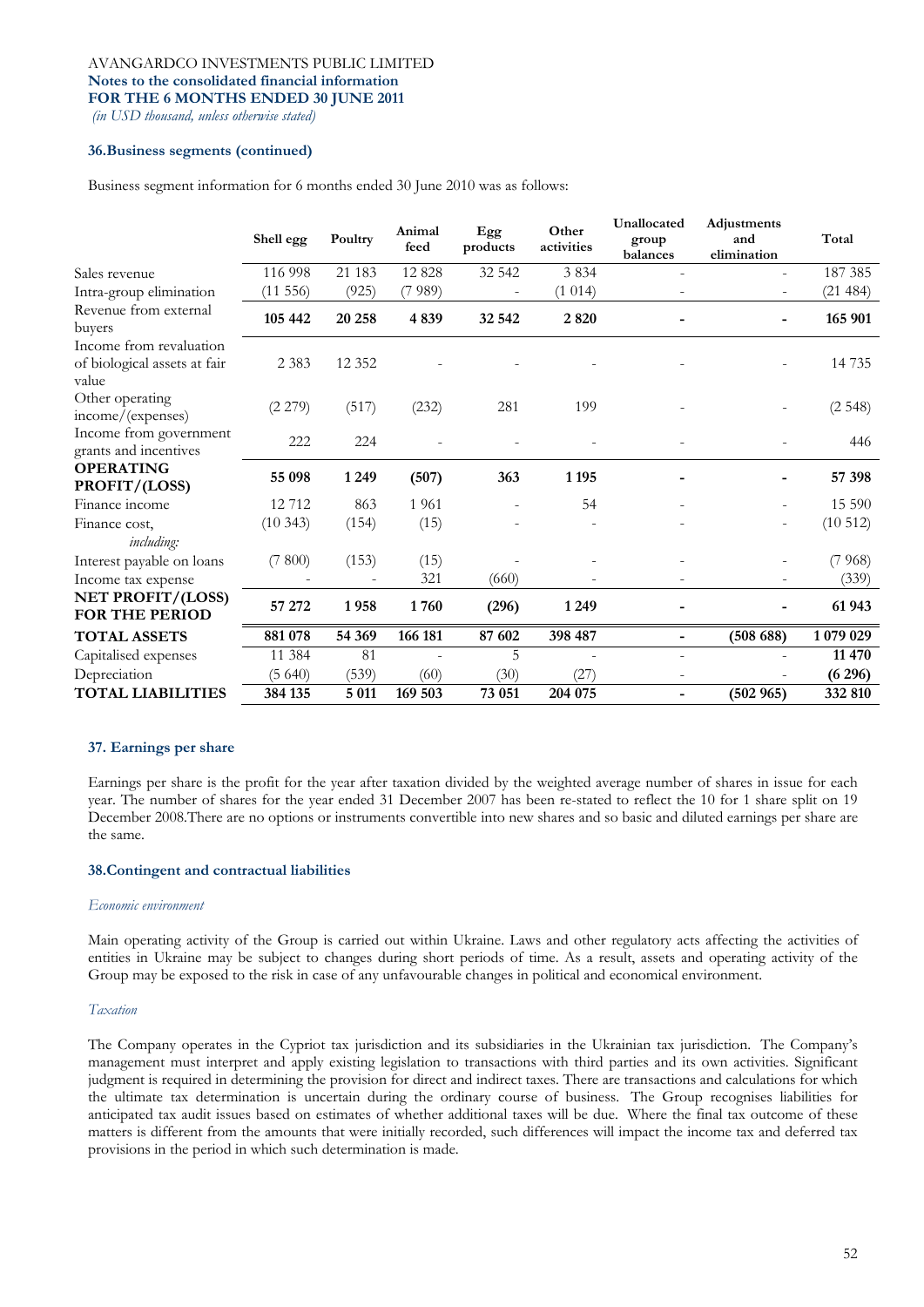#### **38. Contingent and contractual liabilities (continued)**

The Group's uncertain tax positions are reassessed by management at every balance sheet date. Liabilities are recorded for income tax positions that are determined by management as more likely than not to result in additional taxes being levied if the positions were to be challenged by the tax authorities. The assessment is based on the interpretation of tax laws that have been enacted or substantively enacted by the balance sheet date and any known Court or other rulings on such issues. Liabilities for penalties, interest and taxes other than on income are recognised based on management's best estimate of the expenditure required to settle the obligations at the balance sheet date.

In management's opinion the Group is in substantial compliance with the tax laws governing its operations. A risk remains that the relevant authorities could take differing positions with regard to interpretative issues, however the effect is not expected to be significant.

The Group met its tax filing obligations in Cyprus and in Ukraine. To the best of management's knowledge, no breaches of tax law have occurred. Thus, the Group has not recorded any provision for potential impact of any such breaches as at 30 June 2011 and 31 December 2010.

#### *Pension and other liabilities*

Most of the Group's employees receive pension benefits from the Pension Fund, Ukrainian state organization, in accordance with the regulations and laws of Ukraine. Group is obliged to deduct a certain percentage of salaries to the Pension Fund to pay pensions.

As at 30 June 2011 and 31 December 2010 the Group had no liabilities for any supplementary pension payments, health care, insurance or other benefits after retirement to their working or former employees.

#### *Legal matters*

In the course of its economic activities the Group is involved in legal proceedings with third parties. In most cases, the Group is the initiator of proceedings with the purpose of prevention or mitigatingof economic losses.

The Group's management considers that as at the reporting dates, active legal proceedings on such matters will not have any significant influence on its financial position.

#### *Operating lease*

As at 30 June 2011 and 31 December 2010 the Group had outstanfing commitments under non-cancellable operating lease agreements with following maturities:

| Lease term        | Future minimum<br>lease payments as at<br>30 June 2011 | Future minimum<br>lease payments as at<br>31 December 2010 |
|-------------------|--------------------------------------------------------|------------------------------------------------------------|
| Less than 1 year  | 125                                                    | 125                                                        |
| From 1 to 5 years | 500                                                    | 500                                                        |
| More than 5 years | 471                                                    | 534                                                        |
| Total             | 1096                                                   | 1 1 5 9                                                    |

#### *Commitments under exclusive distribution agreement (poultry)*

On 28 November 2009 the Group signed new exclusive distribution agreement accordingly to which the Group has an exclusive rights to purchase Hy-Line W-36 and Hy-Line Brown Parent Stock at a fixed price. The minimum quantity of purchases is not stated in the agreement. The term is three years to November 2012.

The financial effect of changes in contingent and contractual liabilities is not possible to calculate as at the balance sheet date.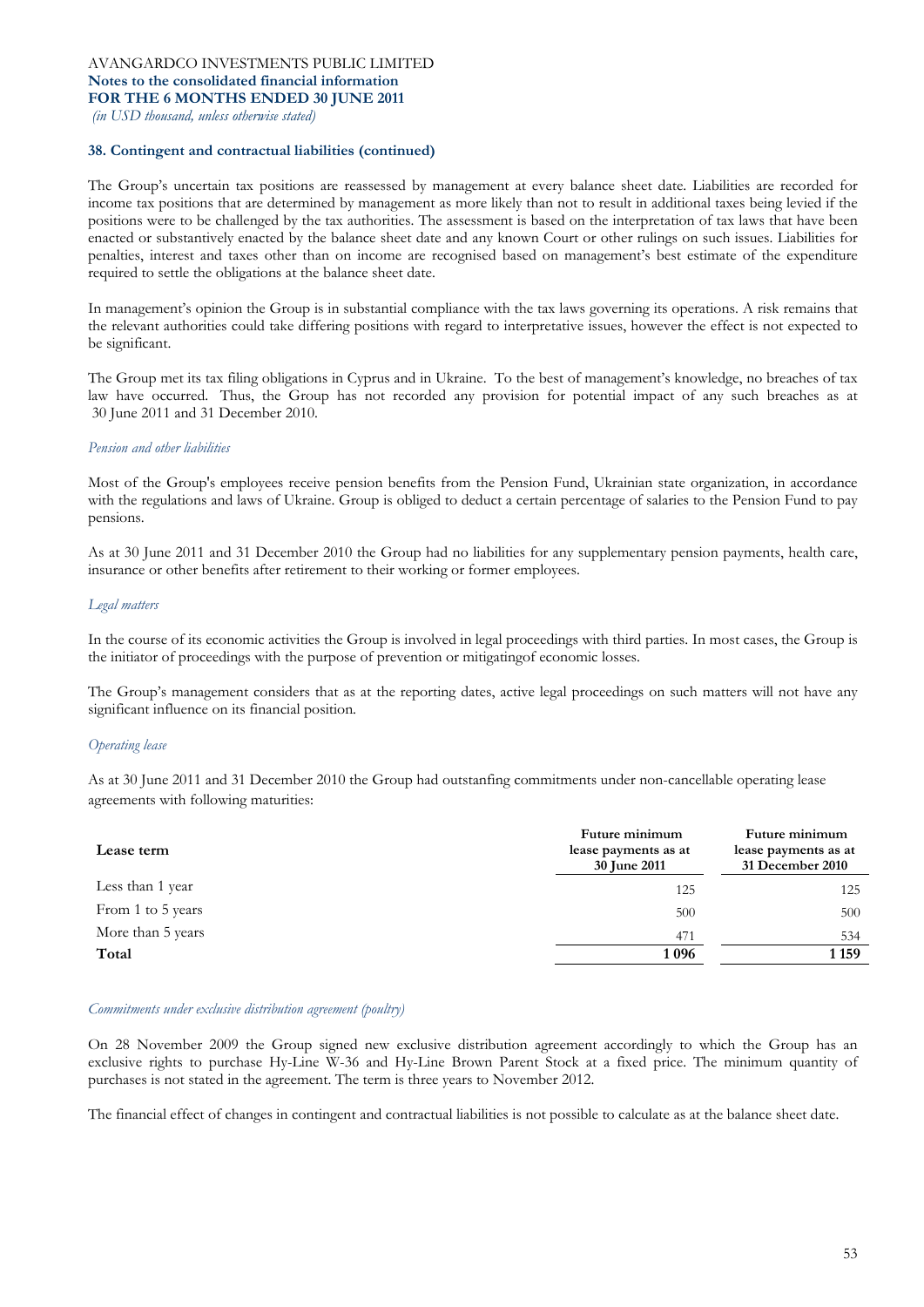#### **39. Financial risk management**

The Group is not a financial company, thus it uses financial instruments as may be necessary in order to obtain finance for its activities, not for the purpose of receiving income. In the process of its activities the Group uses the following financial instruments: cash and cash equivalents, deposits, loans to and from related parties, accounts receivable, bonds, bank loans, finance leases, accounts payable, nominal investment certificates.

The Group is exposed to the following risks resulting from use of financial instruments: credit risk, liquidity risk and market risk (including foreign currency risk and interest rate risk of fair value). This explanation contains information relating to the Group's exposure to each of the risk types mentioned above, Group's objectives, its policy and procedures of these risks measurement and management.

Additional disclosures of quantitative information are presented in many other sections of this financial information, including: -information on finance income and expenses is disclosed in Notes 32, 33 (all finance income and expenses are recognised as a part of profit or loss for the period, other than interest capitalised which is allocated to the cost of the relevant asset); -information on cash is disclosed in Note 13;

- -information on trade and other accounts receivable is disclosed in Notes 11, 12;
- -information on investments held-to-maturity is disclosed in Note 6;
- -information on trade and other accounts payable is disclosed in Notes 21, 22, 23;
- -information on significant terms of borrowings and loans granting is disclosed in Notes 15, 17, 19;
- -information on timing and terms of effective contracts for finance lease is disclosed in Note 24;
- -information on significant conditions of issued bonds is disclosed in Note 16, 25.

#### **a) Credit risk**

Credit risk is the risk of financial loss for the Group in case of non-fulfilment of liabilities by a client or counterparty under the respective agreement. In the reporting period the Group's financial assets which are exposed to credit risk are represented as follows: cash and balances on bank accounts, trade and other accounts receivable (except for receivables that are not represented by financial assets), financial assistance issued, prepayments for bonds, bank deposits.

#### *Exposure to credit risk*

The carrying value of financial assets is a maximum value exposed to credit risk. Maximum level of credit risk as at 30 June 2011 and 31 December 2010 was presented as follows:

| <b>Financial assets</b>                                | 30 June<br>2011 | 31 December<br>2010 |
|--------------------------------------------------------|-----------------|---------------------|
| Loans and accounts receivable                          |                 |                     |
| Cash and cash equivalents                              | 146 578         | 183 065             |
| Trade accounts receivable, net                         | 69 652          | 54 678              |
| Loans to related parties                               | 889             | 180                 |
| Interest receivable for deposits                       | 10              | 10                  |
|                                                        | 217 129         | 237 933             |
| Held-to-maturity investments                           |                 |                     |
| VAT government bonds                                   |                 | 257                 |
| Other long-term financial assets to no-related parties |                 | 38                  |
|                                                        |                 | 295                 |
| Total                                                  | 217 129         | 238 228             |

The Group's credit risk is mainly related to long-term and short-term deposits. Credit risk is heightened in Ukraine due tothe impact of the economic crisis although management are of the view that some degree of stability returned following the involvement of the International Monetary Fund.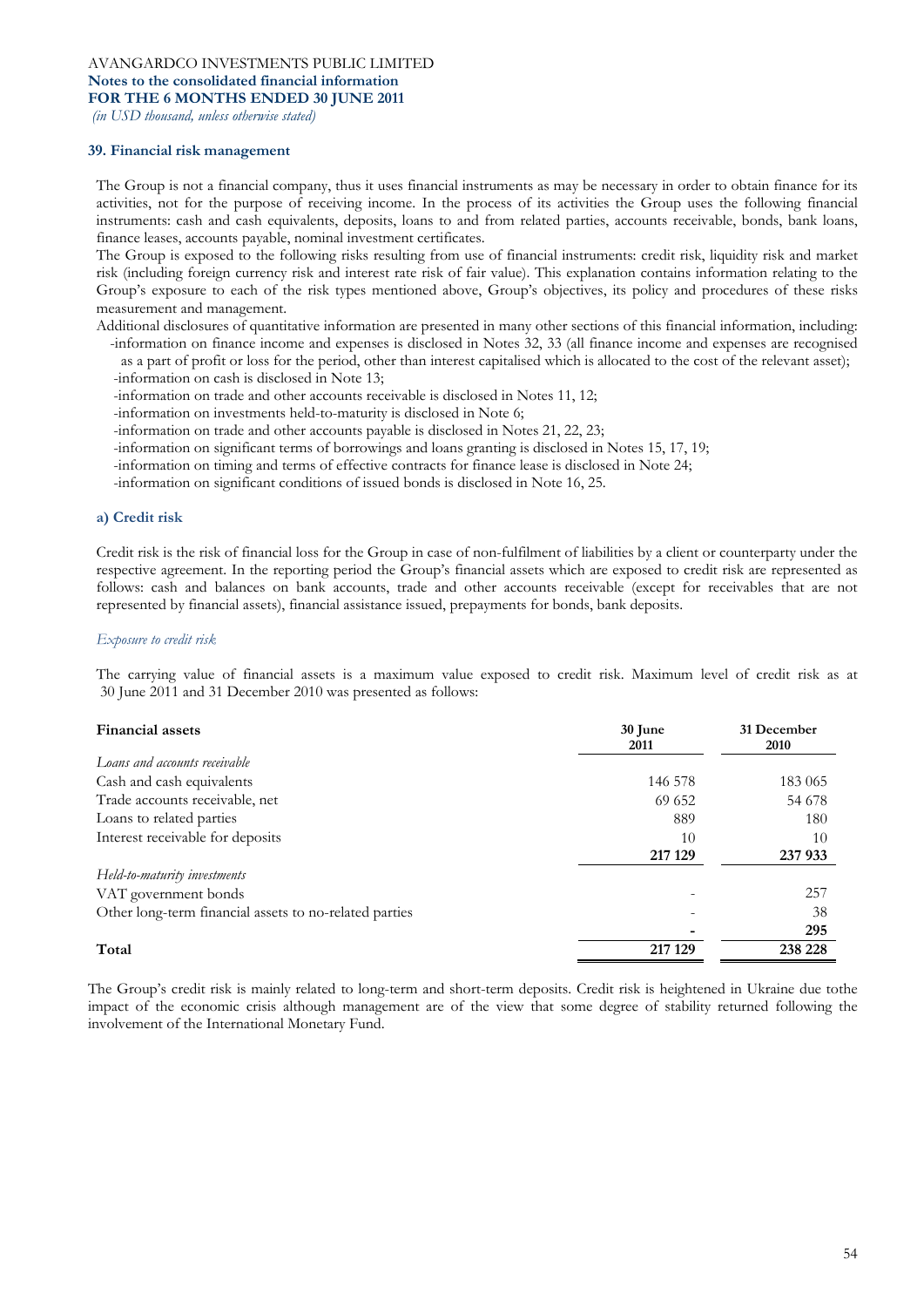#### **39. Financial risk management (continued)**

The Group's exposure to credit risk regarding trade accounts receivable is primarily dependent on specific characteristics of each client. The Group's policy for credit risk management provides systematic work with debtors, which includes: analysis of solvency, determination of maximum amount of risk related to one customer or a group of customers and control over timeliness of debt repayment. The majority of Group's clients are longstanding clients; there were no significant losses during 6 months ended 30 June 2011 and 30 June 2010 resulting from non-fulfilment of obligations by clients. Concentration of credit risk on trade accounts receivable is characterised by the following indicators:

For the 6 months ended 30 June 2011 USD 33 741 thousand or 15,1% from the Group's revenue is referred to the sales transactions carried out with one of the Group's clients. As at 30 June 20111, USD 15 189 thousand or 21,8% of the total carrying value of trade accounts receivable is due from the single most significant debtor.

For the 6 months ended 30 June 2010 USD 17 547 thousand or 11% of Group's sales revenue is related to sales transactions, realised with one client of the Group. As at 31 December 2010 USD 24 148 thousand or 44.2% of trade accounts receivable relates to one customer.

Trade accounts receivable as at 30 June 2011 and 31 December 2010 by dates of origin were presented as follows:

| 30 June<br>2011                                | $0 - 30$<br>days | $31-60$<br>days   | 61-90<br>days | 91-120<br>days | 121-180<br>days | 181-365<br>days | over one<br>vear | <b>TOTAL</b> |
|------------------------------------------------|------------------|-------------------|---------------|----------------|-----------------|-----------------|------------------|--------------|
| Carrying value of trade<br>accounts receivable | 51 576           | 2 1 1 6           | 701           | 91             | 421             | 14 082          | 665              | 69 652       |
| 31 December 2010                               | $0 - 30$<br>days | $31 - 60$<br>days | 61-90<br>days | 91-120<br>days | 121-180<br>days | 181-365<br>days | over one<br>vear | <b>TOTAL</b> |
| Carrying value of trade<br>accounts receivable | 29 190           | 45                | 670           | 300            | 5 2 8 6         | 18 969          | 218              | 54 678       |

Amounts due from related parties are not generally provided where there is no reason to doubt the solvency of the debtor. Related parties tend to be given longer credit terms and the older amounts generally relate to these related parties.

#### **b) Liquidity risk**

Liquidity risk is the risk of the Group's failure to fulfil its financial obligations at the date of maturity. The Group's approach to liquidity management is to ensure, to the extent possible, permanent availability of sufficient liquidity of the Group to fulfil its financial obligations in due time (both in normal conditions and in non-standard situations), by avoiding unacceptable losses or the risk of damage the reputation of the Group.

The aim of the Group is the maintenance of balance between continuous financing and flexibility in usage of bank loans and settlements with suppliers.

In accordance with plans of the Group, its working capital needs are satisfied by cash flows from operating activities, as well as by use of loans if cashflows from operating activities are insufficient for liabilities to be settled.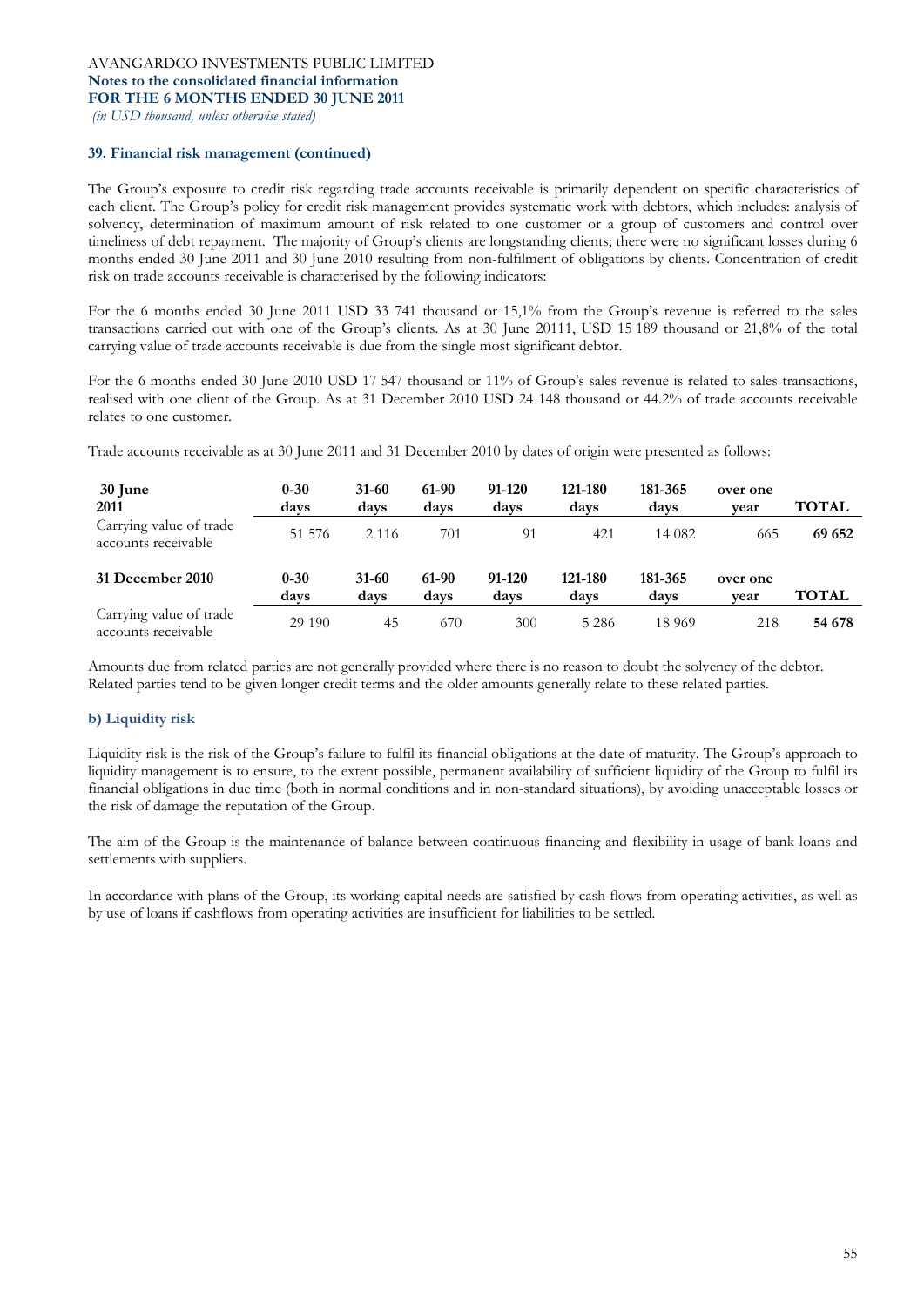*(in USD thousand, unless otherwise stated)*

# **39. Financial risk management (continued)**

The table below represents the expected maturity of components of working capital:

| 30 June 2011                                          |                |           | From 3      |             |         |
|-------------------------------------------------------|----------------|-----------|-------------|-------------|---------|
|                                                       |                | Less than | months to 1 | From 1 to 5 | Over    |
|                                                       | Carrying value | 3 months  | year        | years       | 5 years |
| Trade accounts receivable                             | 69 652         | 69 652    |             |             |         |
| Loans to related parties                              | 889            | 889       |             |             |         |
| Cash and cash equivalents                             | 146 578        | 146 578   |             |             |         |
| Other nontrading accounts receivable                  | 2 707          | 2 7 0 7   |             |             |         |
| Interest receivable for deposits                      | 10             | 10        |             |             |         |
| Bank loans                                            | (32119)        | (1008)    | $(20\ 293)$ | (10818)     |         |
| Trade accounts payable                                |                |           |             |             |         |
| Loans from related parties                            | (287)          |           | (287)       |             |         |
| Finance lease (including VAT)                         | (7216)         |           | (2097)      | (5118)      |         |
| Current liabilities for bonds                         | (25068)        |           | (25068)     |             |         |
| Long-term bond liabilities                            | (194 001)      |           |             | (194001)    |         |
| Accounts payable for property, plant and<br>equipment | (2949)         | (2949)    |             |             |         |
| Interest payable                                      | (1059)         | (1059)    |             |             |         |
| Bonds coupon profit payable                           | (5838)         | (5838)    |             |             |         |
| Other accounts payable                                | (4 378)        | (4378)    |             |             |         |
|                                                       | (53079)        | 204 604   | (47 745)    | (209937)    |         |

# **31 December 2010**

| 31 December 2010                                      |                |           | From 3      |             |         |
|-------------------------------------------------------|----------------|-----------|-------------|-------------|---------|
|                                                       |                | Less than | months to 1 | From 1 to 5 | Over    |
|                                                       | Carrying value | 3 months  | year        | years       | 5 years |
| Trade accounts receivable                             | 54 678         | 54 678    |             |             |         |
| Loans to related parties                              | 180            | 180       |             |             |         |
| Cash and cash equivalents                             | 183 065        | 183 065   |             |             |         |
| Other nontrading accounts receivable                  | 16 008         | 16 008    |             |             |         |
| Interest receivable for deposits                      | 10             | 10        |             |             |         |
| Bank loans                                            | (34103)        | (1017)    | (3 200)     | (29 886)    |         |
| Trade accounts payable                                | (23191)        | (23 191)  |             |             |         |
| Loans from related parties                            | (19)           |           | (19)        |             |         |
| Finance lease (including VAT)                         | (7 185)        |           | (814)       | (6372)      |         |
| Current liabilities for bonds                         | (25120)        |           | (25120)     |             |         |
| Long-term bond liabilities                            | (193 471)      |           |             | (193 471)   |         |
| Accounts payable for property, plant and<br>equipment | (6728)         |           | (6728)      |             |         |
| Interest payable                                      | (2.665)        | (2.665)   |             |             |         |
| Bonds coupon profit payable                           | (5 727)        | (5727)    |             |             |         |
| Other accounts payable                                | (40 202)       | (40 202)  |             |             |         |
|                                                       | (84 470)       | 181 140   | (35 881)    | (229 729)   |         |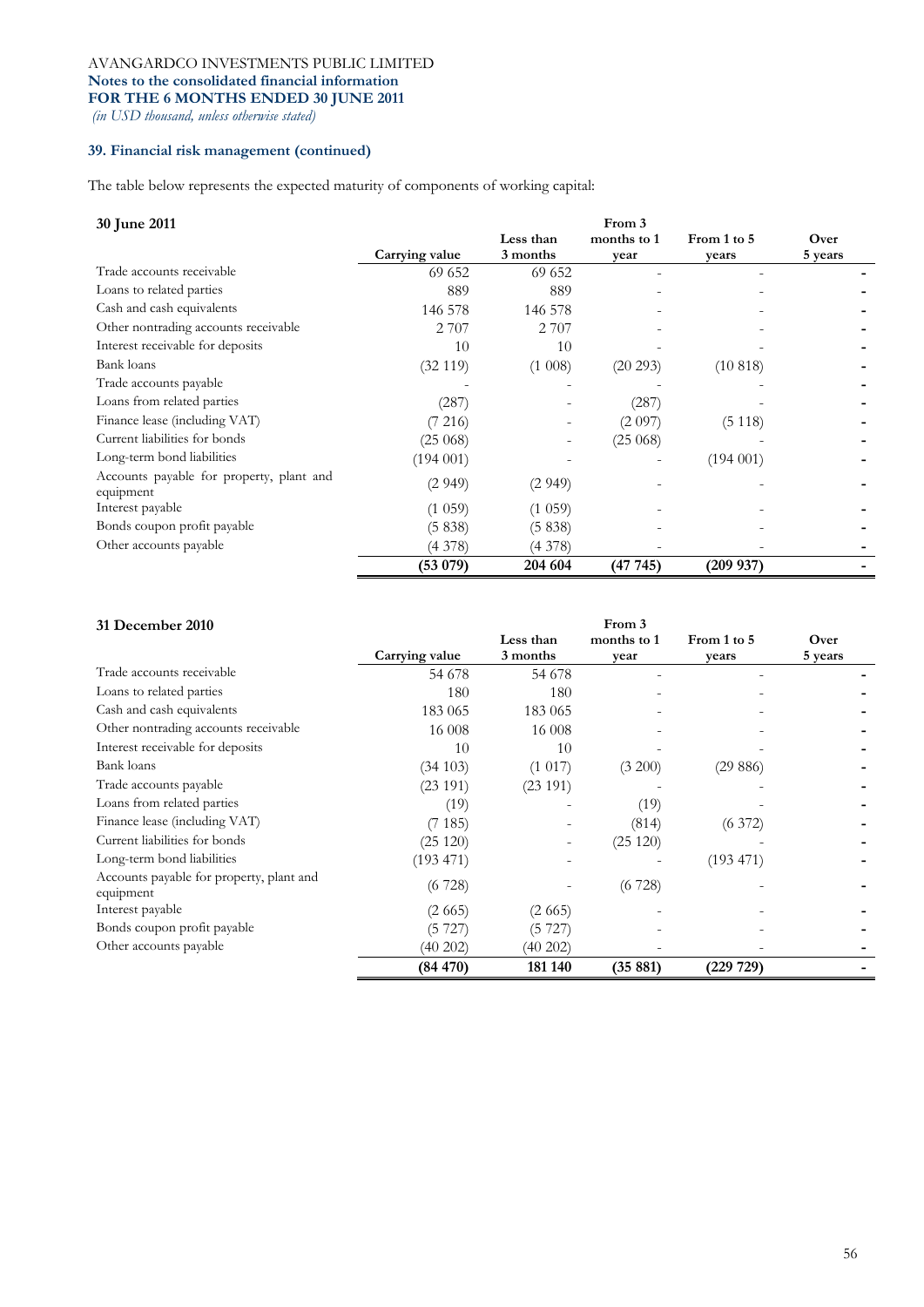#### **39. Financial risk management (continued)**

#### **c) Market risk**

Market risk is the risk of negative influence of changes in market prices, such as foreign exchange rates and interest rates, on revenue position of the Group or on the value of the Group's available financial instruments.

The objective of market risk management provides control over the Group's exposure to market risk, as well as keeping its level within reasonable limits. Description of the Group's exposure to such market components as currency risk and interest risk, is given below.

#### **i) Foreign currency risk**

Foreign currency risk which represents a part of market risk is the risk of change in the value of financial instruments due to changes in foreign exchange rates.

Management does not use derivative financial instruments to hedge foreign currency risks and does not follow the official policy for distribution of risks between liabilities in one or another currency. However, in the period of receiving new borrowings and loans, management uses its own estimates to take the decision as for which currency of the liability will be more favourable for the Group during the expected period till maturity.

#### **Exposure to foreign currency risk**

The Group's exposure to foreign currency risk and the amount in local currency (UAH) as at 30 June 2011 based on carrying amounts was as follows:

| (in conversion to USD thousand)                       | <b>USD</b>               | <b>EUR</b>               | <b>CHF</b> | <b>UAH</b> | <b>TOTAL</b> |
|-------------------------------------------------------|--------------------------|--------------------------|------------|------------|--------------|
| Long-term bond liabilities                            | 194 001                  | $\overline{\phantom{0}}$ |            |            | 194 001      |
| Short-term bank loans (including overdrafts)          | 725                      |                          |            | 283        | 1 0 0 8      |
| Trade accounts payable                                | $\overline{\phantom{a}}$ |                          |            | 16 9 99    | 16 9 99      |
| Accounts payable for property, plant and<br>equipment | 2 803                    |                          |            | 146        | 2949         |
| Advances received                                     |                          | 13                       |            | 2 3 5 3    | 2 3 6 6      |
| Prepayments made                                      | (38)                     | (29)                     |            | (68662)    | (68729)      |
| Net exposure to foreign currency risk                 | 197 491                  | (16)                     |            | (48 881)   | 148 593      |

The Group's exposure to foreign currency risk and the amount in local currency (UAH) as at 31 December 2010 based on carrying amounts was as follows:

| (in conversion to USD thousand)                       | USD                          | <b>EUR</b> | <b>CHF</b>               | <b>UAH</b> | <b>TOTAL</b> |
|-------------------------------------------------------|------------------------------|------------|--------------------------|------------|--------------|
| Long-term bond liabilities                            | 193 471                      |            |                          |            | 193 471      |
| Short-term bank loans (including overdrafts)          | 725                          |            |                          | 292        | 1 0 1 7      |
| Trade accounts payable                                | 1 200                        | 282        |                          | 19 498     | 20 980       |
| Accounts payable for property, plant and<br>equipment | $\qquad \qquad \blacksquare$ | 1 257      |                          | 5471       | 6 7 2 8      |
| Advances received                                     | $\overline{\phantom{a}}$     | 11 036     |                          | 936        | 11 972       |
| Prepayments made                                      | 79)                          | (190       | $\overline{\phantom{a}}$ | (26 147)   | (26 356)     |
| Net exposure to foreign currency risk                 | 195 377                      | 12 3 8 5   |                          | 50         | 207 812      |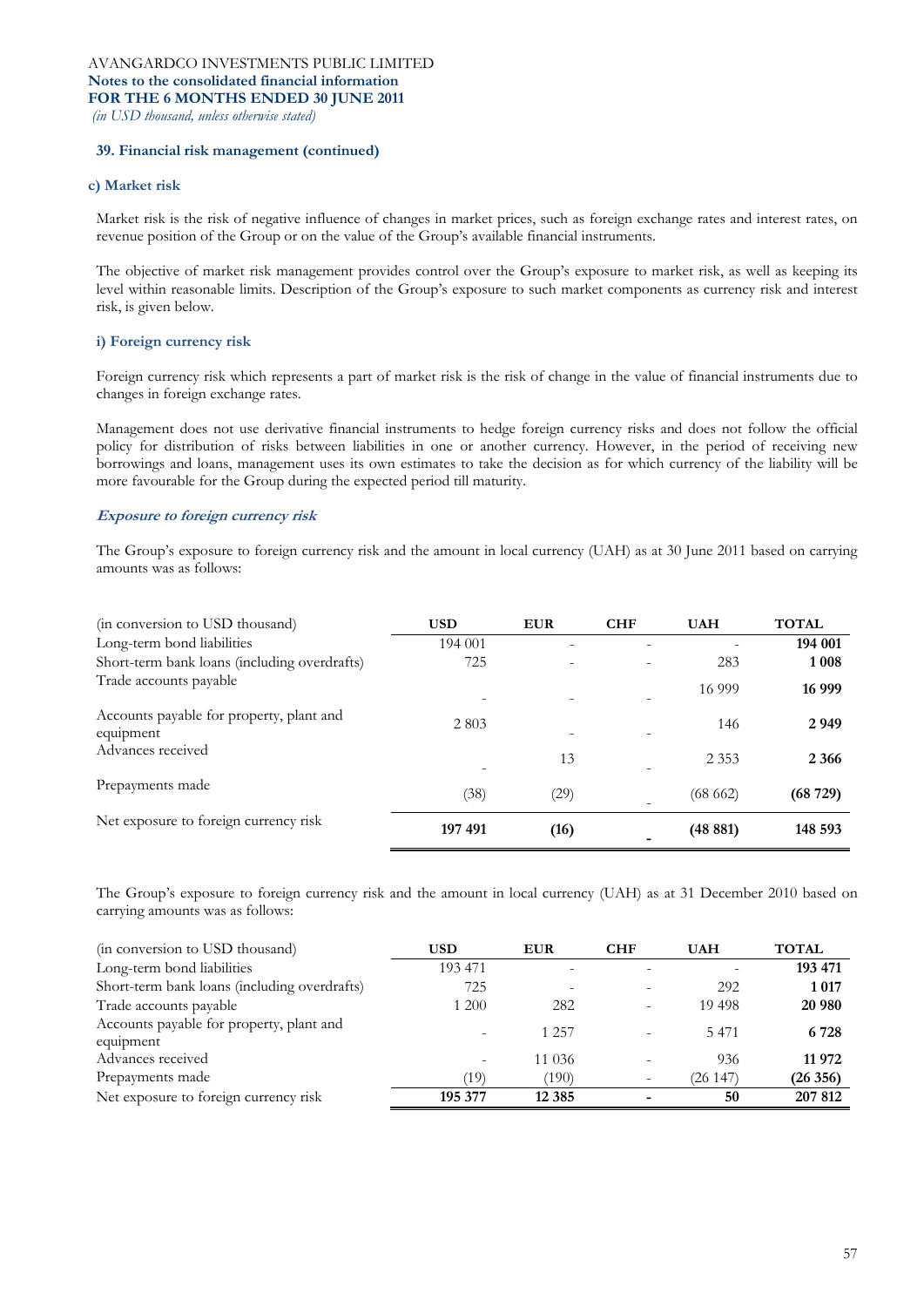*(in USD thousand, unless otherwise stated)*

#### **39. Financial risk management (continued)**

#### **ii) Sensitivity analysis (foreign currency risk)**

Below there is a sensitivity analysis of income (or loss) of the Group before tax to the possible changes in foreign currency rates. This analysis is conducted based on the assumption that all other variables and interest rates in particular, remain unchanged.

| Effect in USD thousand:                     | Increase in                                 | Effect on                         |
|---------------------------------------------|---------------------------------------------|-----------------------------------|
| 30 June 2011                                | currency rate<br>against UAH                | profit before<br>tax              |
| <b>USD</b>                                  | 15%                                         | (29624)                           |
| EUR                                         | 10%                                         |                                   |
| Effect in USD thousand:<br>31 December 2010 | Increase in<br>currency rate<br>against UAH | Effect on<br>profit before<br>tax |
| <b>USD</b>                                  | $15\%$                                      | $(29\;307)$                       |
| <b>EUR</b>                                  | 10%                                         | (1 239)                           |

#### **d) Interest rate risk**

Interest rate risk is connected with a possibility of changes in value of financial instruments resulting from changes in interest rates.

At present, the Group's approach to limitation of interest rate risk consists in borrowings at fixed interest rates.

#### *Structure of interest rate risk*

As at 30 June 2011 and 31 December 2010 the structure of interest financial instruments of the Group, grouped according to the types of interest rates, was presented as follows:

|                                         | 30 June<br>2011 | 31 December<br>2010 |
|-----------------------------------------|-----------------|---------------------|
| Instruments with fixed interest rate    |                 |                     |
| Financial assets                        |                 |                     |
| Financial liabilities                   | (253 976)       | (252694)            |
| Instruments with variable interest rate |                 |                     |
| Financial assets                        |                 |                     |
| <b>Financial liabilities</b>            | (7214)          | (7 186)             |

Such financial instruments as cash and cash equivalents, trade accounts receivable, financial assistance issued, accounts receivable under commission contract, interest receivable for deposits, prepayment for bonds, other nontrading accounts receivable are not included in the table given below, since possible effect of changes in interest rate risk (discount rates) under these financial instruments is not material.

#### *Assumptions in assessing fair value of financial instruments and assessment of their subsequent recognition*

Fair value of financial instruments is defined at the amount at which instrument could be exchanged in a current transaction between knowledgeable willing parties in an arm's length transaction, other than in forced or liquidation sale. As no readily available market exists for a large part of the Group's financial instruments, judgment is necessary in arriving at fair value, based on current economic conditions and specific risks attributable to the instruments. The estimates presented herein are not necessarily indicative of the amounts the Group could realise in a market exchange from the sale of its full holding of a particular instrument.

As at 30 June 2011 and 31 December 2010, the following methods and assumptions were used by the Group to estimate the fair value of each class of financial instruments for which it is practicable to estimate such value:

Cash and cash equivalents - the fair value is estimated to be the same as the carrying value for these short-term financial instruments.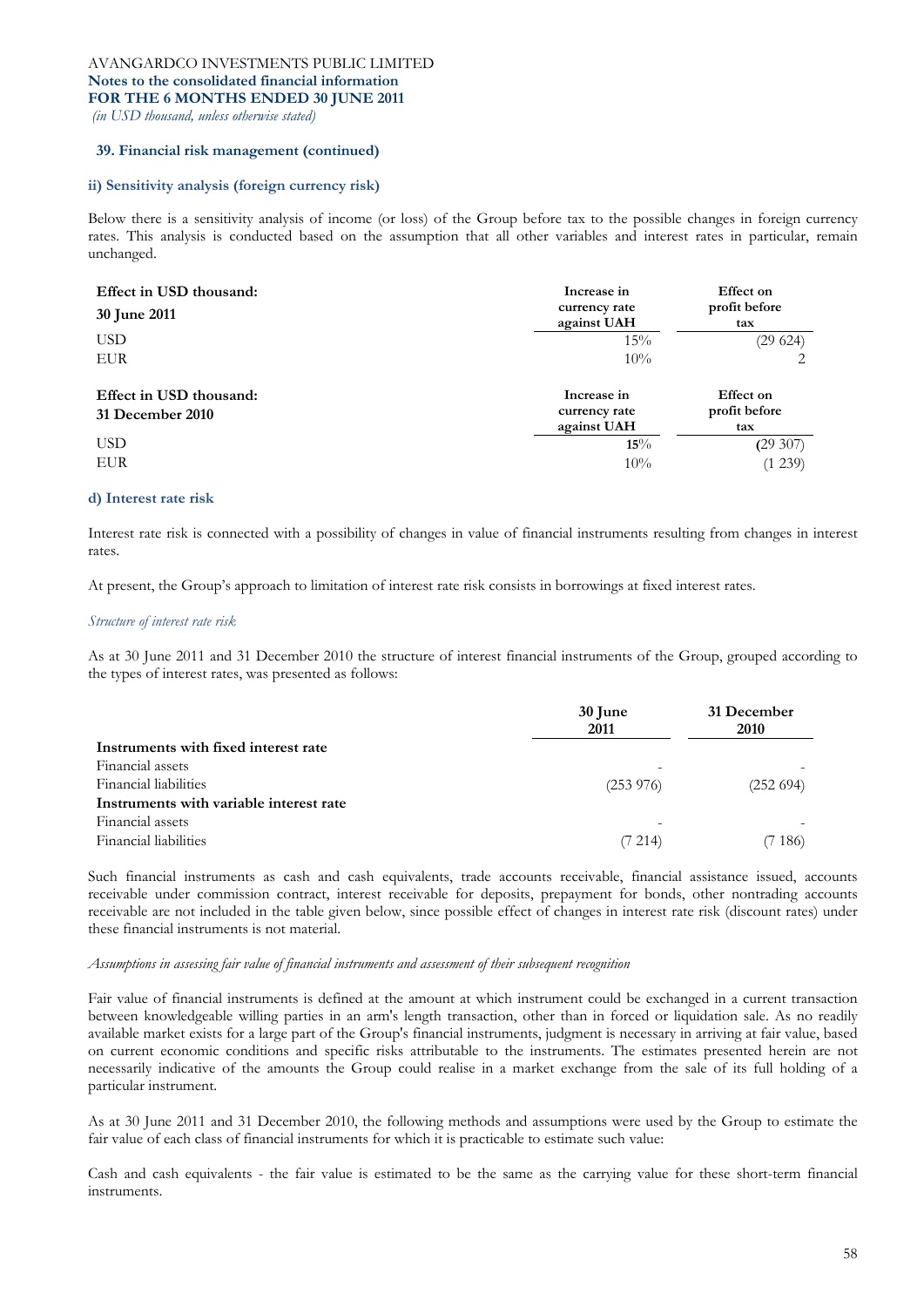#### **39. Financial risk management (continued)**

Trade and other accounts receivable, financial assistance issued - the fair value is reasonably estimated to be the same as the carrying value, as provision for doubtful debts is reasonable estimation of discount needed for reflection of credit risk influence.

Trade and other accounts payable - the fair value is estimated to be the same as the carrying value for trade and other accounts payable.

Short-term and long-term deposits - the fair value is estimated to be the same as the carrying value for short-term and long-term deposits, as its nominal interest rate is estimated to approximate the market rate tied to deposits with similar terms and conditions at the balance sheet date.

Application of the effective interest rate method for calculating carrying value of short-term accounts receivable, interest free loans granted and received and accounts payable does not significantly influence the relevant rates in the Consolidated Financial Information of the Group.

Short-term and long-term bank loans, finance lease liabilities, short-term bonds issued - the fair value of short-term and longterm bank loans, finance lease liabilities, short-term bonds issued is estimated to approximate the total carrying value as the nominal interest rate of long-term bank loans is approximately tied to the market rate concerning bank loans with similar credit risk rate and repayment period at the balance sheet date.

#### **e) Financial markets volatility**

The global financial crisis started in 2007 in the market for mortgage loans in the USA and affected not only the USA, because a great number of global investors had to review their risk exposure, which led to increased volatility on financial markets. Reduced liquidity, as a result of among other factors, increased volatility in financial markets may have a negative impact on Group's debtors, which, in its turn, will influence their solvency. Deteriorating market conditions may affect the forecasts of cash flows made by management, as well as possible impairment of financial and other assets of the Group. In terms of all currently available information, management has used the most reliable assumptions to assess the financial risks. It is quite difficult to estimate with sufficient reliability the influence on the financial position of the Group resulting from further possible deterioration in liquidity and stability of financial markets.

#### *Capital management*

The Group's management follows the policy of providing the firm capital base which allows supporting the trust of investors, creditors and market and ensuring future business development.

In relation to capital management the Group's objectives are as follows: maintaining the Group's ability to adhere to the going concern principle in order to provide income for shareholders and benefits to other interested parties, and also maintaining the optimal capital structure with the purpose of its cost reduction.

To managecapital, the Group's management, above all, uses calculations of financial leverage coefficient (ratio of leverage ratio) and ratio between net debt and EBITDA.

Financial leverage is calculated as a ratio between net debt and total amount of capital. Net debt is calculated as cumulative borrowing costs net of cash and cash equivalents. Total amount of capital is calculated as own capital reflected in the balance sheet plus the amount of net debt.

This ratio measures net debt as a proportion of the capital of the Group, i.e. it correlates the debt with total equity and shows whether the Group is able to pay the amount of outstanding debts. An increase in this coefficient indicates an increase in borrowings relative to the total amount of the Group's capital. Monitoring this indicator is necessary to keep the optimal correlation between own funds and borrowings of the Group in order to avoid problems from over leverage.

For the ratio of net debt to EBITDA, the calculation of net debt is as above. EBITDA is an indicator of income before taxes, interest depreciation and amortisation. It is useful for the Group's financial analysis, since the Group's activity is connected with long-term investments in property, plant and equipment. EBITDA does not include depreciation, so that in the Group's opinion, it reflects the approximate cash flows deriving from the Group's income in a more reliable way.

The ratio of net debt to EBITDA gives an indication of whether income obtained from operating activities is sufficient to meet the Group's liabilities.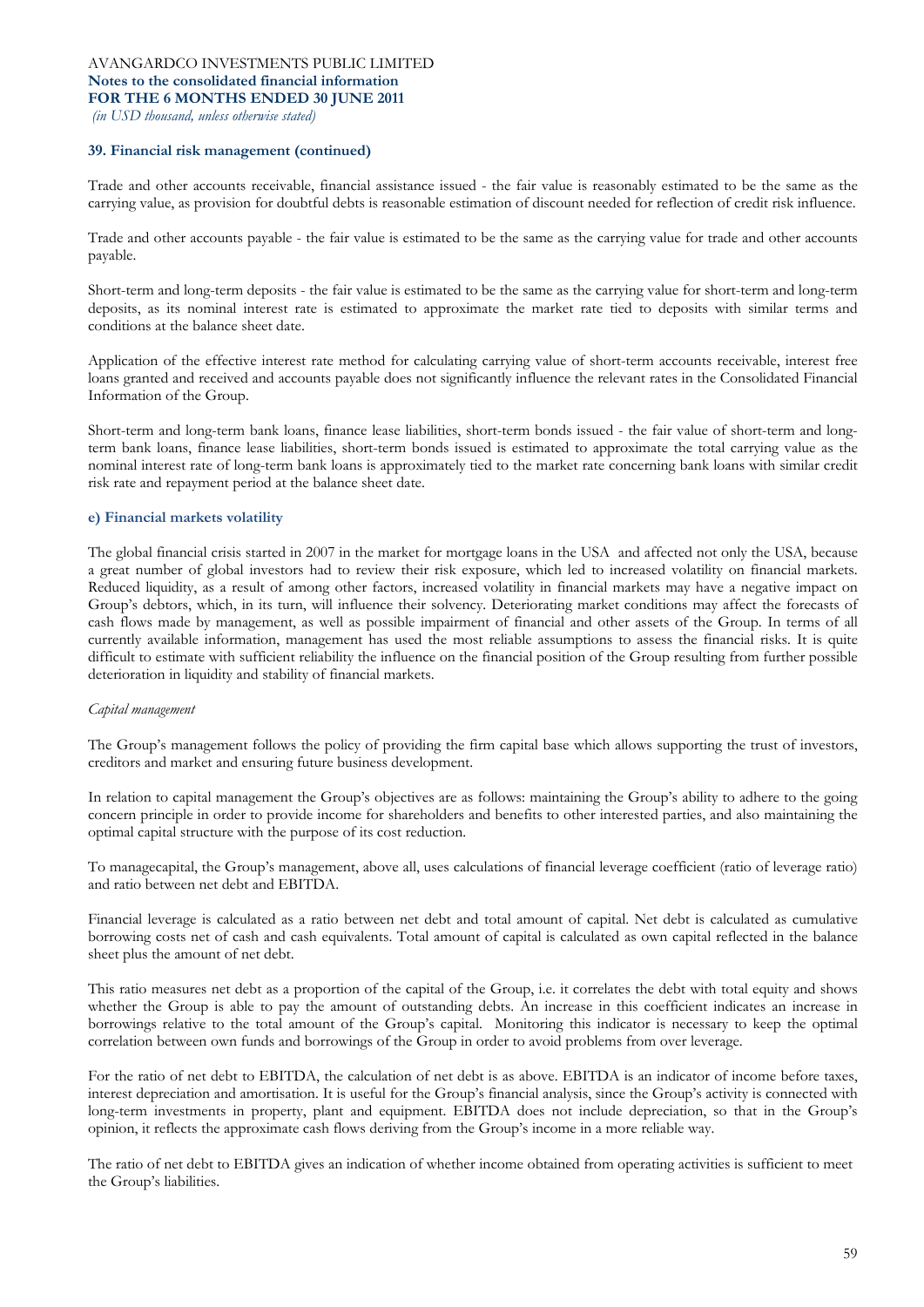#### **39. Financial risk management (continued)**

As at 30 June 2011 and 31 December 2010 the Group's financial leverage coefficient made up 12,4%, and 9.4% respectively.

|                                                  | Carrying value  |                  |
|--------------------------------------------------|-----------------|------------------|
|                                                  | 30 June<br>2011 | 31 December 2010 |
| Short-term loans                                 | 1 2 9 5         | 1 0 3 6          |
| Long-term loans                                  | 14 4 3 0        | 30 999           |
| Current portion of long-term loans               | 20 29 3         | 3 200            |
| Finance lease (including VAT)                    | 7 2 1 5         | 7 1 8 5          |
| Long-term bond liabilities                       | 194 001         | 193 471          |
| Short-term bond liabilities                      | 25 068          | 25 1 20          |
| Total amount of borrowing costs                  | 262 303         | 261 011          |
| Cash and cash equivalents                        | 146 578         | 183 065          |
| Financial assistance issued                      | 889             | 180              |
| Net debt                                         | 114 836         | 77 766           |
| Share capital                                    | 836             | 836              |
| Share premium                                    | 201 164         | 201 164          |
| Capital contribution reserve                     | 115 858         | 115 858          |
| Retained earnings                                | 546 742         | 482 328          |
| Effect of translation into presentation currency | (65700)         | (64586)          |
| Non-controlling interests                        | 13 24 2         | 10 620           |
| Total equity                                     | 812 142         | 746 220          |
| Total amount of equity and net debt              | 926 978         | 823 986          |
| Financial leverage coefficient                   | 12.4%           | $9.4\%$          |

For 6 months ended 30 June 2011 ratio of net debt to EBITDA amounted to:

|                                                                                 | 6 months ended<br>30 June 2011 | 6 months ended<br><b>30 June 2010</b> |
|---------------------------------------------------------------------------------|--------------------------------|---------------------------------------|
| PROFIT/(LOSS) FOR THE PERIOD                                                    | 67 036                         | 61 943                                |
| Income tax income/expenses                                                      | 2 1 2 4                        | 339                                   |
| Financial income                                                                | (829)                          | (15 590)                              |
| Financial expenses                                                              | 15 766                         | 10 511                                |
| EBIT (earnings before interest and income tax)                                  | 84 097                         | 57 203                                |
| Depreciation                                                                    | 7097                           | 6 2 9 5                               |
| EBITDA (earnings before interest, income tax, depreciation and<br>amortisation) | 91 194                         | 63 498                                |
| Net debt at the year end                                                        | 114 836                        | (132 536)                             |
| Net debt at the year end / EBITDA                                               | $1.3\phantom{0}$               | $-2.1$                                |

During the year there were no changes in approaches to capital management. The Group is not subject to external regulatory requirements regarding capital.

#### **f) Livestock diseases risk**

The Group's agro-industrial business is subject to risks of outbreaks of various diseases. The Group faces the risk of outbreaks of disease which are highly contagious and destructive to susceptible livestock, such as avian influenza or bird flu for its poultry operations. These and other diseases could result in mortality losses. Disease control measures were adopted by the Group to minimise and manage this risk. The Group's management is satisfied that its current existing risk management and quality control processes are effective and sufficient to prevent any outbreak of livestock diseases and related losses.